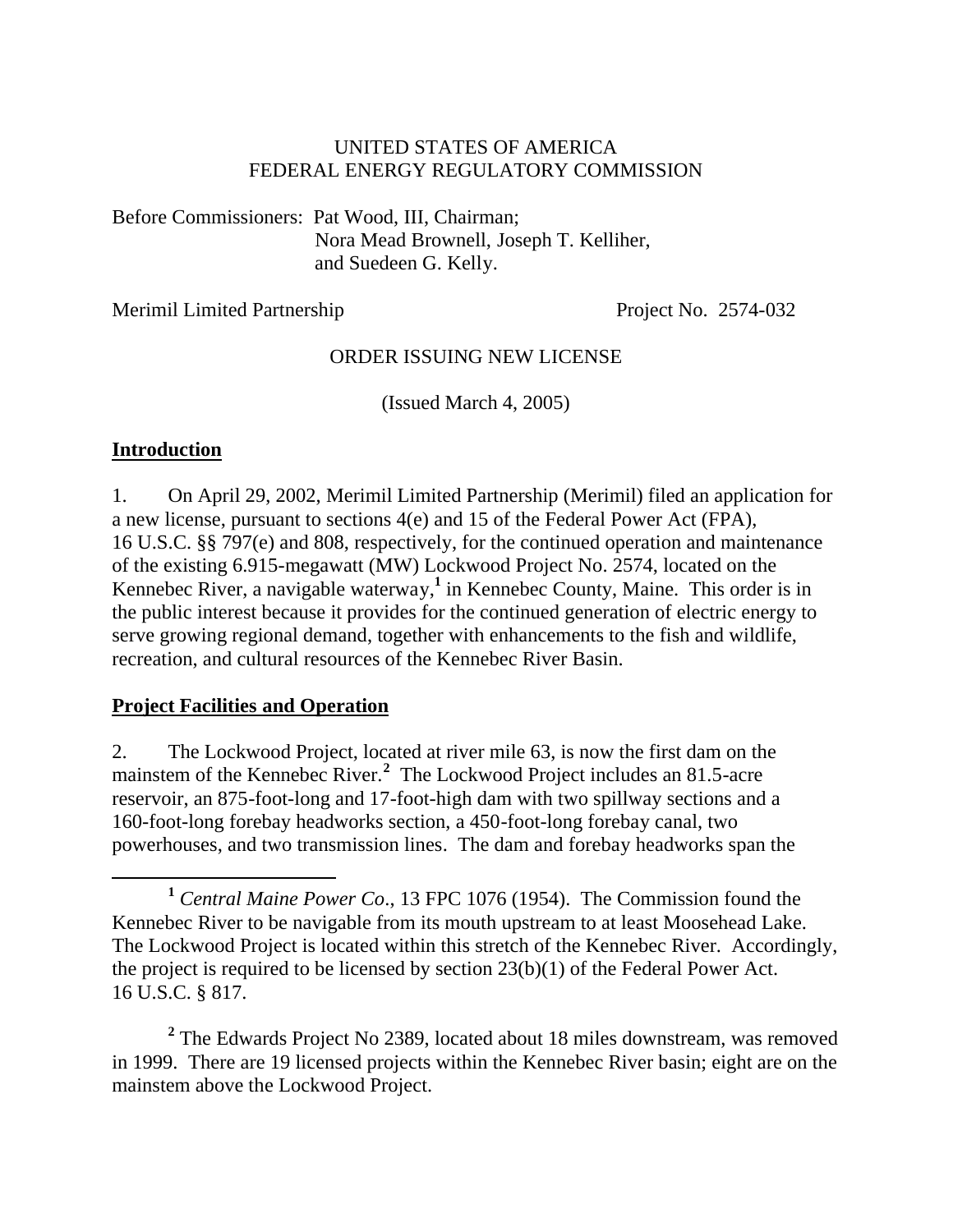$\overline{a}$ 

Kennebec River immediately upstream of the U.S. Route 201 bridge along a site originally known as Ticonic Falls. The spillway sections dam the river on either side of a small island; the east spillway section begins at the east abutment of the dam and extends about 225 feet in a westerly direction to the small island. The west spillway extends about 650 feet from the small island in a southwesterly direction to the forebay canal headworks, which extend to the west bank of the river. Each spillway has 15-inch flashboards. From the headworks, the forebay canal directs water to two powerhouses located on the west bank of the Kennebec River: the original powerhouse contains six generating units having a total installed capacity of 4.800 MW, and the second powerhouse contains one generating unit having a total installed capacity of 2.115 MW. The project's tailrace returns the flow to the Kennebec River about 1,300 feet downstream from the east spillway section. The project is described in greater detail in ordering paragraph (B)(2). Upstream of the dam, the project boundary follows the contour line of 54.15 feet above mean sea level (msl), which is almost two feet above the

normal reservoir level of 52.16 feet msl. Below the dam, the project boundary generally follows the normal tailwater elevation of 31.16 feet msl. The boundary deviates from the 31.16 foot contour to include the areas around the powerhouses and transmission lines.

3. Flow to the project is largely controlled by several large storage projects at the head of the basin, which are managed to provide, to the greatest extent possible, a uniform and reliable flow of 3,600 cubic feet per second (cfs) at Madison, Maine, located about 36 miles upstream of the Lockwood Project.**<sup>3</sup>** Merimil proposes and this license requires that the project continue to operate in a run-of-river mode. The minimum head pond elevation will be 51.66 feet msl (six inches below the top of the spillway flashboards) when the flashboards are in place, and 49.91 feet msl (1 foot below the spillway crest) when flashboards are being replaced.

4. There is no minimum flow requirement in the existing license. However, Merimil operates the project to provide an instantaneous minimum flow of 2,114 cfs or inflow, if less, below the powerhouse to maintain downstream aquatic habitat in the river. Flow in the approximately 1,300-foot-long bypassed reach is currently limited to leakage around and through the flashboards (estimated at 30 to 50 cfs), or as spill over the flashboards when river flow exceeds about 4,500 cfs. When the flashboards are being replaced, there are no minimum flows into the bypassed reach.

<sup>&</sup>lt;sup>3</sup> Several projects located between these storage reservoirs and the Lockwood Project operate in a peaking mode, but other projects upstream of Lockwood are operated to re-regulate the flow of the Kennebec River.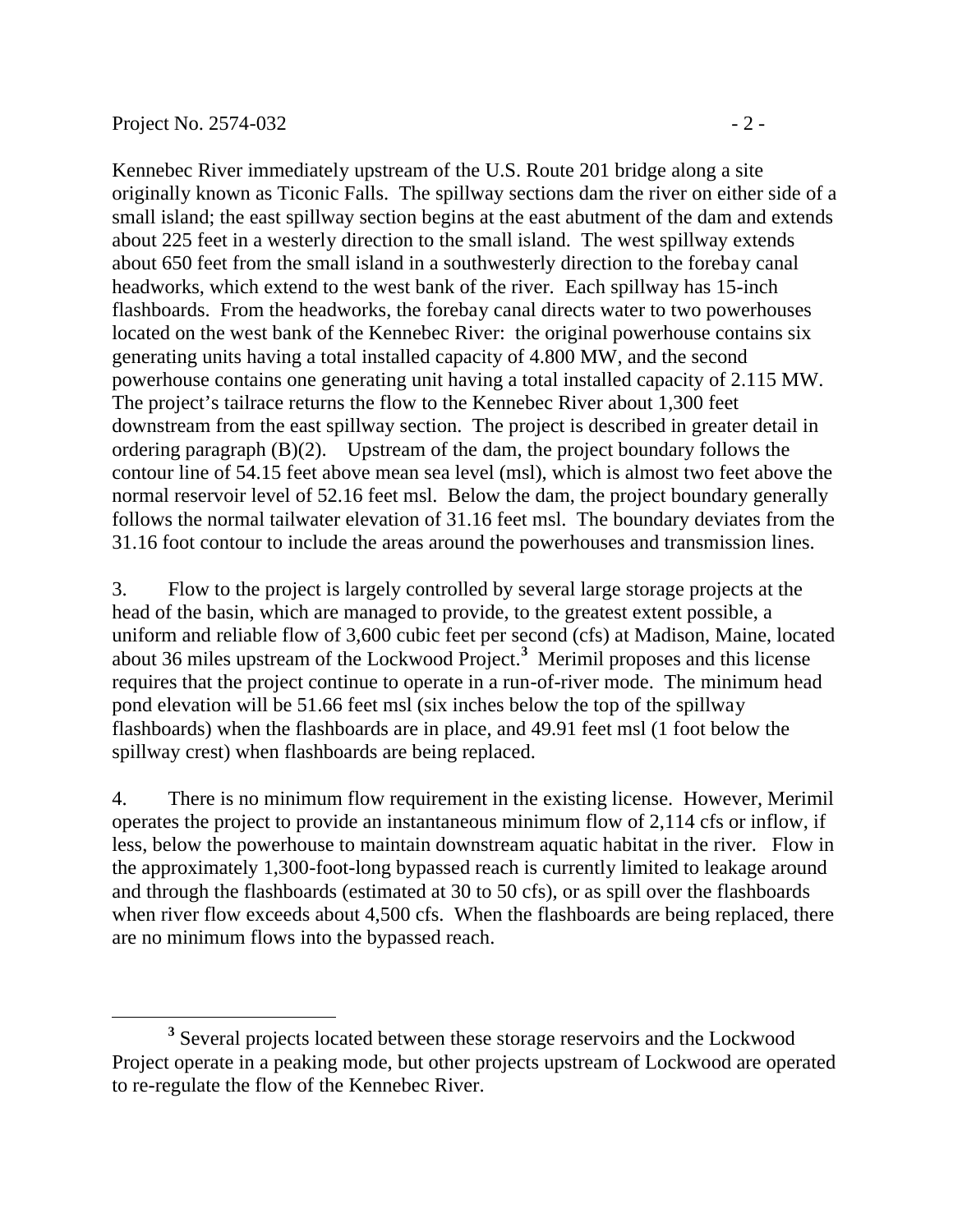### **Background**

5. The original license for the Lockwood Project was issued to Milstar Manufacturing Company in 1969.**<sup>4</sup>** The expiration date for the license was December 31, 1993. In 1985, the license was amended to increase the authorized capacity of the project from 4,800 to 6,195 kilowatts, construct a new powerhouse,**<sup>5</sup>** and extend the expiration date of the license to April 30, 2004.<sup>6</sup> Also in 1985, the license was transferred from Milstar Manufacturing Company to Merimil.**<sup>7</sup>**

6. The Kennebec River in the vicinity of the Lockwood Project supports a varied fish population. The impoundment supports a warm water fish community, including naturally reproducing smallmouth bass. Migratory species in the impoundment include American shad, alewife, and American eel. The fish communities in the river below the project consist of both warm water and cold water species typical in the region, including smallmouth bass, largemouth bass, perch, black crappie and a variety of forage species. Anadromous species that could move up to the project tailwaters include striped bass, rainbow smelt, Atlantic sturgeon, shortnose sturgeon, Atlantic salmon, American shad, and alewife. Only American shad, alewife, and Atlantic salmon have historically migrated upstream of the project area. American eel have unobstructed access to the base of the dam. Large numbers of eels observed in the bypassed reach, in the impoundment, and at the Hydro-Kennebec Project (the next upstream dam) confirm that eels are successfully passing the Lockwood Project. Efforts are underway to restore American shad, alewife, Atlantic salmon, and American eel to the Kennebec River Basin.

7. In 1989, the license for the project was amended to include the terms of a January 1987 agreement (known as the Kennebec Hydro Developer Group [KHDG] agreement**<sup>8</sup>** )

**4** 42 FPC 1307.

 $\overline{a}$ 

- **5** 32 FERC ¶ 62,711.
- **6** 33 FERC ¶ 61,329.
- **7** 33 FERC ¶ 62,434.

**8** KHDG includes Central Maine Power Company (now FPL Energy Maine Hydro, LLC), Scott Paper Company, Pittsfield Hydro Company, Benton Falls Associates, and Kennebec Hydro Resources, Inc. (Merimil Limited Partnership). The amendment application to include the terms of the 1987 agreement was filed in March 1989.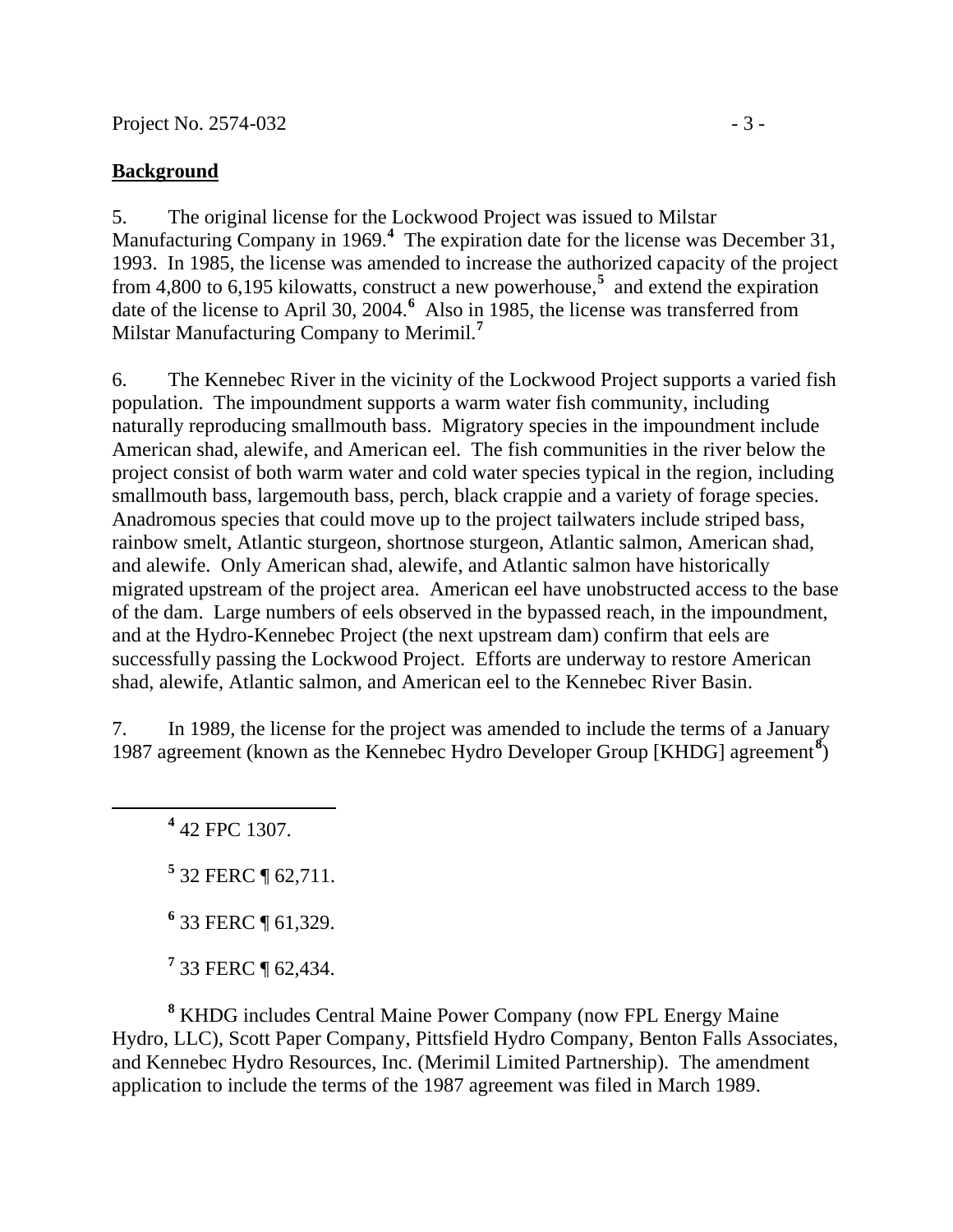among the licensees of several projects on the Kennebec and Sebasticook Rivers<sup>9</sup> and state fisheries agencies to facilitate the restoration of American shad, alewife, and Atlantic salmon in the Kennebec River Basin.**<sup>10</sup>** The licensees agreed to provide funding to the state fishery agencies for interim trap and truck operations at the projects, to install and operate permanent downstream and upstream fish passage facilities according to a schedule, and to conduct studies related to the restoration efforts. Permanent upstream and downstream fish passage facilities were to be installed and operational at the Lockwood Project by May 1, 1999. This schedule was based on the assumption that fish passage would be provided at the Edwards Project by the late 1980s.

8. In April 1997, the licensees of the KHDG agreement projects requested the Commission to amend the licenses to delay installation of the permanent fishways at the projects (including Lockwood) until fish passage was available at the Edwards Project or the dam removed and restoration of salmon, shad, and alewives in the Kennebec River had proved successful. In September 1997, the Commission denied the applications to amend the licenses without prejudice.**<sup>11</sup>** In November 1997, the Commission denied the application for new license to operate the Edwards Project and ordered the Edwards Project licensee to file a plan for the removal of the project dam.<sup>12</sup>

9. On May 28, 1998, an offer of settlement, now known as the Lower Kennebec River Comprehensive Settlement Accord (1998 Accord), was filed by state and federal fisheries agencies, environmental groups, and the licensees of the Edwards Project and seven upstream projects.**<sup>13</sup>** The 1998 Accord modified the KHDG agreement and

**<sup>10</sup>** 46 FERC ¶ 62,076.

**<sup>11</sup>** 80 FERC ¶ 61,377.

**<sup>12</sup>** 81 FERC ¶ 61,255.

**<sup>13</sup>** Signatories to 1998 Accord are: Edwards Manufacturing Company and the City of Augusta, Maine (the licensees for the now-removed Edwards Project); the U.S. Fish and Wildlife Service; the NOAA National Marine Fisheries Service; the State of Maine; Central Maine Power Company (licensee for the Fort Halifax Project No. 2552, Shawmut Project No. 2322, and Weston Project No. 2325); Merimil Limited Partnership (licensee for the Lockwood Project No. 2574); UAH-Hydro Kennebec Limited Partnership (licensee for the Hydro Kennebec Project No. 2611); Benton Falls Associates (licensee (continued)

<sup>&</sup>lt;sup>9</sup> The Sebasticook River joins the Kennebec River about 0.5 mile downstream of the Lockwood Project.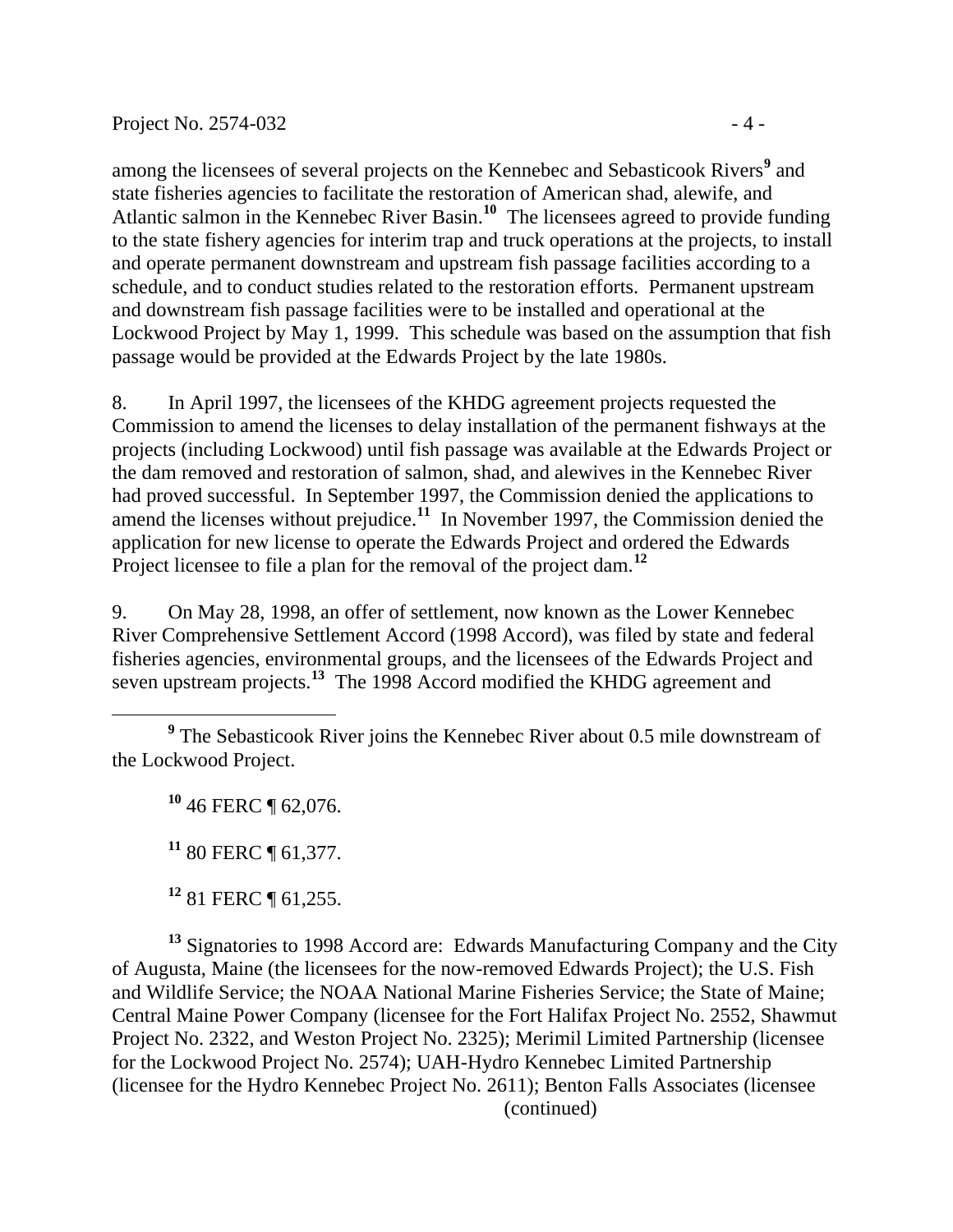$\overline{a}$ 

included provisions for removing the Edwards dam and, upon the occurrence of certain triggering events, installing fish passage at the upstream projects, including the Lockwood Project. The Lockwood license was amended in September 1998 to incorporate the terms of the 1998 Accord.**<sup>14</sup>** Merimil's relicense proposal includes these measures, which require Merimil to:

### *American Eels – Upstream and Downstream Passage*

• Study feasibility of upstream and downstream eel passage and, if found to be feasible, develop and implement a plan for such passage.

# *American Shad, Atlantic Salmon, or River Herring***<sup>15</sup>** *– Upstream Passage*

- *Interim measures.* Install a trap, lift, and transfer facility at the project's powerhouses. These facilities are to be operational by May 1, 2006.**<sup>16</sup>**
- *Permanent measures.* Provide permanent upstream passage within two years of the earlier of: (1) 8,000 American shad are captured in any single season at the interim trap at the project; or (2) the licensee and resource agencies determine upstream passage is warranted.

## *American Shad, Atlantic Salmon, or River Herring – Downstream Passage*

• *Interim measures.* Provide interim passage through the turbines.

for the Benton Falls Project No. 5073); Ridgewood Maine Hydro Partners, L.P. (licensee for the Burnham Project No. 11472); and a group of intervenors, collectively called the Kennebec Coalition, comprised of American Rivers, Inc., Atlantic Salmon Federation, Kennebec Valley Chapter of Trout Unlimited, Natural Resources Council of Maine, and Trout Unlimited.

**<sup>14</sup>** 84 FERC ¶ 61,227. The fisheries measures applicable to the Lockwood Project are set out in Exhibit B, Section IV.B of the 1998 Accord and are attached to this order as Appendix B. The terms of the 1998 Accord are also included by reference as a condition of the water quality certification, which is included as Appendix A to this order. The water quality certification is discussed later.

<sup>15</sup> River herring refers collectively to alewives and blueback herring.

**<sup>16</sup>** Functional design drawings and an implementation schedule for an interim trap, lift, and transfer facility for the Lockwood Project were filed with the Commission on February 13, 2004, and approved by the Commission on May 27, 2004. 107 FERC  $\P 62,184.$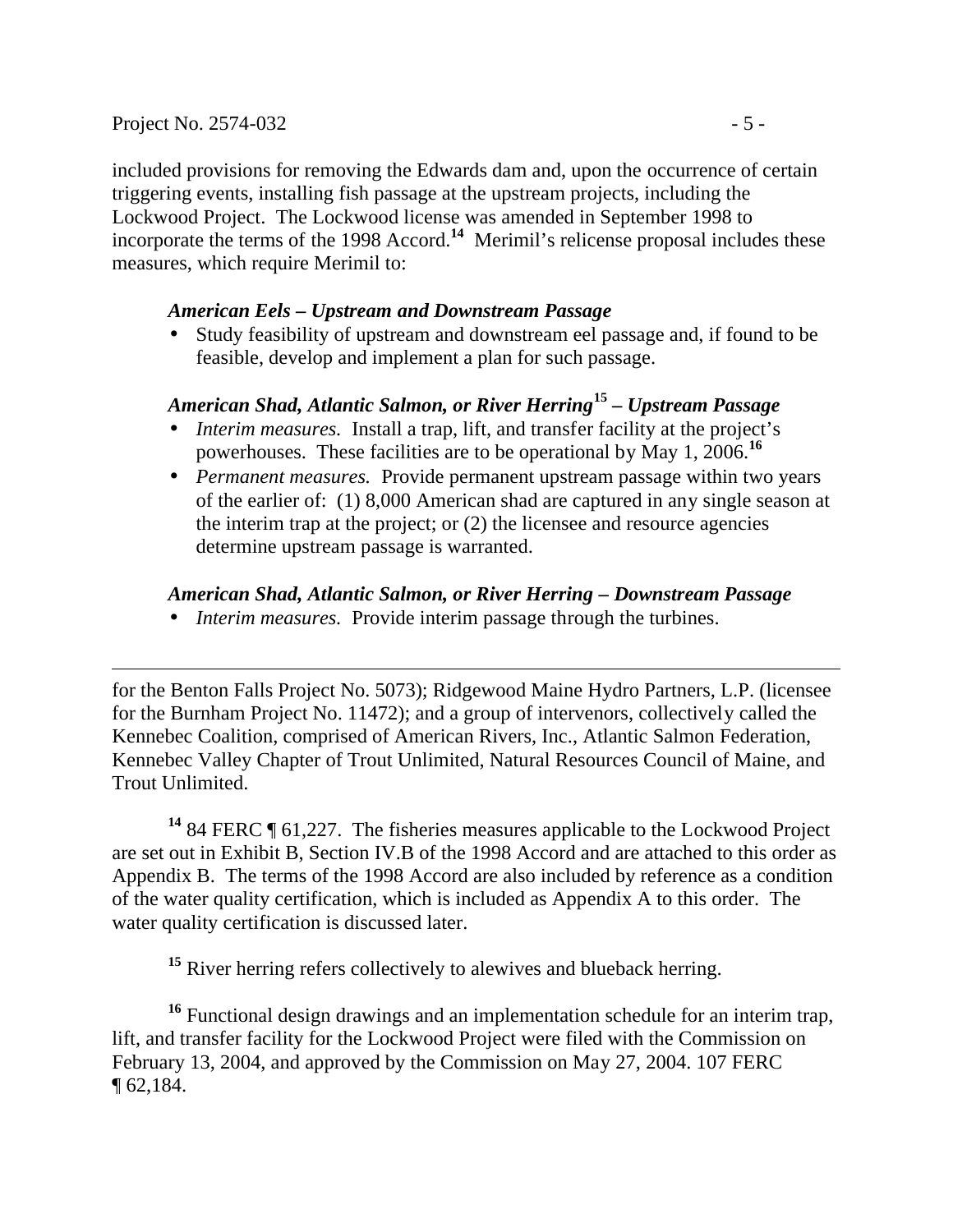• *Permanent measures.* Conduct studies of the effectiveness of various downstream passage techniques to determine the design of the permanent facilities, which are to be installed and operational when permanent upstream passage is operational.

10. On April 29, 2002, Merimil filed an application for new license for the Lockwood Project.<sup>17</sup> Public notice of the application was issued on July 3, 2002, setting September 3, 2002, as the deadline for filing motions to intervene. Timely motions to intervene were filed by UAH-Hydro Kennebec LP,**<sup>18</sup>** the Maine State Planning Office (Maine SPO), the U.S. Department of the Interior (Interior), American Rivers, the Atlantic Salmon Federation, Trout Unlimited, the Kennebec Coalition, and the Natural Resources Council of Maine. These entities support the inclusion of the terms of the 1998 Accord in a new license.

11. Friends of the Kennebec Salmon intervened in opposition to the relicensing of the project, contending that the goals of the fishery restoration programs in the Kennebec River Basin cannot be achieved using fish passage facilities at the Lockwood Project, and thus the license should be denied and the project removed.**<sup>19</sup>**

12. On October 3, 2003, the Commission issued a draft environmental assessment (EA) that analyzed the impacts of relicensing the project under the terms of the 1998 Accord (Merimil's proposal), as proposed by Merimil with additional staff-recommended measures (staff alternative), and without interim and permanent upstream fishways (noaction alternative). Typically, the analysis of the no-action alternative considers the effects of operating the project under the terms of the existing license, without any additional measures. The no-action alternative is intended to describe the environment as it exists today, and by which we judge the benefits and costs of any needed measures that would be applied under the new license. In this instance, the applicant has, in accordance

**<sup>18</sup>** UAH-Hydro Kennebec LP is a co-licensee for the Hydro Kennebec Project No. 2611, located just upstream of the Lockwood Project.

**<sup>19</sup>**Merimil opposed Friends of the Kennebec Salmon's motion to intervene. Because Friends of the Kennebec Salmon has an interest which may be directly affected by the outcome of this proceeding, we will grant the motion to intervene. *See*, 18 C.F.R. §385.214.

 $\overline{a}$ <sup>17</sup> The application was filed on behalf of Merimil by FPL Energy Maine Hydro, LLC (FPL Maine). FPL Maine is the owner of Kennebec Hydro Resources, Inc., a general partner of Merimil.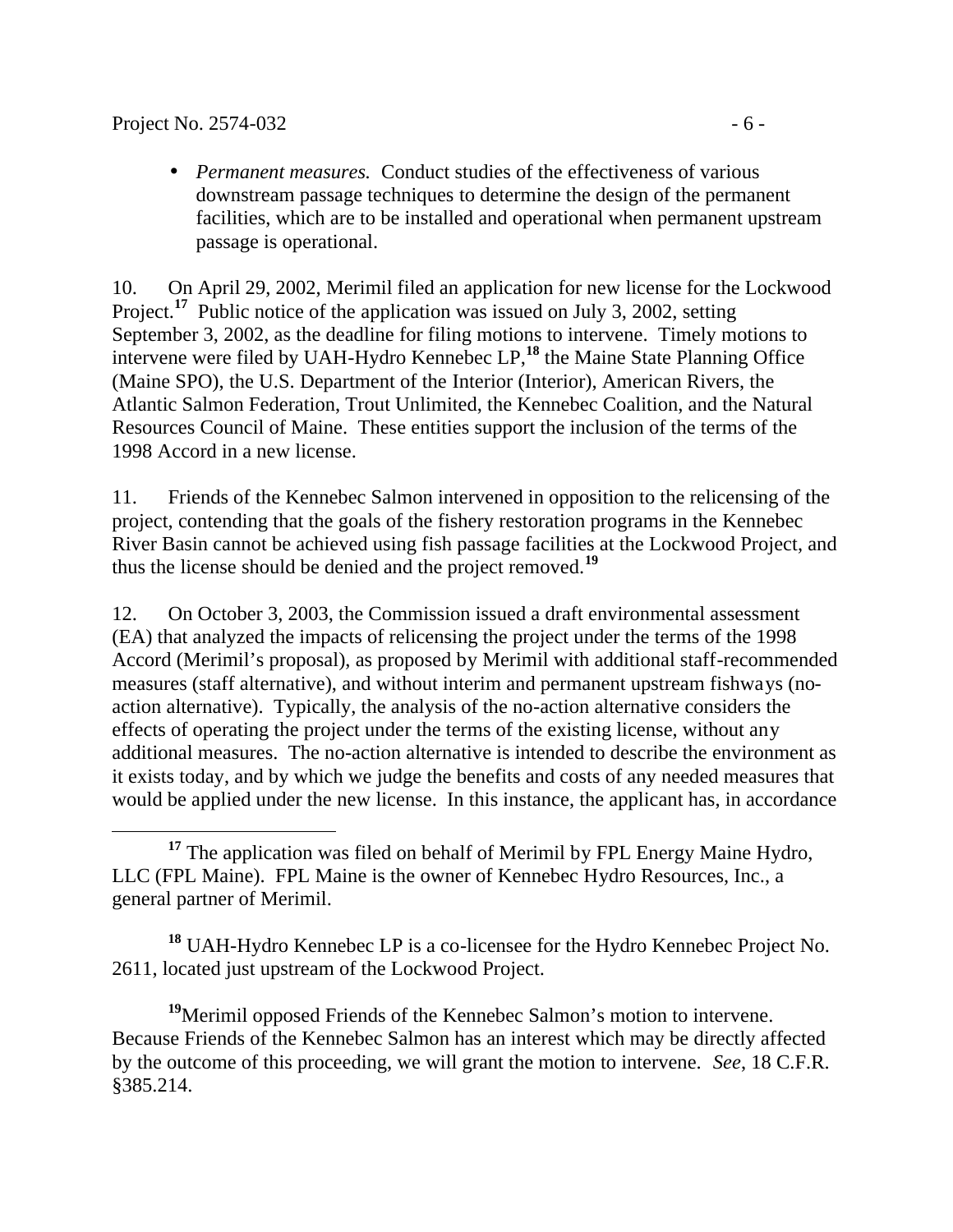with the license, taken steps toward providing interim upstream and downstream fish passage, but fish passage has not yet been installed. Because most of the major costs to be incurred under the 1998 Accord (construction of the fishways by 2006 or later) and any benefits that would be accrued would occur within the term of any new license issued for the project, Commission staff concluded that including these measures as a part of the baseline would not reflect the environment as it exists today and would pre-judge the benefits and costs of including these measures in the new license.**<sup>20</sup>** Thus staff appropriately considered fish passage in the applicant's proposal and staff-recommended alternative, but not in the no-action alternative.

13. Comments on the draft EA were filed by Merimil, Interior, and the Kennebec Coalition. On April 22, 2004, the Commission issued a final EA. All motions to intervene and comments have been fully considered in determining whether, and under what conditions, to issue this license.

# **Water Quality Certification**

14. Under section 401(a) of the Clean Water Act (CWA),**<sup>21</sup>** the Commission may not issue a license for a hydroelectric project unless the state water quality certifying agency has issued water quality certification for the project or has waived certification. Under section 401(d) of the CWA,<sup>22</sup> any conditions of the certification become conditions of the license, and only a reviewing court may revise or delete those conditions.**<sup>23</sup>**

15. On April 25, 2002, Merimil applied to the Maine DEP for water quality certification. Merimil twice withdrew and refiled the application for certification (April 18, 2003, and April 16, 2004). Maine DEP issued water quality certification for the project on August 24, 2004. Ordering Paragraph (D) incorporates into the license the conditions of the certification, which is attached as Appendix A.

16. In summary, Merimil must: (1) operate in a run-of-river mode; (2) minimize impoundment level fluctuations (within six inches of full pond when all flashboards are

**<sup>20</sup>** EA at 10.

**<sup>21</sup>** 33 U.S.C. § 1341(a).

**<sup>22</sup>** 33 U.S.C. § 1341(d).

**<sup>23</sup>** *See American Rivers v. FERC*, 229 F.3d 99 (D.C. Cir. 1997).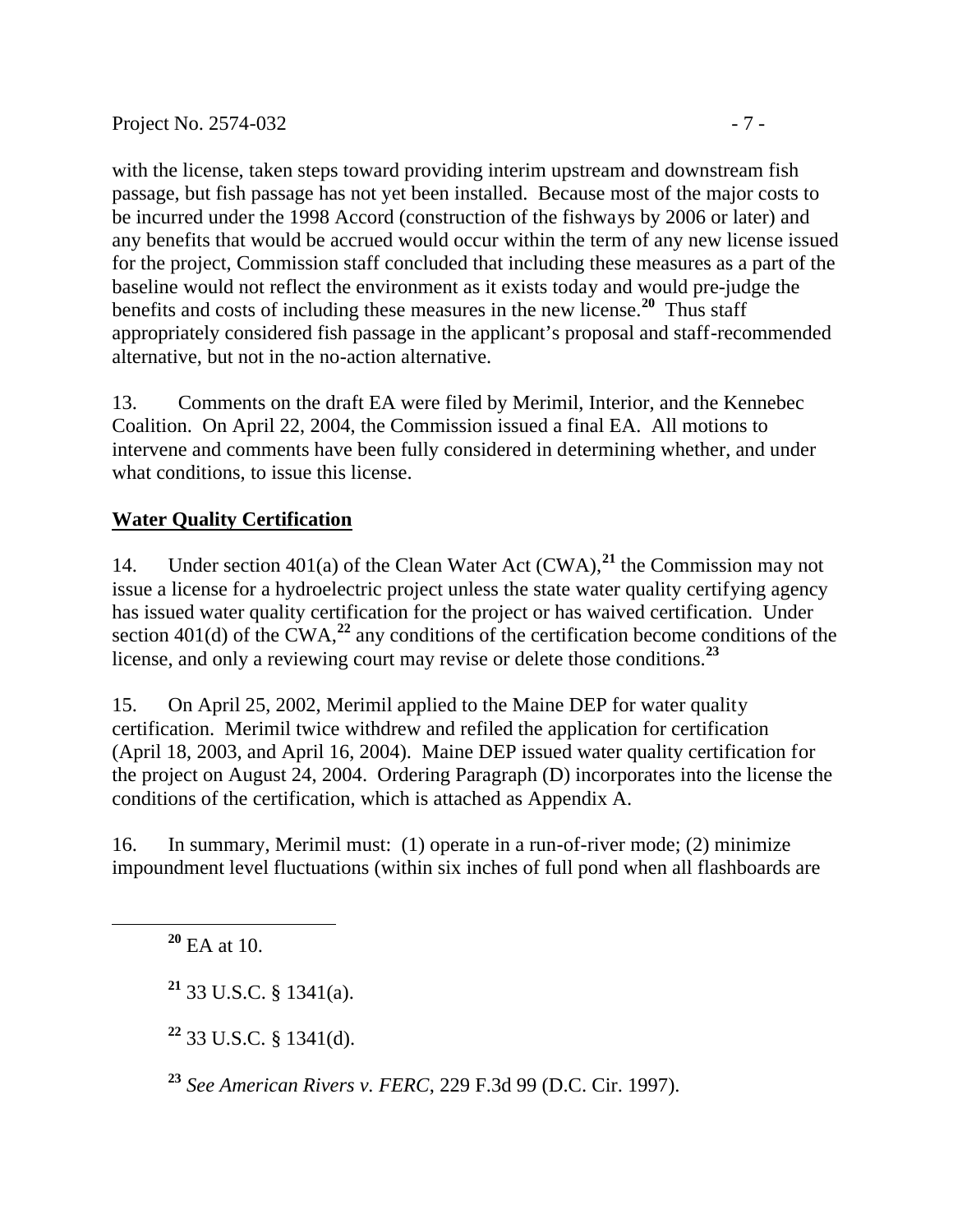$\overline{a}$ 

in place and above the spillway crest when flashboard failure has occurred); (3) maintain minimum leakage flows of 30 to 50 cfs from the dam; (4) implement fish rescue measures during flashboard replacement or impoundment drawdown;**<sup>24</sup>** (5) maintain the existing shoreline angler access site in the project's tailwater; and (6) comply with the requirements of the 1998 Accord.**<sup>25</sup>**

17. For the effective administration of this license, Articles 401 and 402: (1) establish procedural schedules for both the completion of the certification's plan requirements and submission of the plans for Commission approval; (2) require documentation of completion of certain certification requirements, including the filing of reports; (3) prohibit changes to project operations or facilities prior to Commission approval of an amendment application; (4) specify the agencies with which the licensee must reach agreement to modify project operations for short periods; and (5) require Commission notification of any short-term modifications to project operations.

18. Although the conditions of the water quality certification require minimum leakage flows in the bypassed reach of 30 to 50 cfs when the reservoir is at full pond, as discussed below, we are requiring a continuous and verifiable minimum flow of 50 cfs from the dam (except when the flashboards are being replaced). Leakage through the flashboards can be variable and unreliable and will depend in part on the condition of the flashboards. Staff found that a continuous and verifiable minimum flow of 50 cfs from the dam, appropriately distributed to important pools below the dam, is necessary to maintain and protect the aquatic habitat and ensure connectivity of the pools for the fish species targeted for recovery in the basin and for the endangered shortnose sturgeon. The cost of providing a continuous flow of 50 cfs will depend on whether the licensee can find a reliable means to incorporate leakage flows into the minimum flow requirement. If the only reliable means to provide the minimum flow would be through a controlled release structure and leakage could not be channeled through the structure to meet the 50

**<sup>24</sup>** Merimil typically draws the reservoir down 1 foot below the project spillway in late spring (May-June) to replace any failed flashboards. This can stop all flow into the bypassed reach for a short time (8 hours). Coordinating with state and federal agencies, Merimil collects any fish that may be stranded in the scour pools below the dam and returns them to the river below Ticonic Falls.

<sup>&</sup>lt;sup>25</sup> Some conditions of the Accord required the licensee to take certain actions prior to issuance of this license, and those conditions do not impose any obligations under this license. (*See, e.g.* Appendix B, condition III.G.)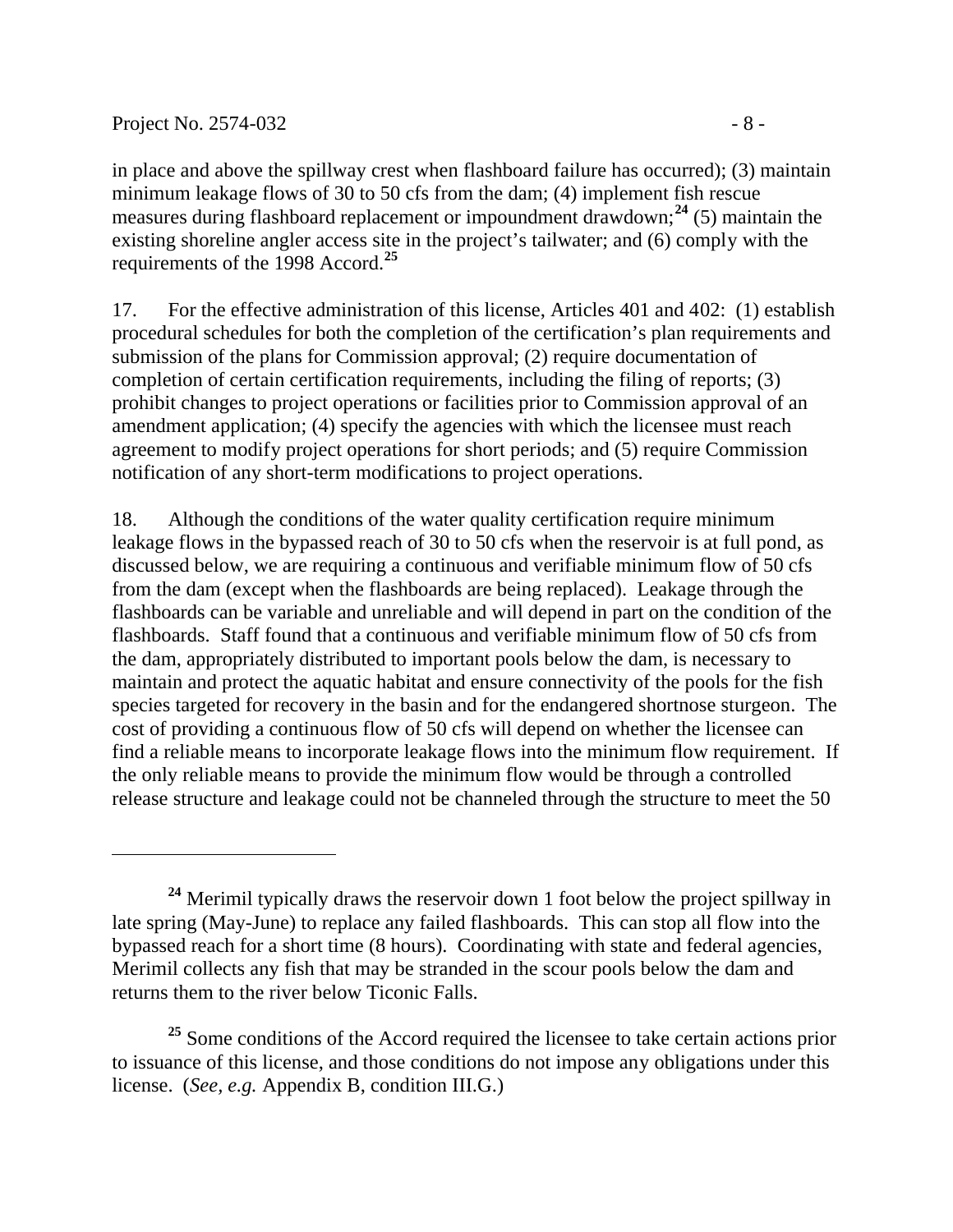cfs minimum flow requirement, then up to 50 cfs of additional flow may be needed to meet the minimum flow requirement. This would result in an energy loss of up to 700 megawatt-hours (valued at \$18,300) annually. We find the benefits of this measure to be worth the cost; Article 403 requires the licensee to file a plan to provide a minimum flow of 50 cfs or inflow.

# **Threatened and Endangered Species**

19. Section 7(a) of the Endangered Species Act of 1973 (ESA), 16 U.S.C. § 1536(a), requires federal agencies to ensure that their actions are not likely to jeopardize the continued existence of federally listed threatened and endangered species, or result in the destruction or adverse modification of designated critical habitat. When a federal agency determines that a proposed action may affect a threatened or endangered species, it must consult with the U.S. Fish and Wildlife Service (FWS) or National Oceanographic and Atmospheric Administration National Marine Fisheries Service (NOAA Fisheries) and if the action is likely to adversely affect the species or its critical habitat, it must obtain a biological opinion on whether the action is likely to jeopardize the continued existence of a listed species or result in the destruction or adverse modification of critical habitat.

20. Federally listed species that occur in the project area are the threatened bald eagle and endangered shortnose sturgeon. In the final EA, staff found that relicensing the project would not be likely to adversely affect the bald eagle, but would be likely to adversely affect the shortnose sturgeon. Adverse effects on the shortnose sturgeon result from handling during the rescue of shortnose sturgeon that may become entrapped in isolated pools in the bypassed reach during flashboard repair, and during sorting and returning to the river any sturgeon caught in the fish lift that is to be constructed.**<sup>26</sup>**

21. On October 10, 2003, Commission staff requested the FWS' concurrence with its not-likely-to-adversely-effect determination for the bald eagle. A meeting was held on October 20, 2003, to discuss bald eagle protection measures. By letter filed June 9, 2004, FWS concurred with staff's determination, provided that the licensee develops a bald eagle management plan that includes provisions to: (1) identify and map potential bald eagle perch, roost, and nest trees; (2) develop management goals and recommendations for the eagle habitat; (3) encourage adjacent landowners to permanently protect eagle habitat; and (4) periodically monitor the integrity of the eagle habitat. The FWS said the plan should be developed in consultation with the City of Waterville, State of Maine, Maine Central Railroad/Guilford Transportation (collectively, the abutting landowners),

**<sup>26</sup>** EA at 59-64.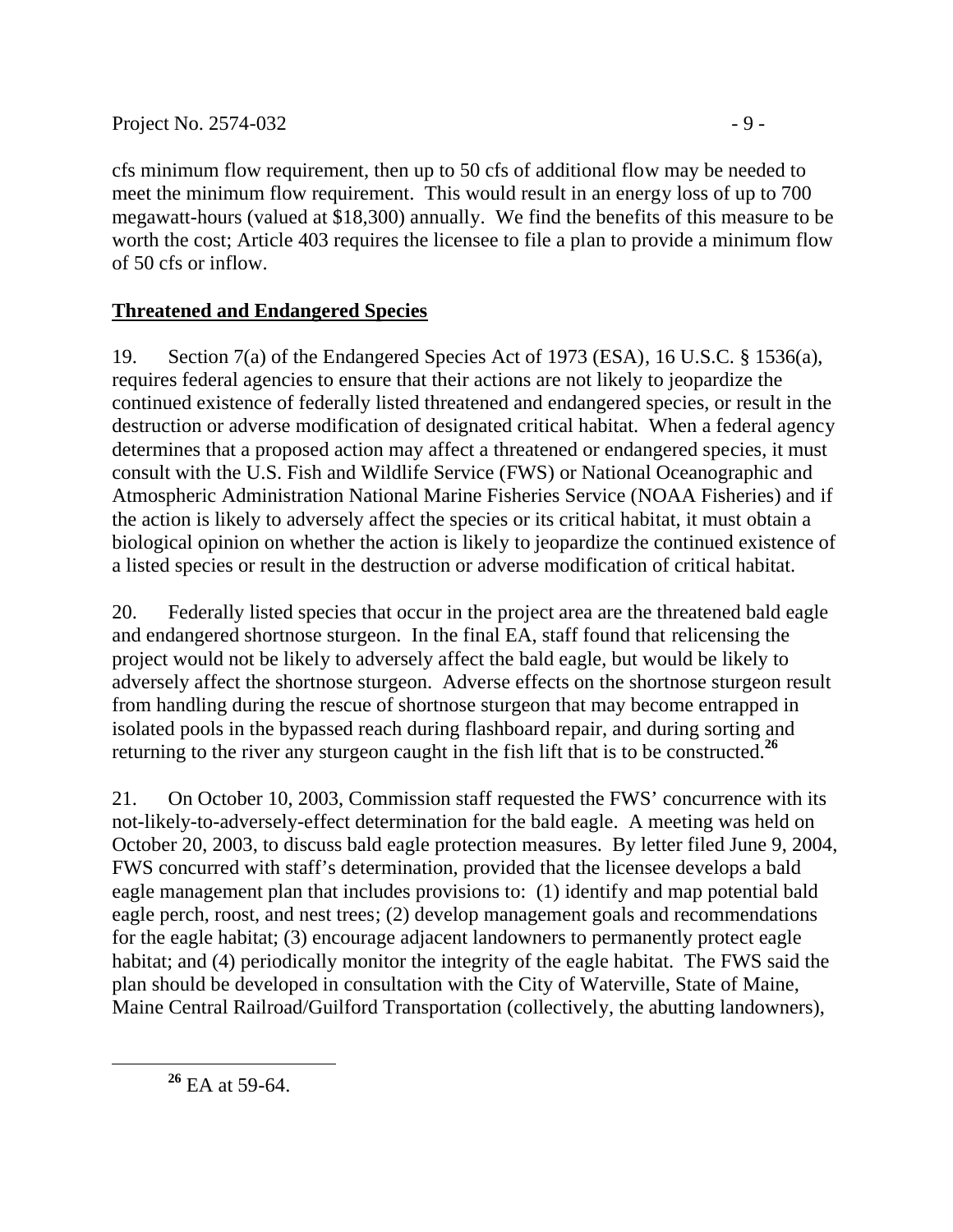Project No. 2574-032 - 10 -

 $\overline{a}$ 

Maine Department of Inland Fisheries and Wildlife, and the FWS, and should include an implementation schedule.

22. Merimil does not believe that it should be required to develop a bald eagle management plan because, as the EA points out, most of the potential eagle nesting, roosting, and perching habitat is not within the project boundary; and continued project operation is not expected to alter or destroy this habitat.

23. Roosting and perching sites provided by the forested riparian habitats adjacent to the project are important to bald eagles foraging in the project reservoir and tailrace, particularly in the winter when project generation maintains ice-free water below the powerhouse. Article 411 requires the licensee to file a bald eagle management plan consistent with expectations provided in FWS's concurrence letter. This enhancement effort will have a nominal cost and will help conserve and protect a threatened species.**<sup>27</sup>**

24. On October 16, 2003, Commission staff requested formal consultation with NOAA Fisheries under section 7(a)(2) of the ESA on the shortnose sturgeon. NOAA Fisheries requested additional information, which was provided in the final EA along with a recommendation that Merimil prepare a sturgeon rescue plan that defines handling protocols and notification procedures. Appendix C to this license contains such a plan, which NOAA Fisheries developed in consultation with Merimil. The plan defines procedures for handling and returning shortnose sturgeon to the Kennebec River below the project during operation of the fish lift and during fish rescue efforts associated with flashboard replacement.

25. On January 14, 2005, NOAA Fisheries filed its biological opinion on relicensing the Lockwood Project, which found that relicensing the project with staff's recommended measures would not jeopardize the continued existence of the Kennebec River population of the shortnose sturgeon. NOAA Fisheries's biological opinion includes an incidental take statement with two reasonable and prudent measures to minimize take of shortnose sturgeon during fish rescue efforts and operation of the interim fish lift: (1) NOAA Fisheries must be contacted promptly before flashboard repair or replacement commences and again upon completion of these activities; and (2) the licensee shall

<sup>&</sup>lt;sup>27</sup> Staff estimates that developing and implementing the plan would have an annualized cost of \$1,900. (EA at 83).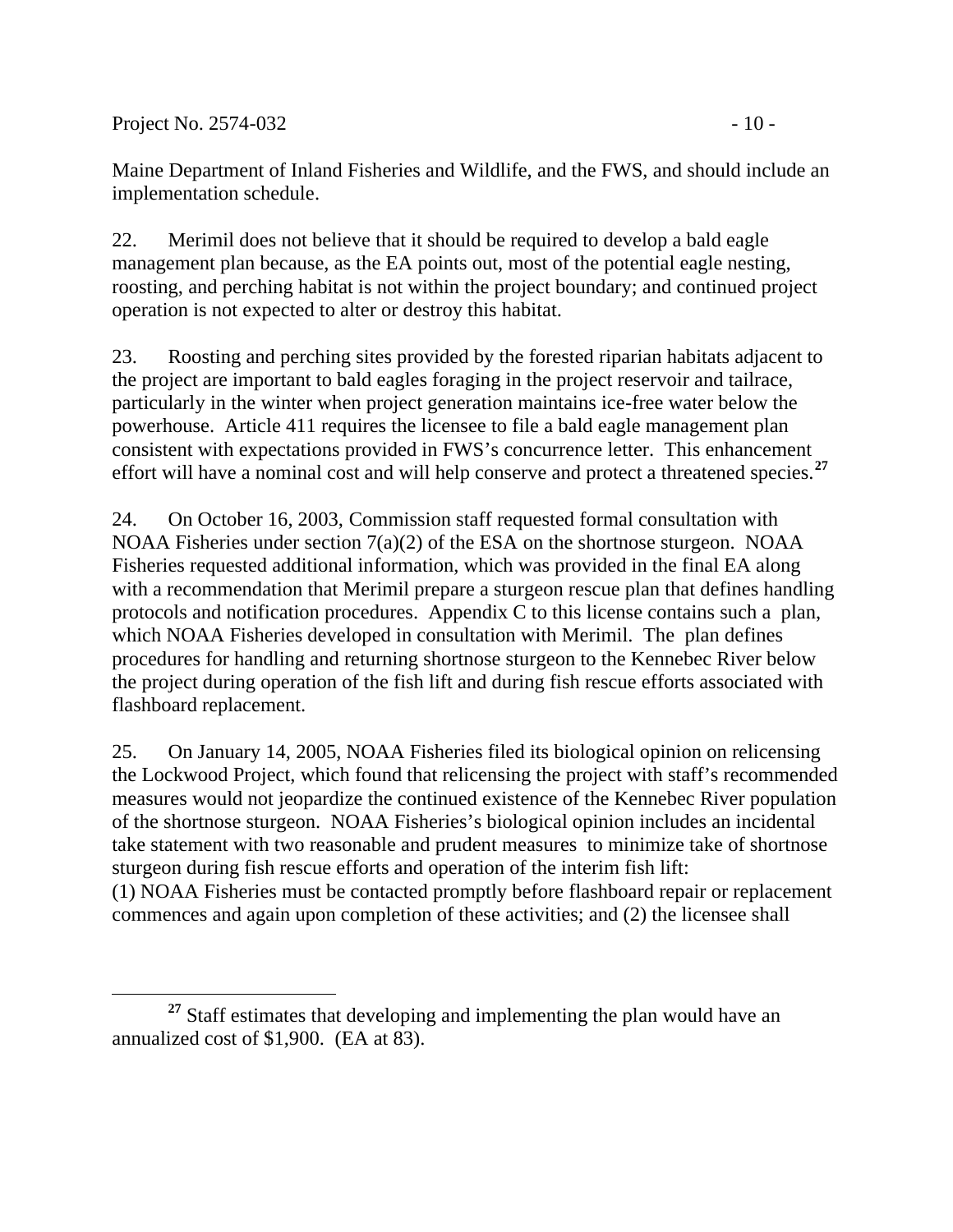$\overline{a}$ 

report all interactions**<sup>28</sup>** involving shortnose sturgeon at the fish lift and/or in the event of a stranding. To implement these measures, NOAA Fisheries specifies six terms and conditions that require the licensee to: (1) contact NOAA Fisheries within 24 hours of undertaking and completing flashboard replacement activities; (2) submit reports of all interactions with shortnose sturgeon by mail and fax to NOAA Fisheries; (3) review the sturgeon handling plan with NOAA Fisheries by January 1 of each license year and make any updates by April 1 of each year; (4) contact NOAA Fisheries by email or phone within 24 hours of any interactions with shortnose sturgeon; (5) photograph, measure, and preserve any dead specimens or body parts until picked up by NOAA Fisheries; and (6) photograph, measure, and retain any injured specimen, submit a reporting sheet detailing the extent of the injuries (see Appendix C), and train personnel operating the fish lift and conducting fish rescue efforts in sturgeon biology so that they can recognize the severity of the injury and understand handling protocols. Article 406 requires implementation of the shortnose sturgeon handling plan, which defines procedures for handling injured and dead sturgeon and provides for an annual review of the plan with NOAA Fisheries. Articles 407 and 408 requires Merimil to file for Commission approval a fish rescue plan and a fish lift operation plan, respectively, that includes provisions to adhere to the shortnose sturgeon handling plan and to train personnel in the handling procedures.

## **Recommendations of Federal and State Fish and Wildlife Agencies**

26. Pursuant to section 10(j) of the FPA, 16 U.S.C.  $\S$  803(j)(1), the Commission, when issuing a license, includes conditions based on the recommendations of federal and state fish and wildlife agencies submitted pursuant to the Fish and Wildlife Coordination Act, 16 U.S.C. § 661 *et seq*., for the protection and enhancement of fish and wildlife and their habitat affected by the project.

## **A. Recommendations Pursuant to Section 10(j) of the FPA**

27. For the Lockwood Project, Interior and the Maine SPO on behalf of Maine Department of Marine Resources, Maine Department of Inland Fisheries and Wildlife, and the Maine Atlantic Salmon Commission submitted a total of 15 recommendations (some of which are duplicative) that fall within the scope of section 10(j). The license contains conditions consistent with all of these recommendations. These adopted

**<sup>28</sup>** Interactions include both lethal and non-lethal handling of shortnose sturgeon during fish rescue efforts associated with flashboard replacement and repair events and operation of the interim fish lift.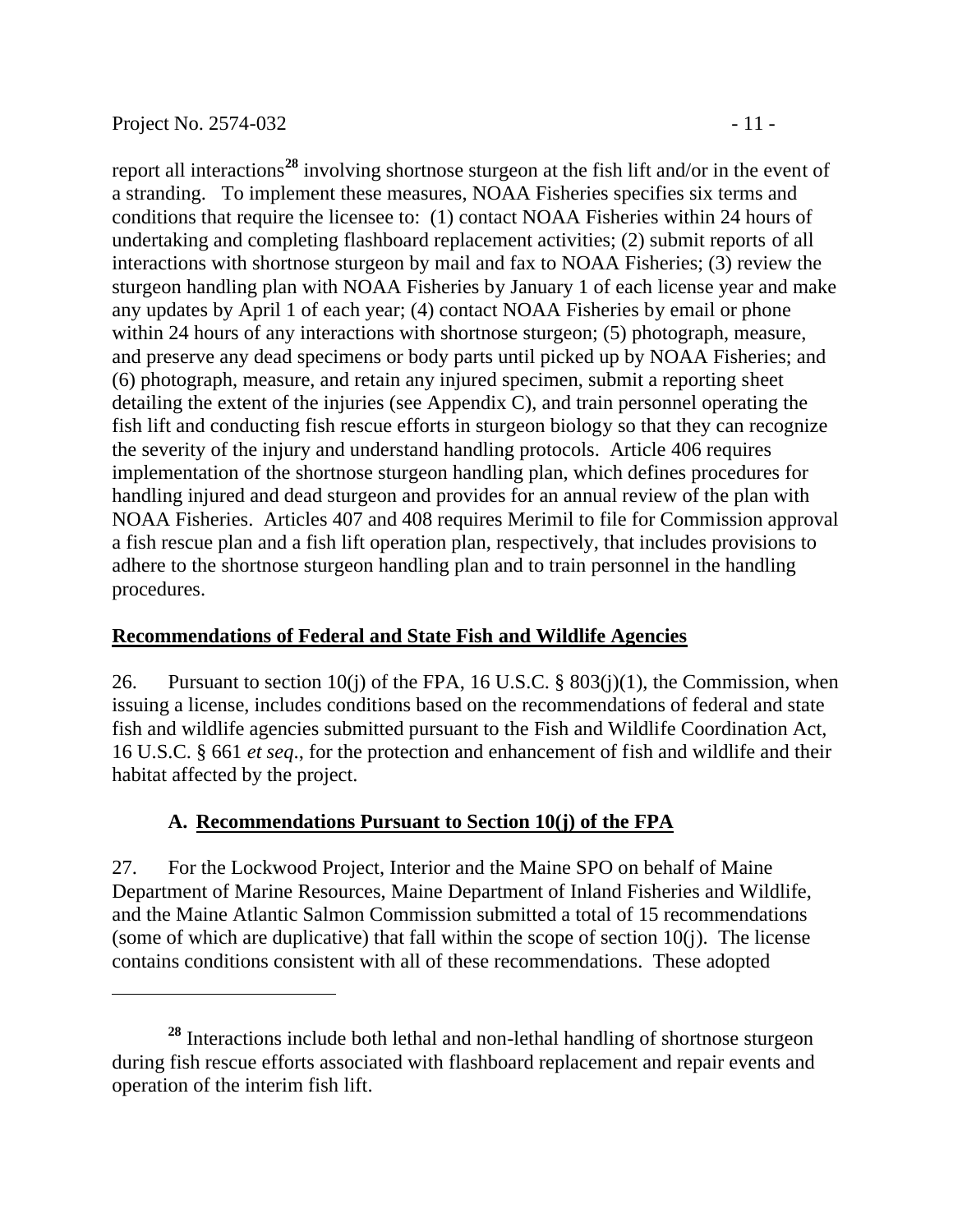measures require the licensee to: (1) study the feasibility of installing American eel passage facilities at the project, consistent with the 1998 Accord (Article 409 and conditions 3.A and 3.B of Appendix A); (2) install interim upstream fish passage facilities at the project, consistent with the 1998 Accord (conditions 3.A and 3.C of Appendix A);<sup>29</sup> (3) consistent with the 1998 Accord, install permanent upstream and downstream fish passage facilities at the project when a fish population trigger is reached (conditions 3.A, 3.E and 3.F of Appendix A); (4) conduct effectiveness studies of all interim and any permanent upstream and downstream fish passage facilities at the project, consistent with the 1998 Accord (conditions 3.A and 3.H of Appendix A); (5) provide specified minimum flows in the bypassed reach (Article 403); (6) develop and implement instream flow and impoundment water level monitoring plans (Article 405 and condition 1.E of Appendix A); and (7) prevent upstream movement of nonmanagement exotic species into the upstream passage facilities (Article 408).

### **B. Recommendations Pursuant to Section 10(a)(1) of the FPA**

28. Interior and Maine SPO made other recommendations**<sup>30</sup>** we consider under the broad public-interest standard of FPA section  $10(a)(1)$ ,  $16$  U.S.C. §  $803(a)(1)$ .<sup>31</sup>

**<sup>30</sup>** Because these recommendations are not specific measures for the protection, mitigation, or enhancement of fish and wildlife, we do not consider them under section 10(j). For example, requests for studies that could have been conducted prior to relicensing the project, recommendations for recreation facilities, funding requests, or requests that an agency be consulted in the development of plans are not appropriate 10(j) recommendations. *See* 18 C.F.R. § 4.30(b)(9)(ii)(2004).

**<sup>31</sup>** Section(10(a)(1) requires that any project for which the Commission issues a license shall be best adapted to a comprehensive plan for improving or developing a waterway or waterways for the use or benefit of interstate or foreign commerce; for the improvement and utilization of waterpower development; for the adequate protection, mitigation, and enhancement of fish and wildlife; and for other beneficial public uses, including irrigation, flood control, water supply, recreation, and other purposes.

 $\overline{a}$ **<sup>29</sup>** Merimil filed, to implement the 1998 Accord, functional design drawings and an implementation schedule for an interim upstream passage facility for the Lockwood Project on February 13, 2004. The Commission approved the drawings and schedule on May 27, 2004. Ordering paragraph E incorporates the approved design drawings and implementation schedule into the license.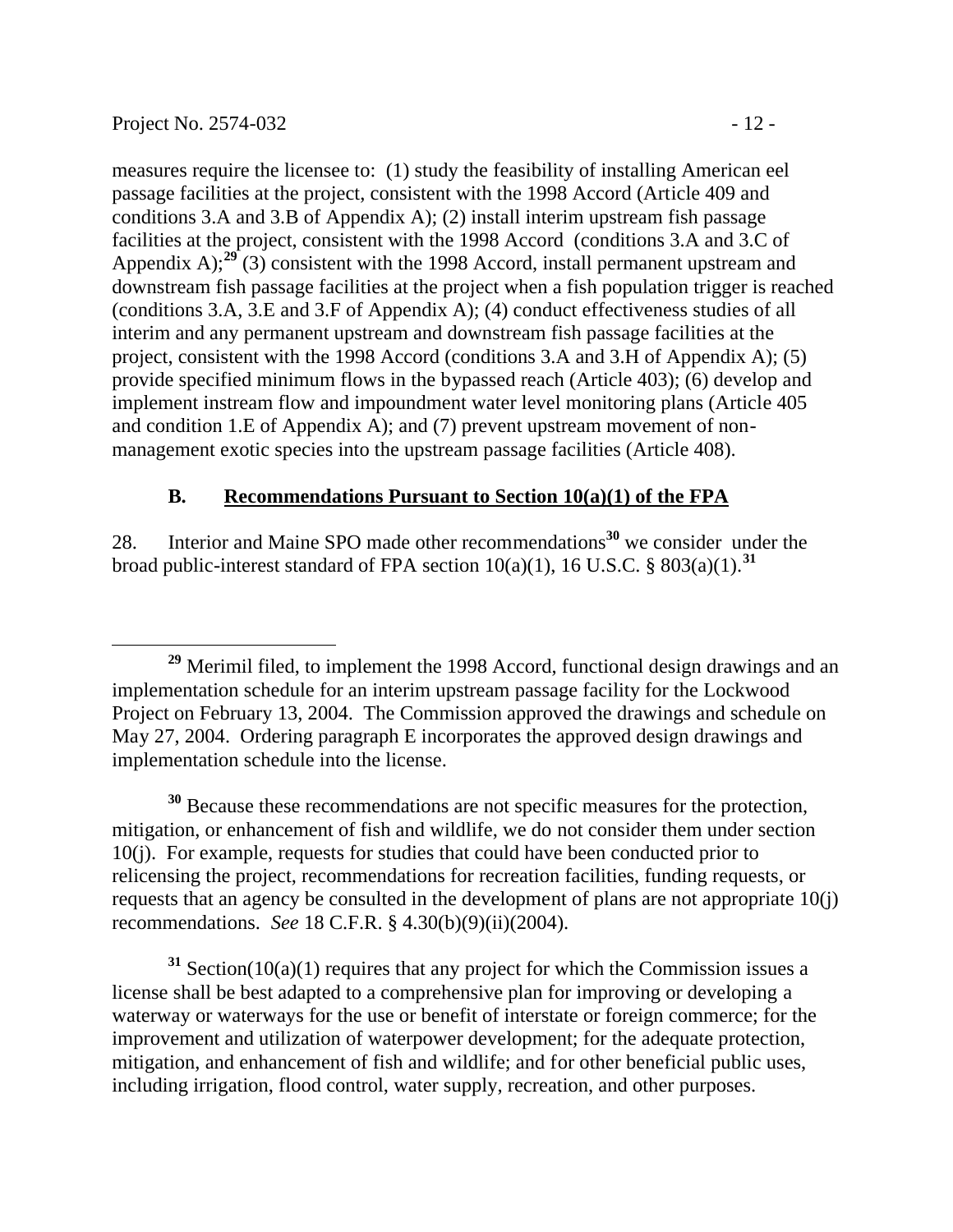29. Interior and Maine SPO recommend that Merimil: (1) provide funding for studies related to diadromous fish restoration activities; (2) conduct American eel passage studies at the project; and (3) consult with the resource agencies on all functional design drawings of upstream and downstream interim and permanent fish passage facilities. These measures are included in this license as conditions of Maine DEP's water quality certification for the project.

30. Interior and Maine SPO recommend that Merimil conduct additional instream flow studies in the bypassed reach at flows higher than that of the 30- to 50-cfs flows evaluated by Merimil. The license requires the licensee to provide a minimum flow of 50 cfs or inflow, if less, to the bypassed reach (Article 403). Studies conducted to date indicate that a flow of 50 cfs would be adequate to maintain suitable water and aquatic habitat quality and zones of passage between pools below the dam. Releasing higher flows would not significantly improve habitat because the additional area wetted by higher flows consists almost entirely of bedrock, and combined with high velocities, would be of limited habitat value to fish and other aquatic biota.<sup>32</sup> Additionally, the upper portion of the bypassed reach that would be wetted by higher flows is only 600 feet in length and does not provide any unique or critical habitat for resident or migratory fish that might utilize the area. Therefore, no additional studies are required.

31. Interior also recommends that Merimil release flows in the river that are sufficient to maintain aquatic habitat while the reservoir is being refilled after flashboard replacement.**<sup>33</sup>** It is appropriate for Merimil to maintain adequate flows in the river during those times when the reservoir is being refilled to protect aquatic resources. We are including Article 404 in the license, which requires Merimil to maintain a minimum flow of 2,114 cfs, as measured downstream of the powerhouse, during reservoir refill.**<sup>34</sup>**

32. Interior recommends that Merimil, in consultation with Maine Department of Inland Fisheries and Wildlife (Maine IFW), Maine DEP, and Maine Department of Marine Resources, monitor recreation use of the project area to determine if the project is meeting demands of public use of fish and wildlife resources and to file a monitoring report every six years. Maine SPO (on behalf of Maine IFW) recommends that Merimil

**<sup>32</sup>** EA at 42.

**<sup>33</sup>** Interior did not file the recommendation pursuant section 10(j) of the FPA but in response to comments on the draft EA.

**<sup>34</sup>** 2,114 cfs is the 7Q10 flow for the Kennebec River at the Lockwood Project.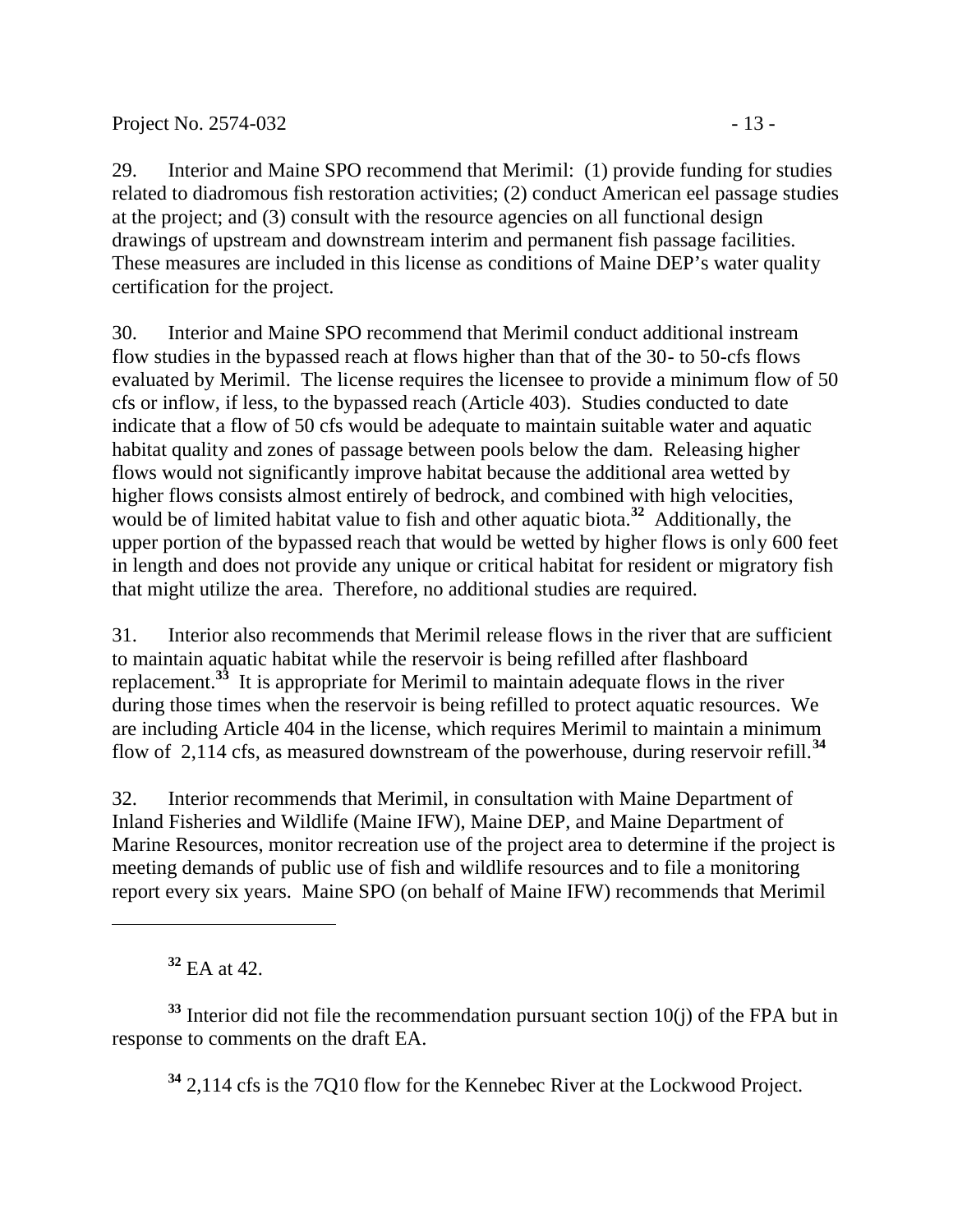monitor recreation use through the FERC Form 80 process, but the process should assess the need for recreational access improvements along the east shoreline of the Kennebec River downstream of the dam. Existing use of recreational facilities are below capacity and are expected to continue to meet demands into the future. Low levels of recreation use, the occurrence of a rare plant community, and steep topography, make additional

access on the eastern shore unwarranted at this time.**<sup>35</sup>** Monitoring through the Form 80 process will indicate when recreation facilities begin to reach capacity, thus additional monitoring is not warranted. The water quality certification does however require Merimil to continue to provide public access at the tailrace for fishing.

# **Other Issues**

33. Friends of the Kennebec Salmon argue that relicensing the project will prevent the restoration of Atlantic salmon, American shad, and alewives to the Kennebec River Basin. The group contends that fish passage inefficiencies at the Lockwood Project, and at other upstream dams, will reduce the number of fish that reach the upstream spawning habitat to the point that a self-sustaining population cannot be achieved. As a result, it argues that the application for a new license should be denied and that the project should be decommissioned and the dam removed.

34. As noted above, in 1987, Merimil, together with the other members of KHDG, entered into an agreement with fisheries resource agencies to facilitate the restoration of Atlantic salmon, American shad, and alewives to the lower Kennebec River Basin. KHDG provided funds to the agencies to help pay for acquiring and stocking fish to restore populations and studying restoration efforts. The KHDG licensees also agreed to construct and operate fish passage facilities according to a schedule that called for sequential construction of the facilities, beginning with the downstream projects and moving upstream. The licenses for the KHDG projects were amended to reflect the fish passage provisions of the agreement. In 1998, the agreement was modified (the 1998 Accord) to provide for the removal of the Edwards Dam and link the construction of fish passage facilities to biological triggers instead of to specific dates. The 1998 Accord continued the requirement for financial support by the licensees of the restoration activities.

 $\overline{a}$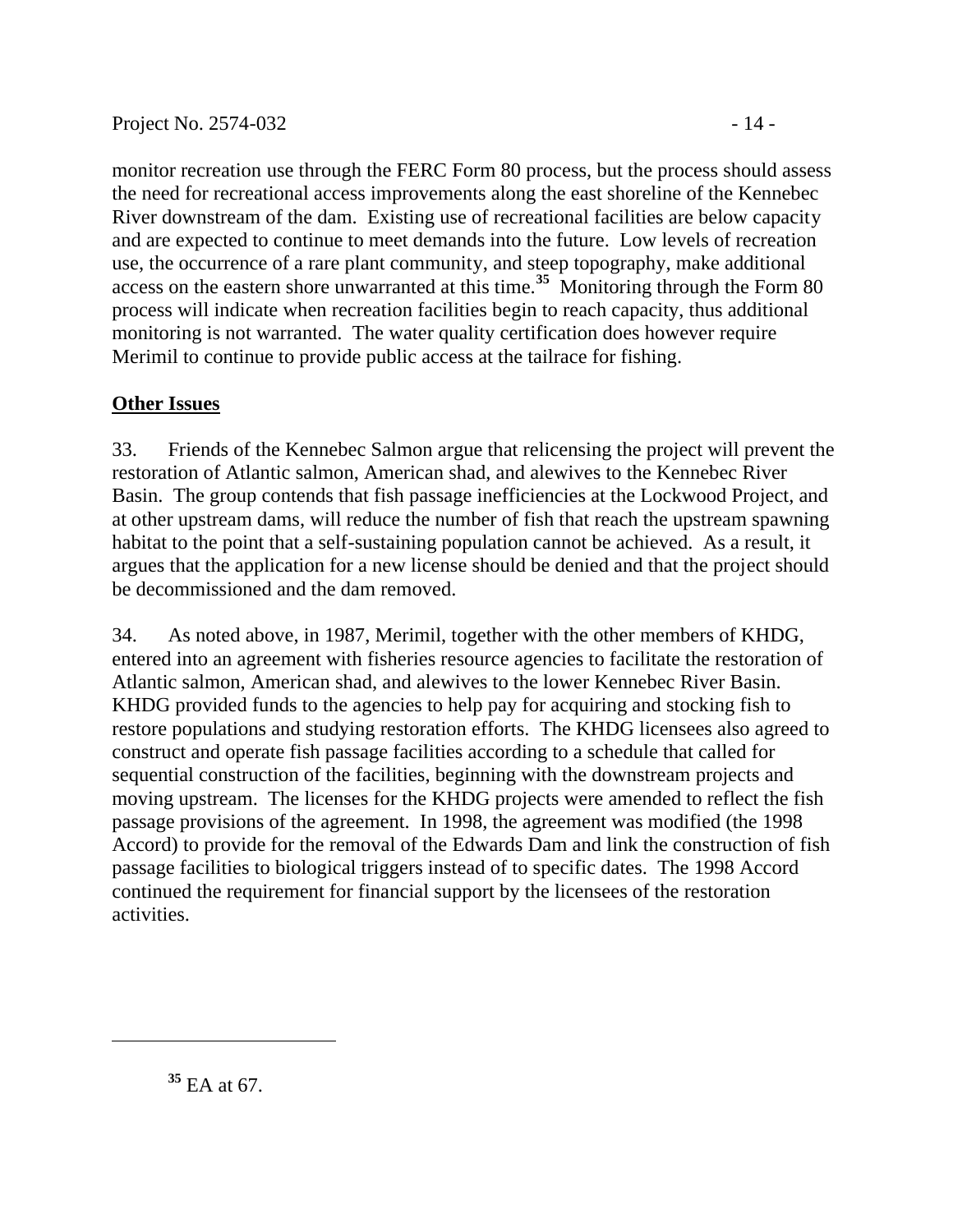$\overline{a}$ 

35. Fishery restoration activities in the lower Kennebec River Basin have made significant progress. In 2003, the latest year for which data are available,**<sup>36</sup>** over 135,000 alewives were trapped at the Ft. Halifax project.**<sup>37</sup>** This provided enough fish for the resource agencies to meet all their stocking goals and have additional fish available for stocking outside the Kennebec River Basin. The alewife spawning run is now large enough to meet the stocking needs and support a commercial fishery; reports from 48 percent of the commercial fisherman showed a catch of over 128,000 alewives from the Sebasticook River at Ft. Halifax. Earlier estimates of the size of the alewife run were 1 to 2 million fish and biologists reported that there seemed to be more alewives in 2003 than in previous years.

36. The number of shad fry stocked above Lockwood increased from 1.75 million in 2002 to 2.54 million in 2003, and the interim downstream fish passage measures at Lockwood, Hydro Kennebec, and Shawmutt appear to be allowing juvenile shad and alewife to migrate downstream without significant injury or mortality. The existing license for the Lockwood Project requires Merimil to install and operate interim upstream fish passage facilities by May 1, 2006.

37. The Maine Atlantic Salmon Commission does not currently have an active salmon restoration program in the Kennebec River. No Atlantic salmon are stocked in the Kennebec above Lockwood and any adult salmon returning to the river are either strays from other rivers or the result of natural reproduction in the Kennebec or its tributaries below Lockwood.

38. We believe that the 1998 Accord has created an effective, comprehensive, and coordinated program for achieving the fishery restoration goals for the lower Kennebec River Basin. The Accord provides for continuing restoration activities and installation of fish passage facilities as required by the growth of the fish populations and their expansion into upstream habitat. Friends of the Kennebec Salmon argue that dam removal is needed to guarantee success of the restoration efforts. The evidence to date shows that the restoration plans are making significant progress. We believe it is too early in the restoration efforts to conclude that the plan will ultimately succeed or fail.

<sup>37</sup> Ft. Halifax is located on the Sebasticook River, a tributary of the Kennebec River which joins the Kennebec just downstream of the Lockwood Project.

**<sup>36</sup>** Normendeau Associates, *FPL Energy Maine Hydro, LLC Diadromous Fish Passage Efforts in the Lower Kennebec River Watershed During the 2003 Migration Season*, filed March 29, 2004.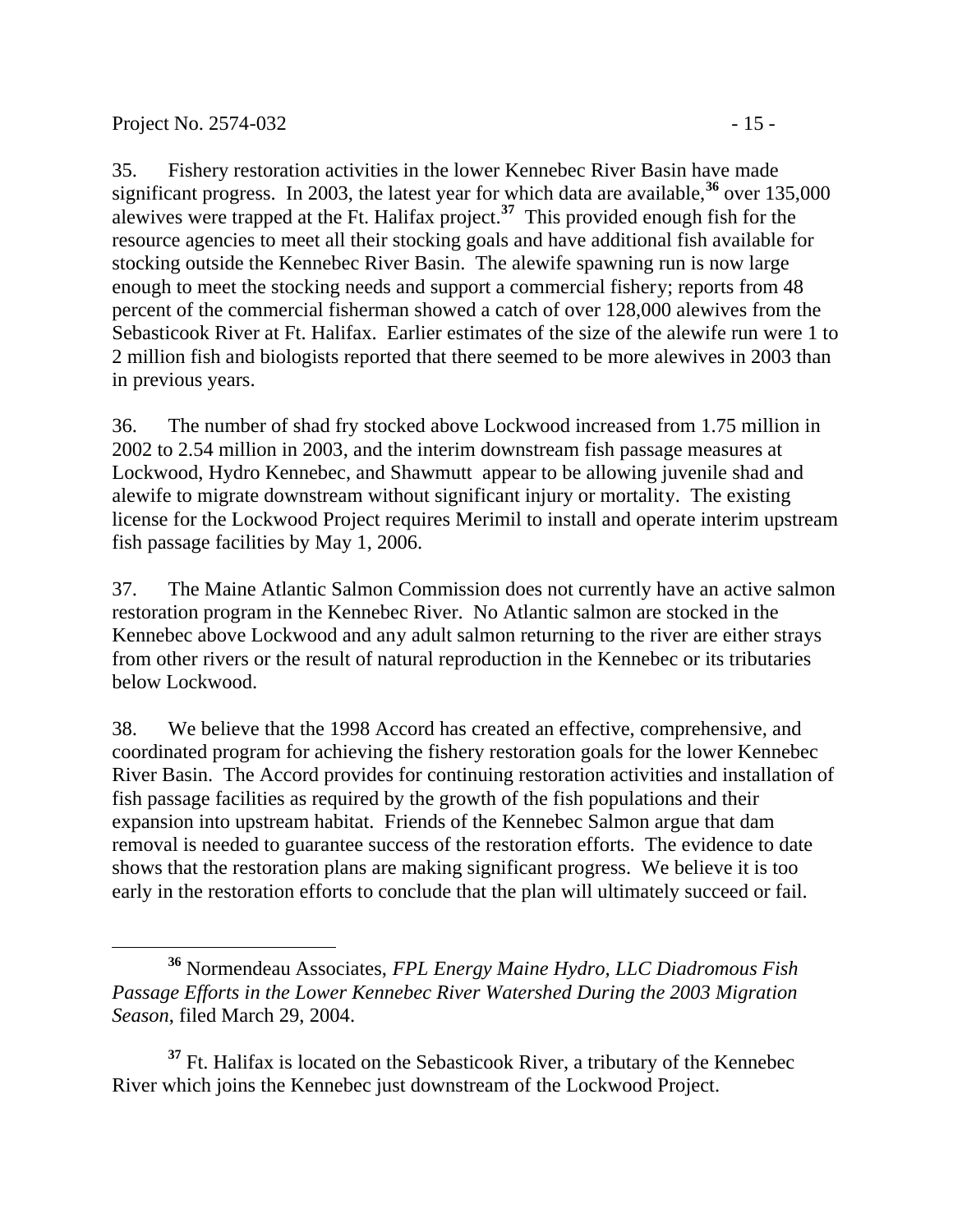Therefore we do not agree that we should abandon the plan embodied in the 1998 Accord.

# **Coastal Zone Consistency Certification**

39. Under section 307(c)(3)(A) of the Coastal Zone Management Act, 16 U.S.C. § 1456(c)(3)(A), the Commission cannot issue a license for a project within or affecting a state's coastal zone unless the state CZMA agency concurs with the license applicant's certification of consistency with the state's CZMA program, or the agency's concurrence is conclusively presumed by its failure to act within 180 days of its receipt of the applicant's certification.

40. In a letter dated July 23, 2002, the Maine State Planning Office stated that relicensing the project may affect coastal resources. The letter stated that "the State will deem that the enforceable policies of the Maine Coastal Program have been met if and

when DEP issued water quality certification for the Project.<sup>"38</sup> The state issued the water quality certification on August 24, 2004; and it therefore concurs with the license applicant's determination.

## **Section 18 Fishway Prescriptions**

41. Section 18 of the FPA, 16 U.S.C. § 811, states that the Commission shall require construction, maintenance, and operation by a licensee of such fishways as the Secretaries of Commerce or the Interior may prescribe. The Commission's policy is to reserve such authority in a license upon the request of either designated Secretary. On October 27, 2003, Interior requested a reservation of authority to prescribe American eel passage facilities at the Lockwood Project.

42. Section III(G)(3) of the 1998 Accord provides that if agreement is not reached on either upstream passage location or downstream eel passage measures by June 30, 2002, any party shall be free to petition FERC to amend any license to insert appropriate terms and conditions. Because the timeframe contemplated by the 1998 Accord had past without agreement on eel passage measures and because the Commission's standard article 15 would permit state and federal agencies to reopen the license to address eel passage needs, staff initially recommended excluding this provision of section III(G)(3) of the 1998 Accord from any new license. During a meeting with Commission staff on

 $\overline{a}$ **<sup>38</sup>** Letter from Todd Burrowes, Maine State Planning Office, to Mike Hoover, FPL Energy, filed on July 26, 2002.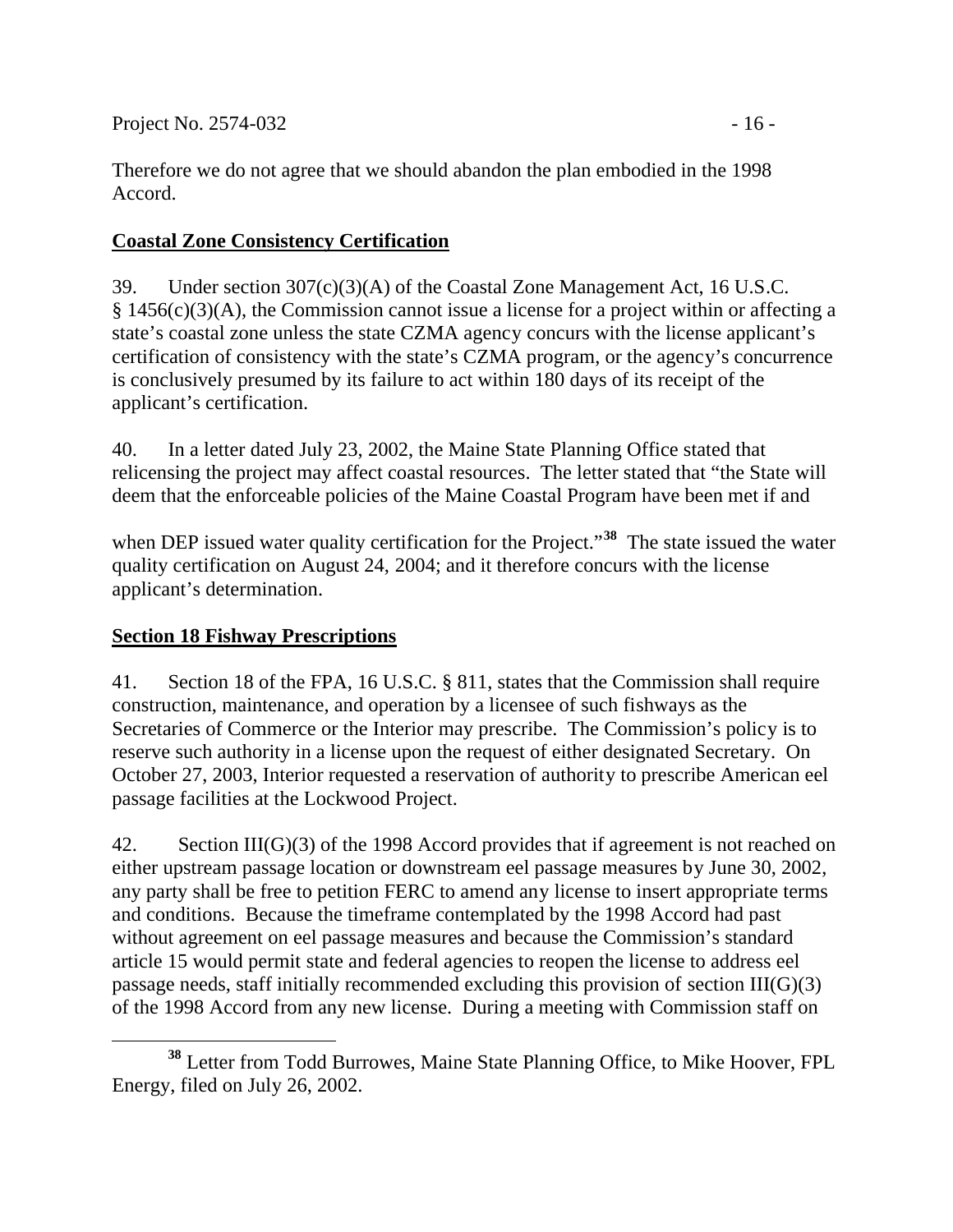November 20, 2003, Interior subsequently agreed to withdraw its request for reservation of authority if staff included a specific reopener that permitted Interior to petition the Commission to require Merimil to install upstream eel passage facilities and downstream eel passage measures in accordance with the 1998 Accord. By letter dated December 9, 2003, staff proposed the inclusion of a specific reopener that satisfied Interior (Interior letter dated December 19, 2003). We deem Interior's request for reservation of authority for eel passage to be withdrawn and are including the reopener proposed by staff as Article 410 .

## **Cultural Resources**

43. Before it may issue a new license for the project, the Commission must comply with the consultation requirements of section 106 of the National Historic Preservation Act (Act) and the implementing regulations of the Advisory Council on Historic Preservation (Advisory Council). *See* 36 C.F.R. Part 800 (2004). Consultation under section 106 usually results in the preparation of a programmatic agreement among the Commission, the State Historic Preservation Officer (SHPO), and the Advisory Council that provides for the protection of historic and cultural resources through the establishment of a Historic Resources Management Plan. Other interested entities, such as Indian tribes, may be asked to concur with the programmatic agreement.

44. Merimil conducted cultural resource surveys of the project area and concluded that there were no National Register-eligible properties within the project's area of potential effect. The Maine SHPO concurred with this finding in a letter dated May 8, 2002. Commission staff contacted the four federally recognized Indian tribes**<sup>39</sup>** within the state of Maine and none identified any properties to which they attach religious or cultural significance that would be affected by the project. If any unanticipated historic or archaeological properties are discovered during the term of the license, Article 412 requires the licensee to consult with the SHPO and prepare a cultural resources management plan to protect the properties. This consultation satisfies the Commission's responsibilities under section 106 of the Act.

 $\overline{a}$ **<sup>39</sup>** Aroostook Band of Micmac Indians, Houlton Band of Maliseet Indians, Penobscot Indian Nation, and Passamaquoddy Tribe.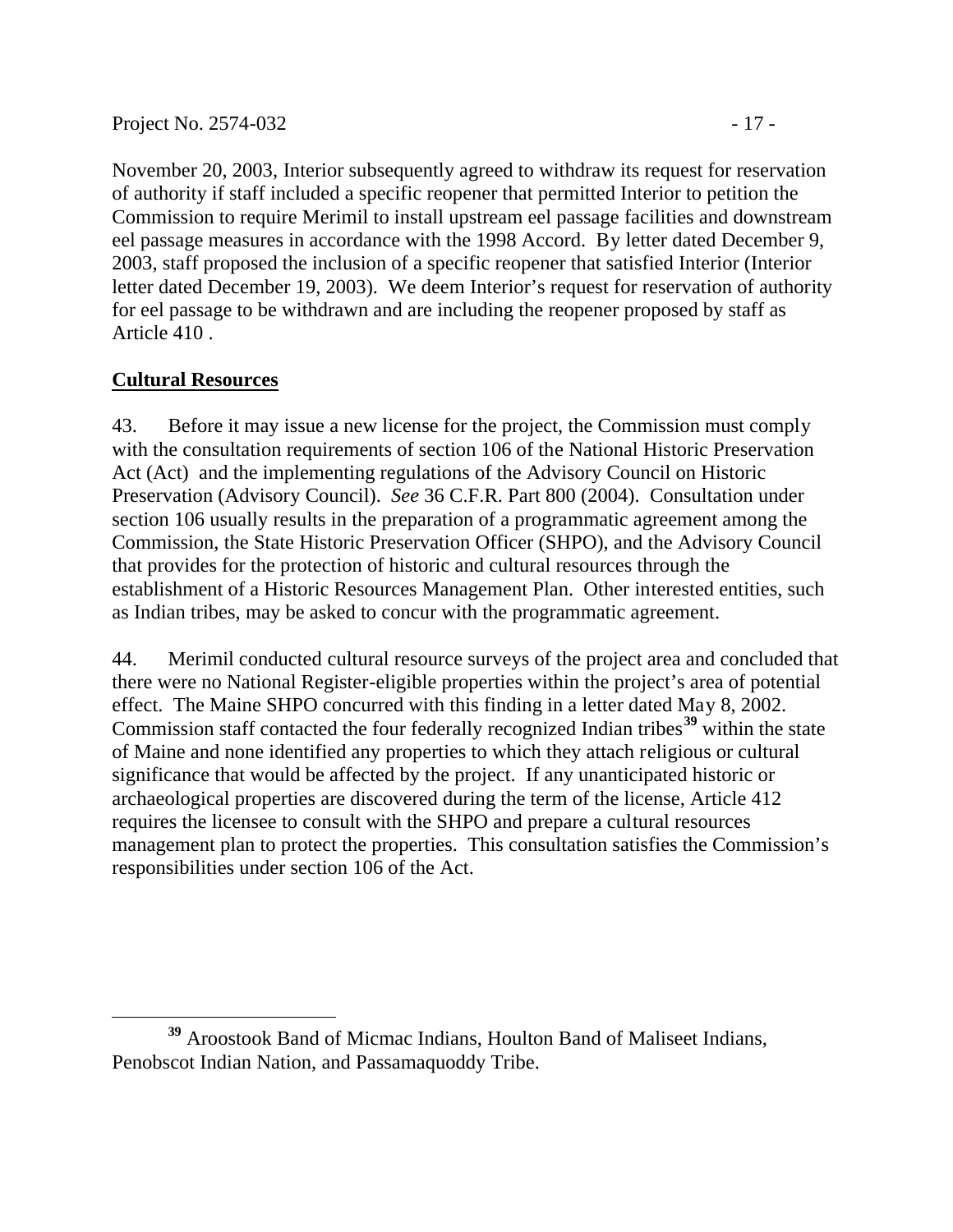#### **State and Federal Comprehensive Plans**

45. Section  $10(a)(2)$  of the FPA requires the Commission to consider the extent to which a project is consistent with federal or state comprehensive plans for improving, developing, or conserving a waterway or waterways affected by the project. We have identified and reviewed 14 comprehensive plans**<sup>40</sup>** that are applicable to the Lockwood Hydroelectric Project and have found no conflicts.

**<sup>40</sup>**(1) Department of Army, Corps of Engineers. New England Division. 1985. Hydrology of floods – Kennebec River Basin, Maine. Waltham, Massachusetts. October 1985. 14 pp. and appendices; (2) Department of Army, Corps of Engineers. New England Division. 1988. Hydrology of Floods – Kennebec River Basin, Maine, Part II. Waltham, Massachusetts. May 1988. 20 pp. and appendices; (3) Department of Army, Corps of Engineers. New England Division. 1989. Water resources study – Kennebec River Basin, Maine (reconnaissance report). Waltham, Massachusetts. March 1989. Two volumes; (4) Maine Atlantic Sea-Run Salmon Commission. 1984. Strategic plan for management of Atlantic salmon in the State of Maine. Augusta, Maine. July 1984. 52 pp. and appendices; (5) Maine Department of Conservation. 1993. Maine State Comprehensive Outdoor Recreation Plan, assessment and policy plan, volume 1. Augusta, Maine. December 1993. 193 pp.; (6) Maine Department of Conservation. 1982. Maine rivers study-final report. Augusta, Maine. May 1982. 181 pp.; (7) Maine State Planning Office. 1987. State of Maine comprehensive rivers management plan. Augusta, Maine. May 1987. Three volumes; (8) Maine State Planning Office. 1992. Maine comprehensive rivers management plan. Volume 4. Augusta, Maine. December 1992; (9) Maine State Planning Office. 1993. Kennebec River resource management plan. Augusta, Maine. February 1993. 196 pp.; (10) U.S. Fish and Wildlife Service and Canadian Wildlife Service. 1986. North American waterfowl management plan. Department of the Interior. Environment Canada. May 1986. 19 pp.; (11) U.S. Fish and Wildlife Service. 1989. Final environmental impact statement – restoration of Atlantic salmon to New England rivers. Department of Interior, Newton Corner, Massachusetts. May 1989. 88 pp. and appendices; (12) U.S. Fish and Wildlife Service. Undated. Fisheries USA: the recreational fisheries policy of the U.S. Fish and Wildlife Service. Washington, D.C. 11pp.; (13) National Marine Fisheries Service. Atlantic Salmon (*Salmo salar*) – Amendment 1 to the New England Fishery Management Council's (NEFMC) Fish Management Plan (FMP) on Atlantic salmon (March 1988). October 1998; (14) National Park Service. 1982. The nationwide rivers inventory. Department of the Interior, Washington, D.C. January 1982. 432 pp.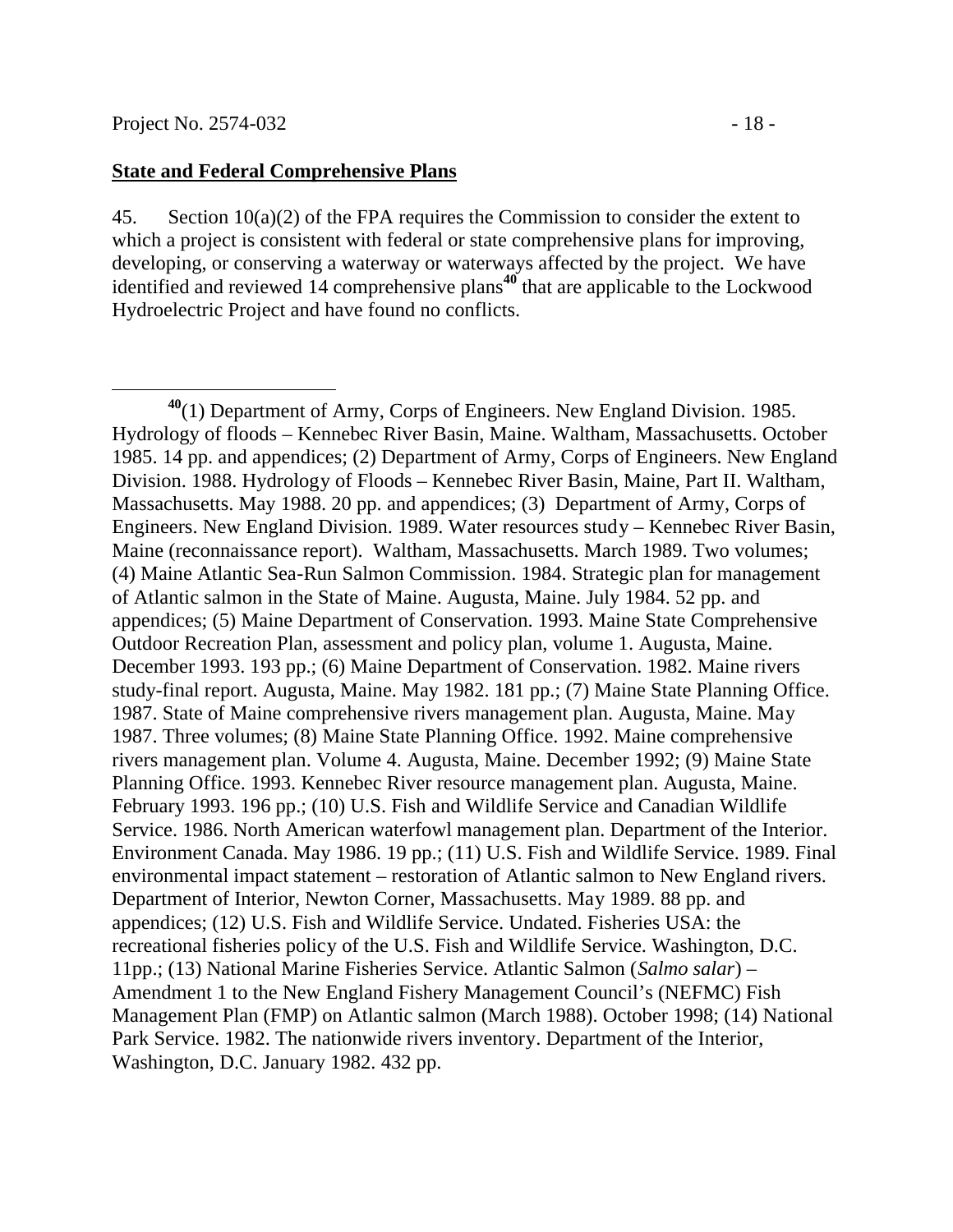# **Applicants Plans and Capabilities**

46. In accordance with sections  $10(a)(2)(c)$  and  $15(a)(2)$  of the FPA, we have evaluated Merimil's record as a licensee with respect to the following: (A) conservation efforts; (B) compliance history and ability to comply with the new license; (C) safe management, operation, and maintenance of the project; (D) ability to provide efficient and reliable electric service; (E) need for power; (F) transmission lines; (G) cost effectiveness of plans; and (H) actions affecting the public.

# **A. Conservation Efforts**

47. FPA section 10(a)(2)(C) requires the Commission to consider the extent of electric consumption efficiency programs in the case of license applicants engaged primarily in the generation or sale of electric power. Although Merimil is engaged in the generation and sale of electric power, Merimil generates electricity for sale into the wholesale power market in Maine and the regional power pool. As such, it does not sell power directly to retail customers and is, therefore, not in a position to implement conservation programs by the end user. Electricity consumers in the region would likely be subject to the conservation programs of local utilities and, as such, we find Merimil's position with respect to conservation satisfactory.

# **B. Compliance History and Ability to Comply with the New License**

48. FPA section 15(a)(3)(A) requires the Commission to take into consideration an existing licensee's record of compliance with the terms and conditions of the existing license. We have done so, and find that Merimil's overall record of making timely filings and compliance with its license is satisfactory.

# **C. Safe Management, Operation, and Maintenance of the Project**

49. Merimil owns and operates the Lockwood Hydroelectric Project, which is classified in accordance with Commission standards as having a low hazard potential.

50. We reviewed Merimil's record of management, operation, and maintenance of the project and conclude that the dam and other project works are safe, and that Merimil has the ability to manage, operate, and maintain the project safely for future operation. Based on the results of this review, we conclude that the Lockwood Project would pose no threat to public safety if operated according to the regulations governing hydroelectric licenses.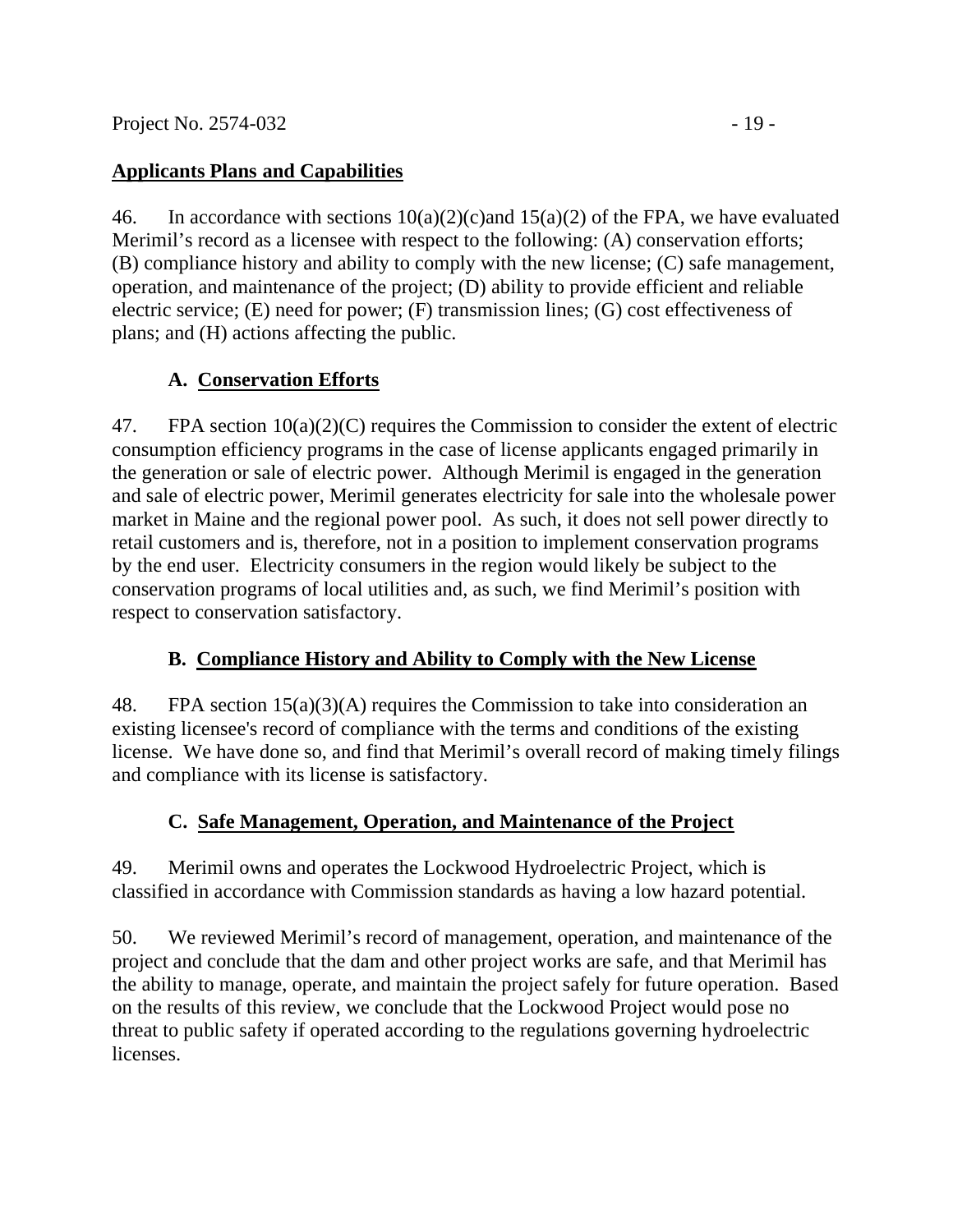# **D. Ability to Provide Efficient and Reliable Electric Service**

51. FPA section 15(a)(2)(C) requires the Commission to review Merimil's ability to operate the project in an efficient and reliable manner. Based on our review, Merimil has been operating the project in an efficient manner within the constraints of the existing license, and is likely to continue to do so under a new license.

# **E. Need for Power**

52. FPA section 15(a)(2)(D) requires the Commission to consider the license applicant's short-term and long-term need for the project power. The project is located in the Northeast Power Coordinating Council (NPCC) region of the North American Electric Reliability Council (NERC). NERC annually forecasts electrical supply and demand in the nation and the region for a 10-year period. NERC's most recent report on annual supply and demand projections indicates that, for the period 2003-2012, the New England system summer peak demand for electric energy will grow from 25,120 MW to 28,710 MW, an annual growth rate of about 1.4 percent.

53. If a new license is issued to Merimil, continued operation of the project would provide about 48,082 megawatt-hours of energy annually. This generation would continue to help meet New England's expanding power demand projections. In the short and long term, the capacity supplied by relicensing the project would help to maintain sufficient capacity to meet regional demand, while contributing to resource diversification and displacing nonrenewable fossil fuel generation. The project will also continue to avoid emissions from fossil-fueled power generation.

# **F. Transmission Lines**

54. FPA section 15(a)(1)(3)(A) requires the Commission to consider existing and planned transmission services of the applicant. The project's transmission facilities that are required to be licensed include a 4,160-volt transmission line that runs about 225 feet from the original powerhouse to the local utility tie-in, and a 1,000-foot-long, 12,400-volt transmission line that extends from the second powerhouse to a local utility tie-in. Merimil proposes no changes that would affect transmission facilities.

# **G. Cost Effectiveness of Plans**

55. Merimil is not proposing, nor does this order approve any change in the installed capacity at the Lockwood Project. Due to the hydraulic limitation resulting from the U.S. Route 201 bridge abutment at the project canal intake and the bedrock outcrops in the forebay area, the project's generating units currently have a greater hydraulic capacity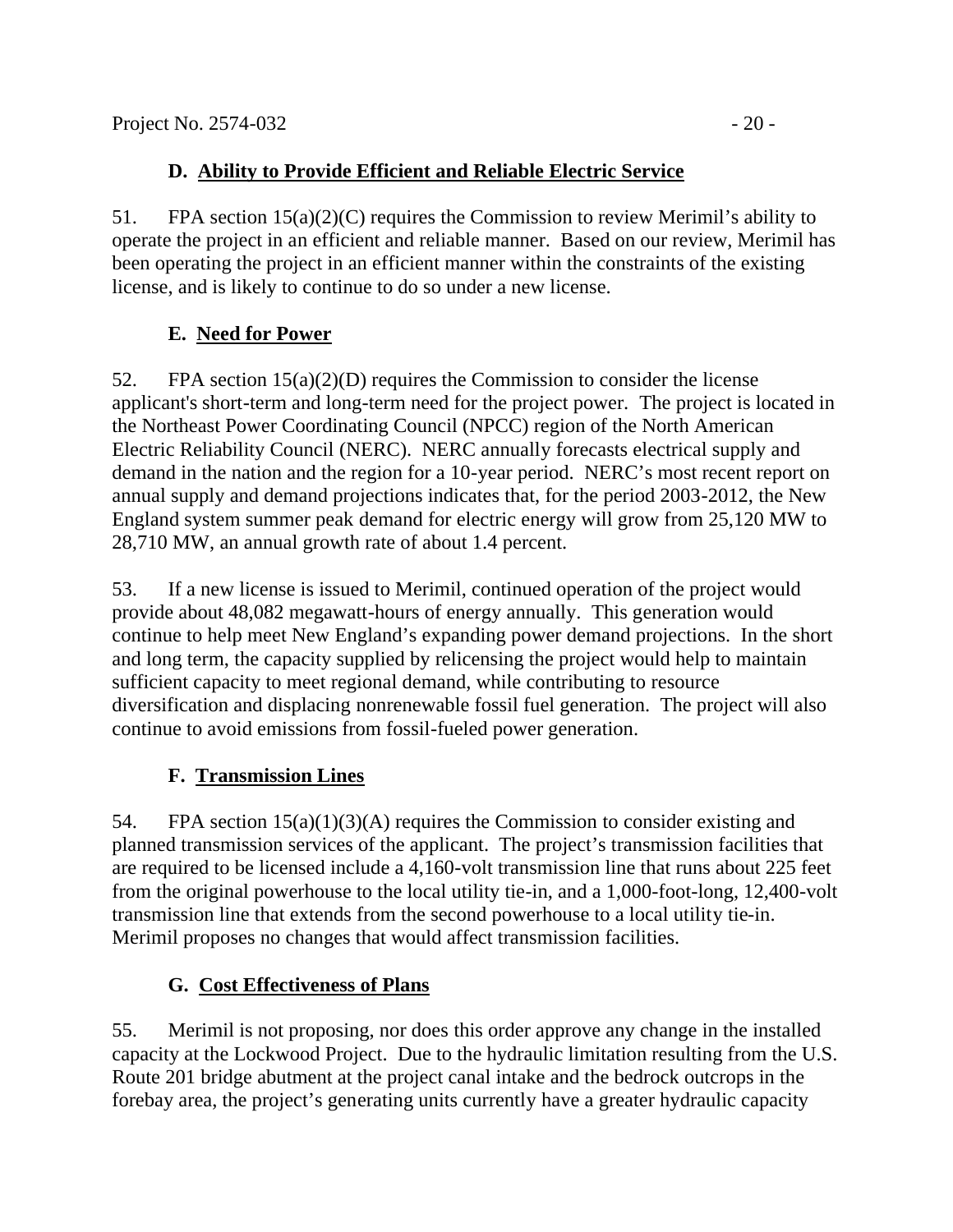than can be utilized under normal operating conditions. Prior studies undertaken by Merimil indicate that any future upgrades are contingent upon eliminating the hydraulic limitation at the intake. Potential solutions for the limitation, however, were determined to be cost prohibitive.<sup>41</sup> Merimil proposes and this license requires measures for the protection, mitigation, and enhancement of environmental resources in the Kennebec River Basin. Merimil's past record as a licensee indicates it is likely to carry out these measures in a cost-effective manner.

# **H. Actions Affecting the Public**

56. The Lockwood Project generates electricity used to serve the regional power pool. The project provides employment opportunities and access to project lands for public recreation use. Merimil has been involved in the restoration of anadromous fish species since 1986 when it became a signatory to the KHDG Agreement, the precursor to the 1998 Accord. Merimil cites in its license application that as a participant in the fish restoration program, its involvement has included, but is not limited to, donating personnel and equipment and participating in various studies.

# **Economic Benefits of Project Power**

57. In determining whether a proposed project will be best adapted to a comprehensive plan for developing a waterway for beneficial public purposes, the Commission considers the economic benefits of project power. Under its approach to evaluating the economics of hydropower projects, as articulated in *Mead Corp.*, 72 FERC & 61,027 (1995), the Commission employs an analysis that uses current costs to compare the costs of the project and the likely alternative power, with no forecasts concerning future inflation, escalation, or deflation beyond the license issuance date. The basic purpose of the Commission's economic analysis is to provide a general estimate of the potential power benefits and costs of a project, and reasonable alternatives to project power. The estimate helps to support an informed decision concerning what is in the public interest with respect to a proposed license. In making its decision, the Commission considers the project power benefits under (1) the no-action alternative, (2) as proposed by the applicant, and (3) with the Commission's modifications and additions to the applicant's proposal.

**<sup>41</sup>**License application at A-17 to A-18 and B-9 to B-10.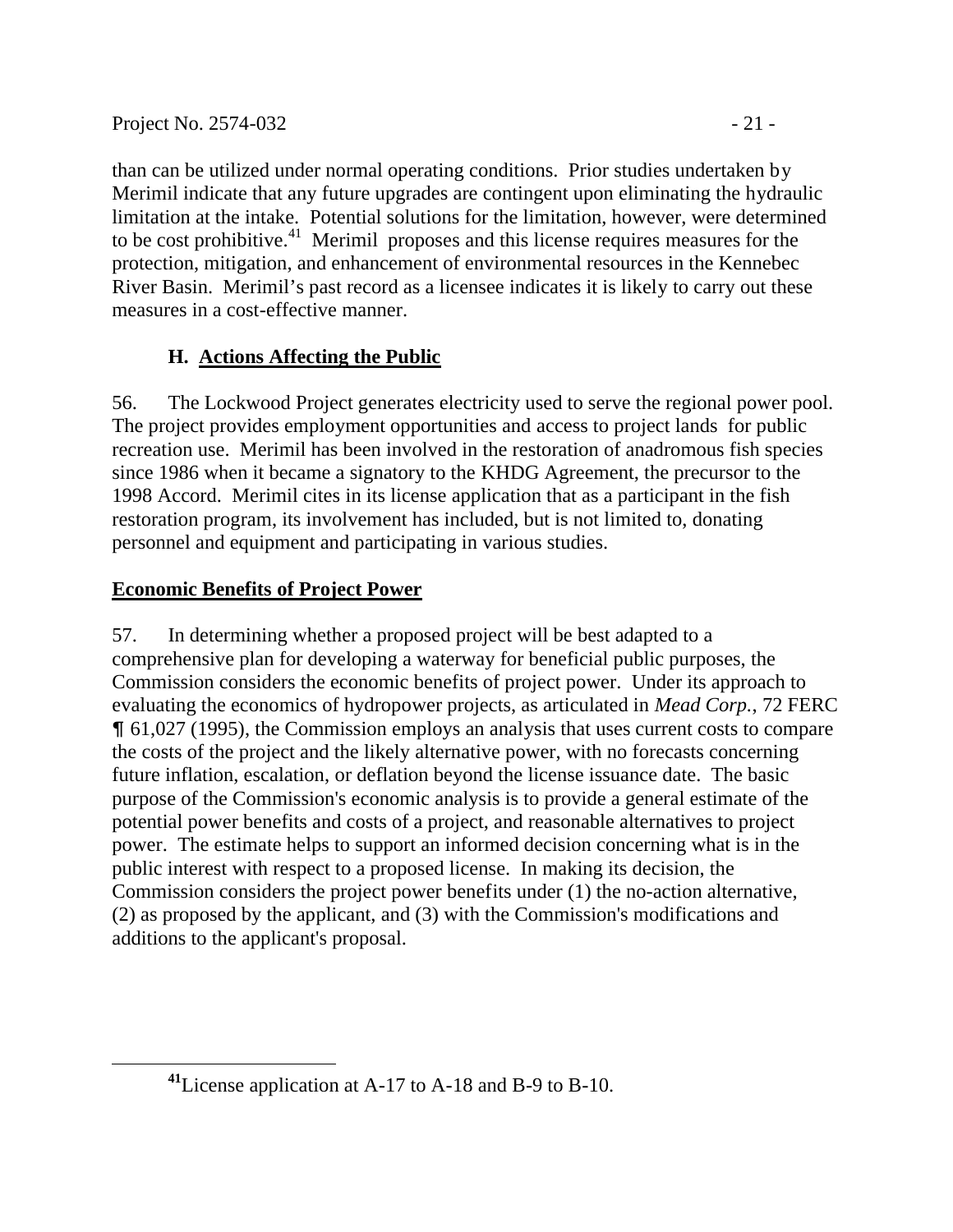58. To determine whether an alternative is currently economically beneficial, we subtract the cost of project power from the power value, which is computed as the cost of the most likely alternative source of power. $^{42}$  Under the no-action alternative, the project generates an average of 42,687 MWh annually at a cost of about \$1,650,100 (about \$39/MWh), or \$211,200 less than the \$1,861,300 current value of this amount of power. As proposed by Merimil, the project would generate about 41,782 MWh annually at a cost of about \$1,991,800 (about \$48/MWh), or \$154,200 more than the \$1,837,600 current value of this amount of power. With the conditions adopted herein, the project will produce about 41,082 MWh of energy annually at a cost of about \$1,985,100 (about \$48/MWh), or \$165,800 more than the \$1,819,300 current value of this amount of power.

59. Although staff's analysis shows that the project as licensed herein would cost more to operate than our estimated cost of alternative power, it is the applicant who must decide whether to accept this license and any financial risk that entails. Also, although staff does not explicitly account for the effects inflation may have on the future cost of electricity, the fact that hydropower generation is relatively insensitive to inflation compared to fossil-fueled generators is an important economic consideration for power producers and the consumers they serve. This is one reason project economics is only one of the many public interest factors the Commission considers in determining whether or not, and under what conditions, to issue a license.

## **Comprehensive Development**

60. Sections  $4(e)$  and  $10(a)(1)$  of the FPA<sup>43</sup> require the Commission, in acting on license applications, to give equal consideration to the developmental and environmental uses of the waterway on which a project is located. Any license issued shall be such as in the Commission's judgment will be best adapted to a comprehensive plan for improving or developing a waterway or waterways for all beneficial public uses. The decision to license this project, and the terms and conditions included herein, reflect such consideration.

**<sup>43</sup>**16 U.S.C. §§ 797(e) and 803(a)(1).

 **<sup>42</sup>** For the amount of energy and capacity provided by the Lockwood project, the power value power would be about \$44/MWh based on replacing the project power using combined cycle combustion turbine technology with (1) an energy value of \$26.21/MWh taken from the Energy Information Administration's *Annual Energy Outlook 2003*, and (2) a capacity value of \$99.00/kW-year applied to Lockwood's dependable project capacity of 7.5 MW. (FEA, pp. 68-69.)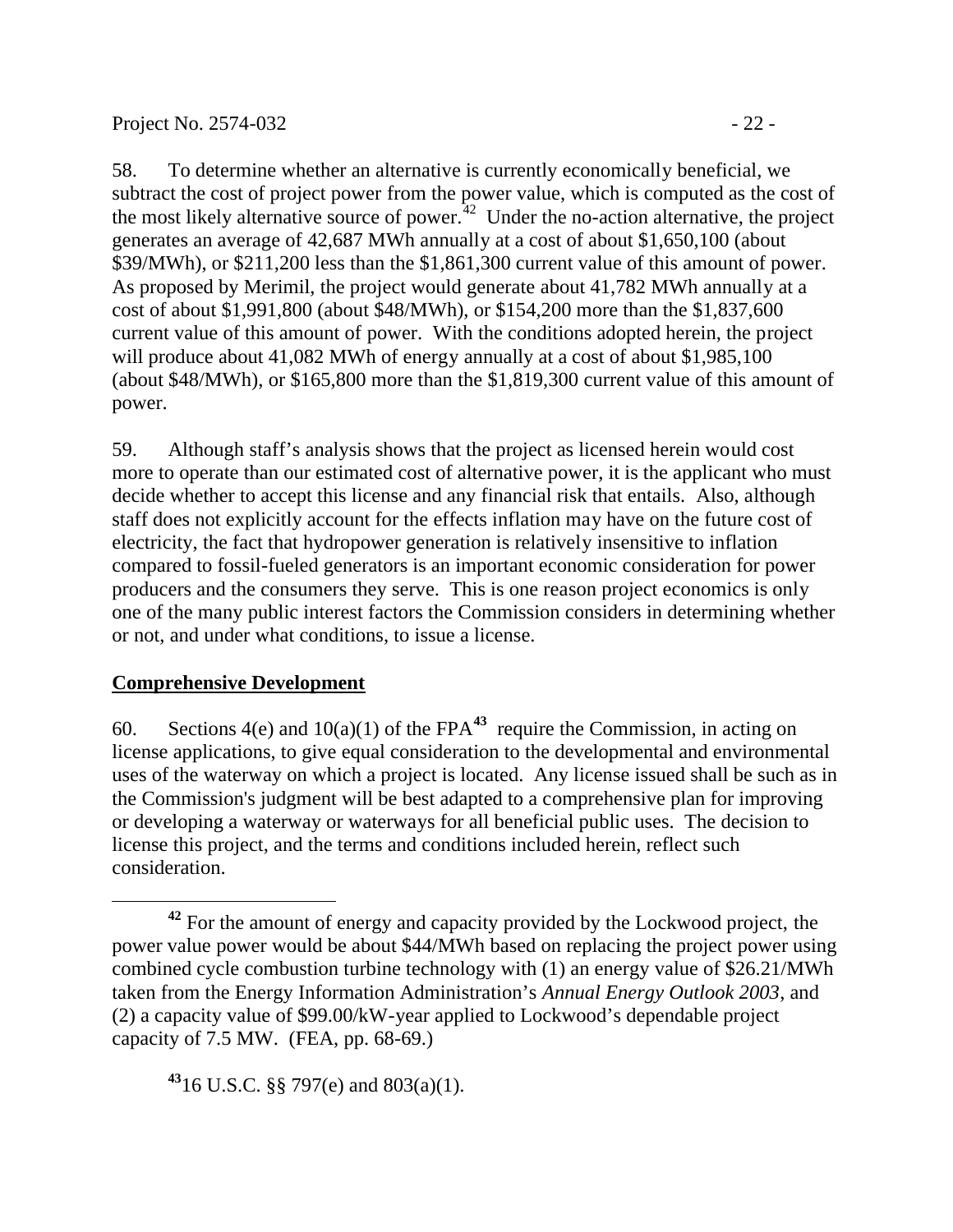61. In analyzing public interest factors, the Commission takes into account that hydroelectric projects offer unique operational benefits to the electric utility system (ancillary benefits). Although the Lockwood Project does not have any appreciable storage, which is required for some ancillary service purposes, it will retain under this license any ancillary capabilities it currently provides to Merimil's power system.

62. The EA for the Lockwood Project contains background information, analysis of effects, support for related license articles, and the basis for a finding that the project will not result in any major, long-term adverse environmental effects. The project would be safe if operated and maintained in accordance with the requirements of this license. Based on our independent review and evaluation of the Lockwood Project, recommendations from resource agencies and other entities, and the no-action alternative as documented in the final EA, we conclude that operation of the Lockwood Hydroelectric Project as proposed, with additional enhancements recommended by staff, will be best adapted to a comprehensive plan for the use, conservation, and development of Kennebec River for beneficial public purposes. Operation of the project in the manner required by this license will further the goals of restoring anadromous and catadromous (American eels) species in the basin, maintain water quality, further the recovery of the bald eagle and possibly the shortnose sturgeon, protect and enhance fish and wildlife resources, protect any undiscovered cultural resources, and maintain public use of recreation facilities and resources within the area affected by project operation, while continuing to provide a dependable source of electrical energy. The electricity generated from the Lockwood Hydroelectric Project will be beneficial, because it will continue to reduce the use of fossil-fueled, electric generating plants, thereby conserving nonrenewable energy resources and reducing atmospheric pollution.

# **License Term**

 $\overline{a}$ 

63. Section 15(e) of the FPA<sup>44</sup> provides that relicense terms shall not be less than 30 years nor more than 50 years from the date on which the license is issued. Our general policy is to establish 30-year terms for projects with little or no redevelopment, new construction, or new environmental mitigation and enhancement measures; 40-year terms for projects with a moderate amount of such activities; and 50-year terms for projects with extensive measures.<sup>45</sup> Also, it is the Commission's policy to coordinate to a

 $44$ <sub>16</sub> U.S.C. § 808(e).

<sup>45</sup>*See* Consumers Power Company, 68 FERC ¶61,077 at 61,383-84 (1994).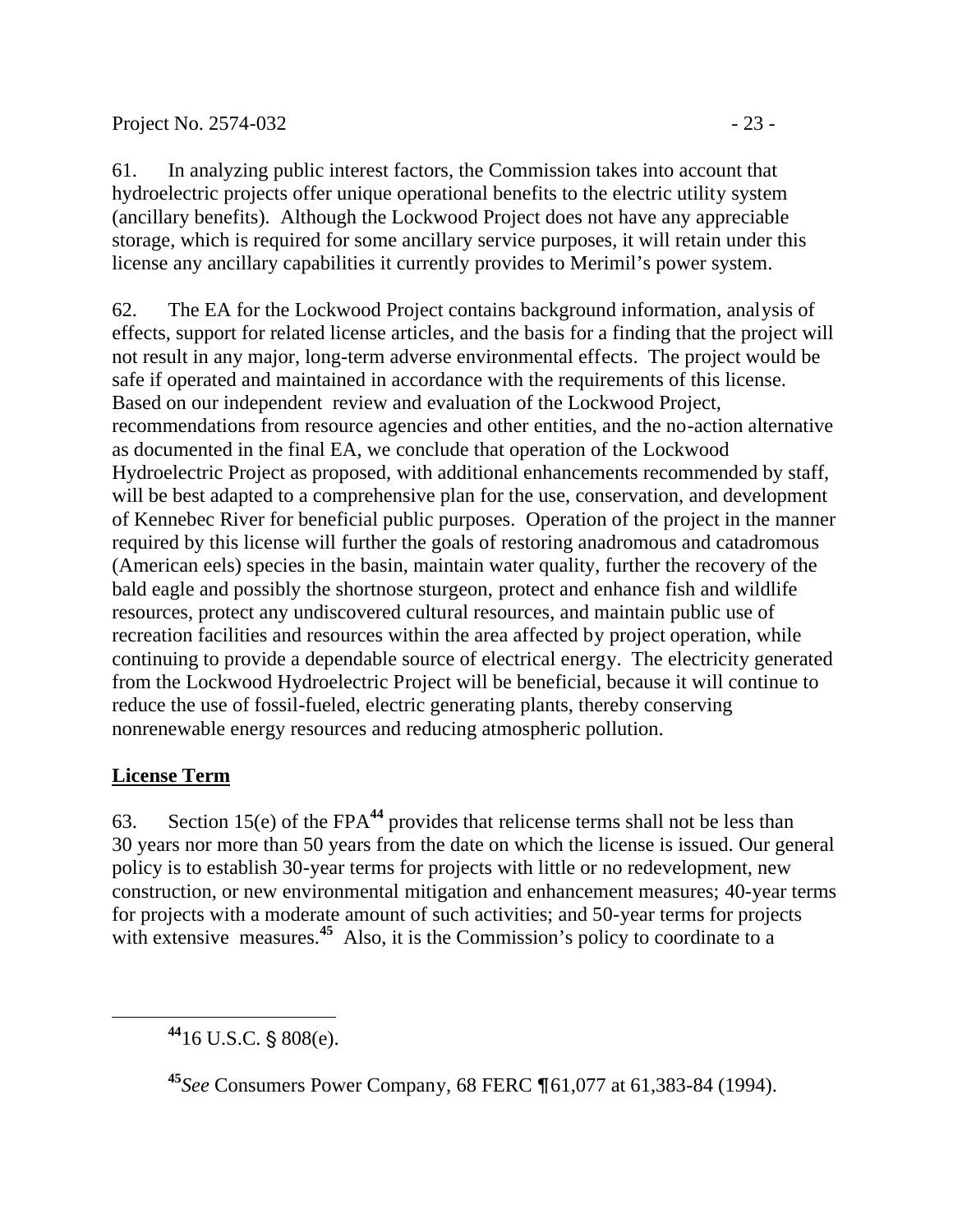Project No. 2574-032 - 24 -

reasonable extent the license expiration dates of projects in a river basin, in order that subsequent relicense proceedings can also be coordinated.**<sup>46</sup>**

64. The five remaining projects**<sup>47</sup>** included in the 1998 Accord, and the license expiration dates are: (1) Shawmut Project No. 2322, expiring January 21, 2021; (2) Weston Project No. 2325, expiring October 31, 2036; (3) Benton Falls Project No. 5073, expiring February 28, 2034; (4) Hydro-Kennebec Project No. 2611, expiring September 30, 2036; and (5) Burnham Project No. 11472, expiring October 31, 2036.

65. Four of the five project licenses expire within two years of each other, between February 2034 and October 2036. To closely align the license expiration dates of the projects included in the 1998 Accord, this license will expire on October 31, 2036, a term of 31 years and 8 months.

#### The Commission orders:

(A) This license is issued to Merimil Limited Partnership (licensee) to operate and maintain the Lockwood Project, for a period of 31 years and 8 months, effective the first day of the month in which this order is issued. The license is subject to the terms and conditions of the Federal Power Act (FPA), which is incorporated by reference as part of this license, and subject to the regulations the Commission issues under the provisions of the FPA.

**<sup>47</sup>** This excludes the Fort Halifax Project No. 2552. The license for the Fort Halifax Project has been surrendered.

**<sup>46</sup>** In issuing new and subsequent licenses, the Commission will coordinate the expiration dates of licenses to the maximum extent possible, to maximize future consideration of cumulative impacts at the same time in contemporaneous proceedings at relicensing. *See* 18 C.F.R. § 2.23 (2004).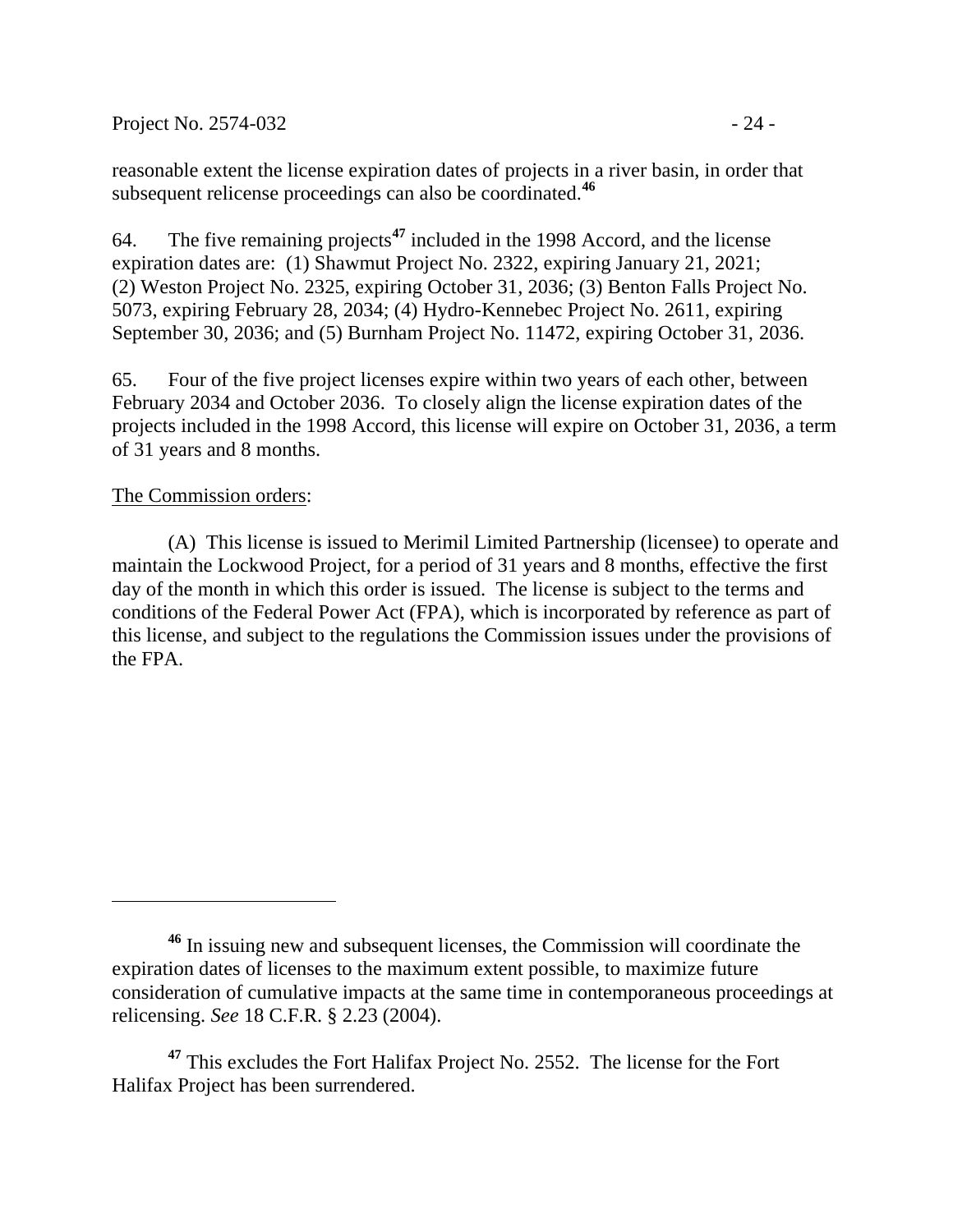- (B) The project consists of:
- (1) All lands, to the extent of the licensee's interest in those lands, enclosed by the project boundary shown by Exhibit G, filed April 29, 2002:

| <b>Exhibit G Drawing</b> | <b>FERC No. 2574-</b> | Showing                      |
|--------------------------|-----------------------|------------------------------|
| Sheet 1 of 4             | 1006                  | General Map Project Area     |
| Sheet 2 of 4             | 1007                  | General Map Powerhouse Area  |
| Sheet 3 of 4             | 1008                  | <b>General Map Reservoir</b> |
| Sheet 4 of 4             | 1009                  | <b>General Map Reservoir</b> |

(2) Project works consisting of: (1) 875-foot-long concrete gravity dam with two spillway sections equipped with 1.25-foot-high pinned flashboards; (2) a 160-foot-long forebay headgate structure; (3) a 450-foot-long forebay canal; (4) an approximately 1,300-foot-long bypassed reach; (5) two reinforced concrete powerhouses with a total installed capacity of 6.915 MW and a hydraulic capacity of 5,660 cfs; (6) six turbine-generator units with a total nameplate capacity of 4.800 MW located in the original powerhouse, and one turbine-generator unit with a nameplate capacity of 2.115 MW located in the second powerhouse; (7) a project impoundment with a length of approximately 1.2 miles and a surface area of 81.5 acres at the normal high water elevation of 52.16-feet mean sea level; (8) a 4,160-volt transmission line that runs about 225 feet from the original powerhouse to the local utility intertie, and a 1,000-foot-long, 12,400-volt transmission line that extends from the second powerhouse to a local utility tie-in; and (9) appurtenant facilities.

The project works generally described above are more specifically shown and described by those portions of Exhibits A and F shown below:

Exhibit A: Pages A-1 through A-18 filed on April 29, 2002.

Exhibit F: The following Exhibit F of the license application filed on April 29, 2002:

|                | Exhibit F- FERC Drawing No. 2574- Showing |                                             |
|----------------|-------------------------------------------|---------------------------------------------|
| $\overline{1}$ | 1001                                      | Plan of Dam and Forebay Canal Powerhouse    |
| 2              | 1002                                      | Downstream Elevation and Sections of Dam    |
| 3              | 1003                                      | Plan of Original and Unit No. 7 Powerhouses |
| $\overline{4}$ | 1004                                      | Section Thru Original and Unit No. 7        |
|                |                                           | Powerhouses                                 |
| -5             | 1005                                      | <b>Powerhouse Elevations</b>                |
|                |                                           |                                             |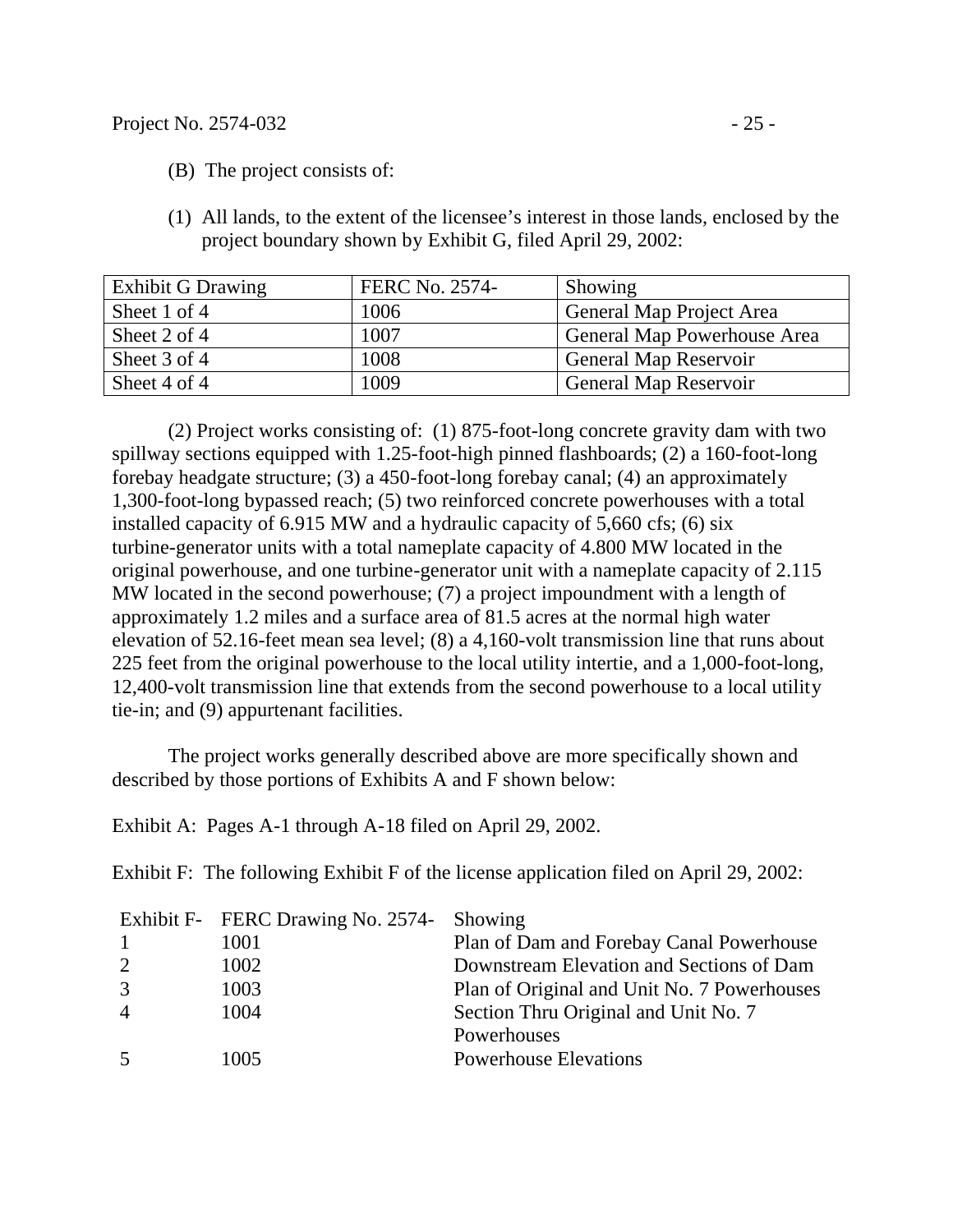(3) All of the structures, fixtures, equipment, or facilities used to operate or maintain the project, all portable property that may be employed in connection with the project, and all riparian or other rights that are necessary or appropriate in the operation or maintenance of the project.

(C) Exhibit A, F, and G, as designated in ordering paragraph (B) above, are approved and made a part of this license. Exhibits F and G shall be refiled in the Commission's electronic file format as specified in Article 301.

(D) This license is subject to the conditions submitted by the Maine Department of Environmental Quality under section 401 of the Clean Water Act, as those conditions are set forth in Appendix A to this order.

(E) The licensee's functional design drawings and implementation schedule for an interim trap, lift, and transfer facility for the Lockwood Project, filed with the Commission on February 13, 2004, and approved by the Commission on May 27, 2004, are made a part of this license.

(F) This license is subject to articles set forth in Form L-3 (October 1975), entitled "Terms and Conditions of License for Constructed Major Project Affecting Navigable Waters of the United States," and the following additional articles.

Article 201. *Administrative Annual Charges*. The licensee shall pay the United States the following annual charges, effective as of the first day of the month in which this license is issued:

For the purposes of reimbursing the United States for the Commission's administrative costs, pursuant to Part I of the Federal Power Act, a reasonable amount as determined in accordance with the provisions of the Commission's regulations in effect from time to time. The authorized installed capacity for that purpose is 6,915 kilowatts.

Article 202. *Amortization Reserves*. Pursuant to section 10(d) of the Federal Power Act, a specified reasonable rate of return upon the net investment in the project shall be used for determining surplus earnings of the project for the establishment and maintenance of amortization reserves. The licensee shall set aside in a project amortization reserve account at the end of each fiscal year one half of the project surplus earnings, if any, in excess of the specified rate of return per annum on the net investment. To the extent that there is a deficiency of project earnings below the specified rate of return per annum for any fiscal year, the licensee shall deduct the amount of that deficiency from the amount of any surplus earnings subsequently accumulated, until absorbed. The licensee shall set aside one-half of the remaining surplus earnings, if any,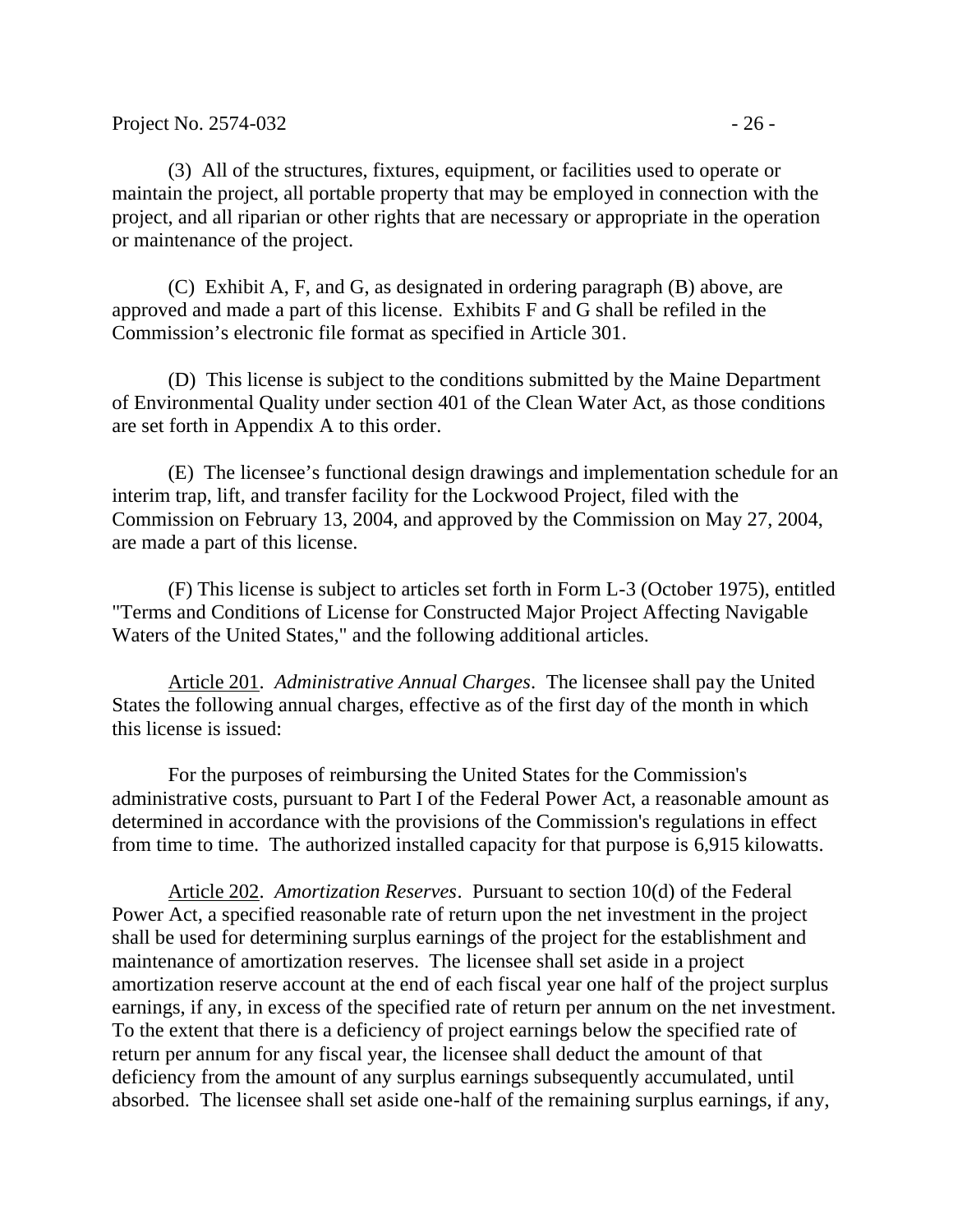cumulatively computed, in the project amortization reserve account. The licensee shall maintain the amounts established in the project amortization reserve account until further order of the Commission.

The specified reasonable rate of return used in computing amortization reserves shall be calculated annually based on current capital ratios developed from an average of 13 monthly balances of amounts properly included in the licensee's long-term debt and proprietary capital accounts as listed in the Commission's Uniform System of Accounts. The cost rate for such ratios shall be the weighted average cost of long-term debt and preferred stock for the year, and the cost of common equity shall be the interest rate on 10-year government bonds (reported as the Treasury Department's 10-year constant maturity series) computed on the monthly average for the year in question plus four percentage points (400 basis points).

Article 203. *Headwater Benefits*. If the licensee's project was directly benefited by the construction work of another licensee, a permittee, or the United States on a storage reservoir or other headwater improvement during the term of the original license (including extensions of that term by annual licenses), and if those headwater benefits were not previously assessed and reimbursed to the owner of the headwater improvement, the licensee shall reimburse the owner of the headwater improvement for those benefits, at such time as they are assessed, in the same manner as for benefits received during the term of this new license. The benefits will be assessed in accordance with Part 11, Subpart B, of the Commission's regulations.

Article 301. *Exhibit drawings.* Within 45 days of the date of issuance of the license, the licensee shall file exhibit drawings F and G described in ordering paragraph (C) in aperture card and electronic formats.

(a) Three sets of the approved exhibit drawings shall be reproduced on silver or gelatin 35mm microfilm. All microfilm shall be mounted on type D (3-1/4" X 7-3/8") aperture cards. Prior to microfilming, the FERC Drawing Number (e.g., P-1234-1001 through P-1234-###) shall be shown in the margin below the title block of the approved drawing. After mounting, the FERC Drawing Number shall be typed on the upper right corner of each aperture card. Additionally, the Project Number, FERC Exhibit (e.g., F-1, G-1, etc.), Drawing Title, and date of this license shall be typed on the upper left corner of each aperture card.

Two of the sets of aperture cards along with form FERC-587 shall be filed with the Secretary of the Commission, ATTN: OEP/DHAC. The third set shall be filed with the Commission's Division of Dam Safety and Inspections New York Regional Office.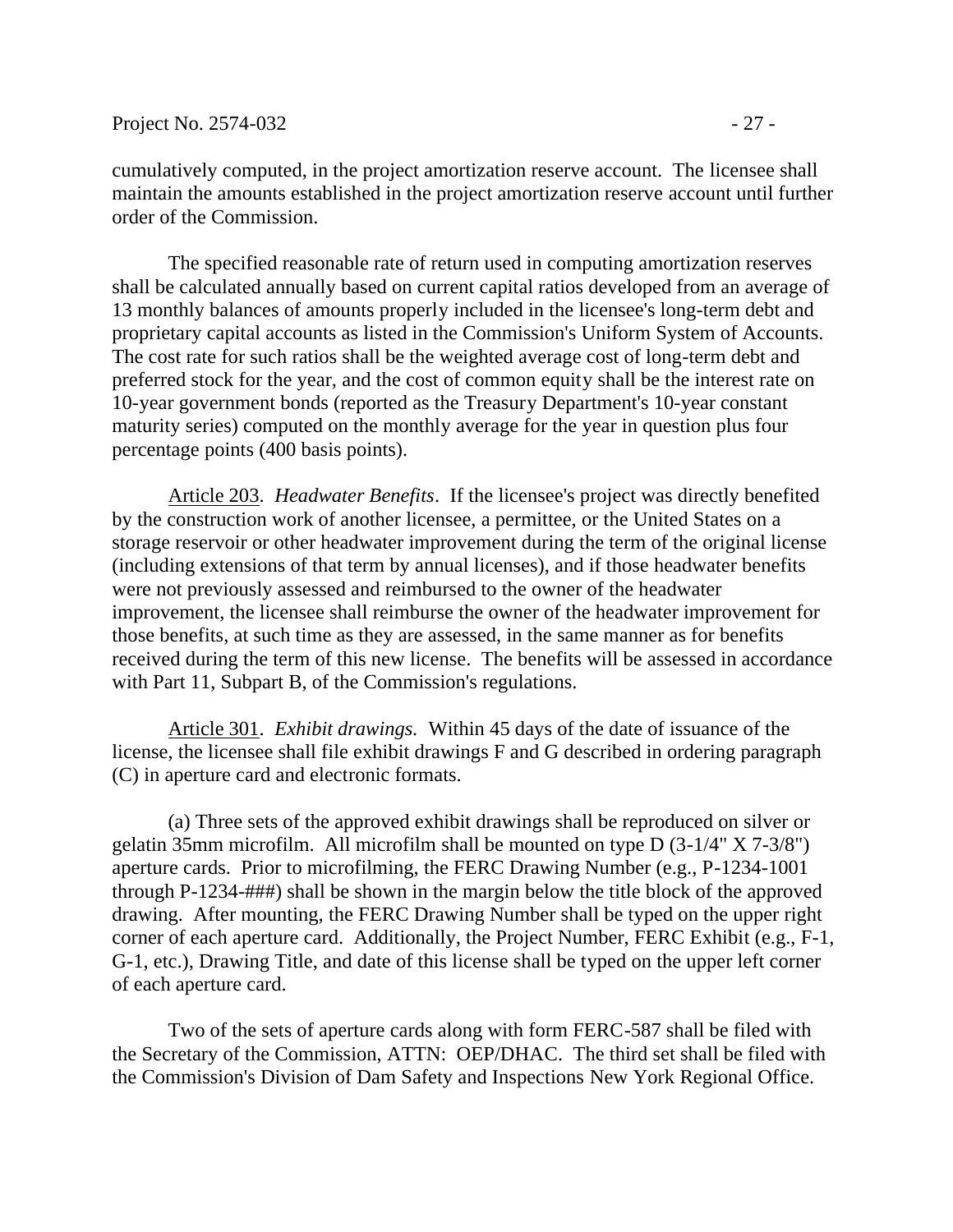(b) The licensee shall file two separate sets of exhibit drawings in electronic format with the Secretary of the Commission, ATTN: OEP/DHAC. A third set shall be filed with the Commission's Division of Dam Safety and Inspections New York Regional Office. Exhibit F drawings must be identified as critical energy infrastructure information (CEII) material under 18 CFR §388.113(c). Exhibit G drawings should be submitted as non-internet public (NIP) information in accordance with 18 CFR §388.112. Each drawing must be a separate electronic file, and the file name shall include: FERC Project-Drawing Number, FERC Exhibit, Drawing Title, date of this license, and file extension [e.g., P-1234-####, G-1, Project Boundary, MM-DD-YYYY.TIF]. Electronic drawings shall meet the following format specification:

> IMAGERY - black & white raster file FILE TYPE – Tagged Image File Format, (TIFF) CCITT Group 4 RESOLUTION – 300 dpi desired, (200 dpi min) DRAWING SIZE FORMAT –  $24$ " X 36" (min),  $28$ " X 40" (max) FILE SIZE – less than 1 MB desired

Each Exhibit G drawing that includes the project boundary must contain a minimum of three known reference points, arranged in a triangular format. The latitude and longitude coordinates, or state plane coordinates, of each reference point must be shown and identified on the drawing. In addition, each project drawing must be stamped by a registered land surveyor.

(c) The licensee shall file three separate sets of the project boundary data in a geo-referenced vector electronic file format (such as ArcView shape files, GeoMedia files, MapInfo files, or any similar format) with the Secretary of the Commission, ATTN: OEP/DHAC. The file name shall include: FERC Project Number, data description, date of this license, and file extension [e.g., P-1234, boundary vector data, MM-DD-YYYY. SHP]. The geo-referenced electronic boundary data file must be positionally accurate to ±40 feet in order to comply with National Map Accuracy Standards for maps at a 1:24,000 scale. A single electronic boundary data file is preferred and must contain all reference points shown on the individual project boundary drawings. The latitude and longitude coordinates, or state plane coordinates, of each reference point must be shown. The data must be accompanied by a separate text file describing the map projection used (i.e., UTM, State Plane, Decimal Degrees, etc.), the map datum (i.e., North American 27, North American 83, etc.), and the units of measurement (i.e., feet, meters, miles, etc.). The text file name shall include: FERC Project Number, data description, date of this license, and file extension [e.g., P-1234, project boundary metadata, MM-DD-YYYY.TXT].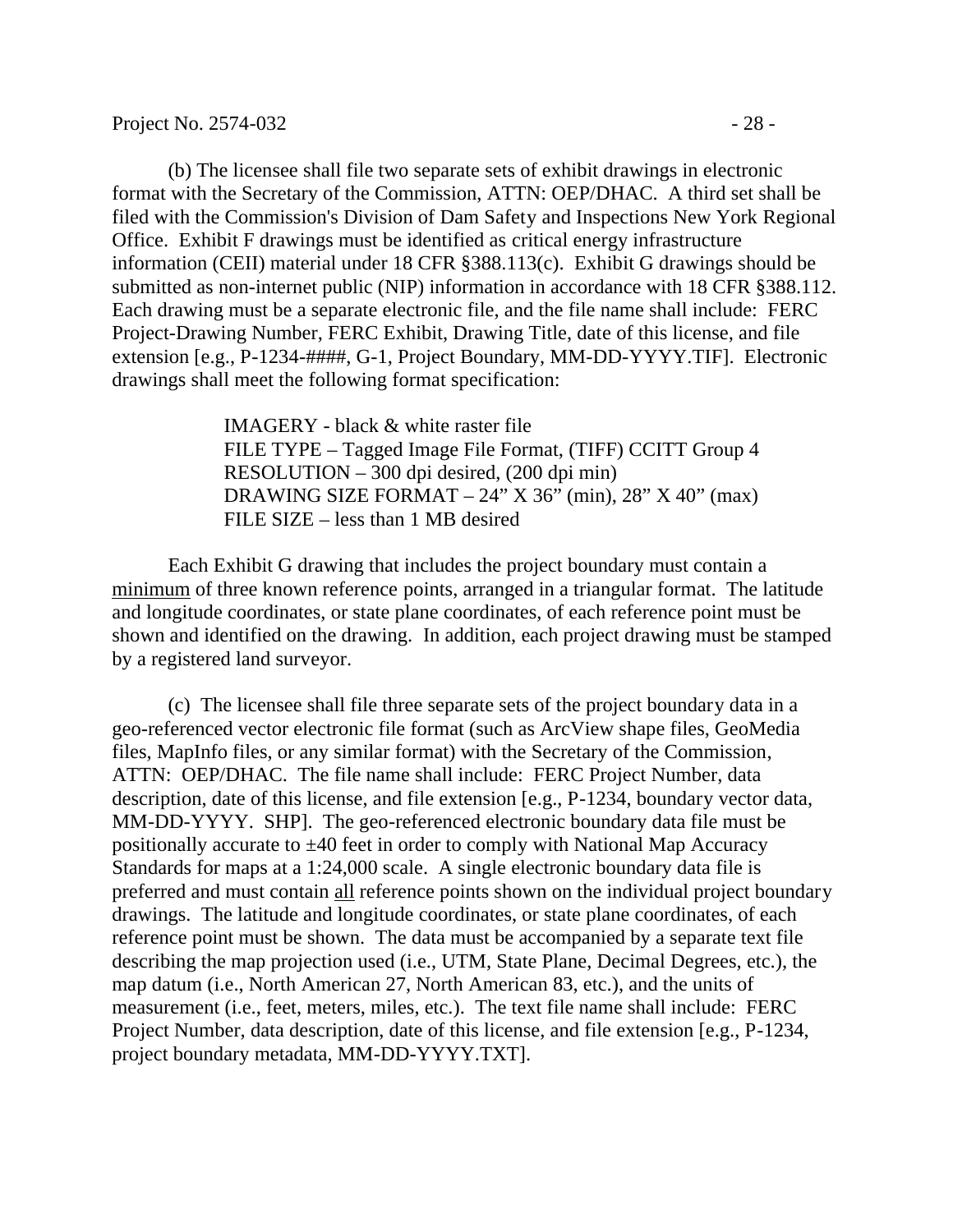Article 302. *Contract Plans and Specifications.* At least 60 days before starting construction of the upstream fish passage facilities required by Conditions 3.C and 3.E, and the downstream fish passage facilities required by Condition 3.F of Appendix A, the licensee shall submit one copy to the Commission's Division of Dam Safety and Inspections - New York Regional Engineer (Regional Engineer), and two copies to the Commission (one of these shall be a courtesy copy to the Director, Division of Dam Safety and Inspections), of the final contract plans and specifications. The Commission may require changes to the plans and specifications to ensure the work is completed in a safe and environmentally sound manner. Construction may not commence until authorized by the Regional Engineer.

Article 303. *Quality Control and Inspection Program.* At least 60 days before starting construction of the upstream fish passage facilities required by Conditions 3.C and 3.E, and downstream fish passage facilities required by Condition 3.F of Appendix A, the licensee shall submit one copy to the Division of Dam Safety and Inspections – New York Regional Engineer, and two copies to the Commission (one of these shall be a courtesy copy to the Director, Division of Dam Safety and Inspections) of the Quality Control and Inspection Program (QCIP) for the Commission's review and approval. The QCIP shall include a sediment and erosion control plan for construction activities.

Article 304. *Cofferdam Construction Drawings.* Before starting construction of the upstream fish passage facilities required by Conditions 3.C and 3.E and the downstream fish passage facilities required by Condition 3.F of Appendix A, the licensee shall review and approve the design of contractor-designed cofferdams and deep excavations. At least 30 days before starting construction of the cofferdams, the licensee shall submit one copy to the Division of Dam Safety and Inspections - New York Regional Engineer and two copies to the Commission (one of these copies shall be a courtesy copy to the Director, Division of Dam Safety and Inspections), of the approved cofferdam construction drawings and specifications and the letters of approval.

Article 305. *Temporary Emergency Action Plan.* At least 60 days before starting construction of the upstream fish passage facilities and downstream fish passage facilities, the licensee shall submit one copy to the Division of Dam Safety and Inspections – New York Regional Engineer, and two copies to the Commission (one of these shall be a courtesy copy to the Director, Division of Dam Safety and Inspections) of the Temporary Emergency Action Plan (TEAP) for the Commission's review and approval. The TEAP shall describe emergency procedures in case failure of a cofferdam, large sediment control structure, or any other water retaining structure that could endanger construction workers or the public. The TEAP shall include a notification list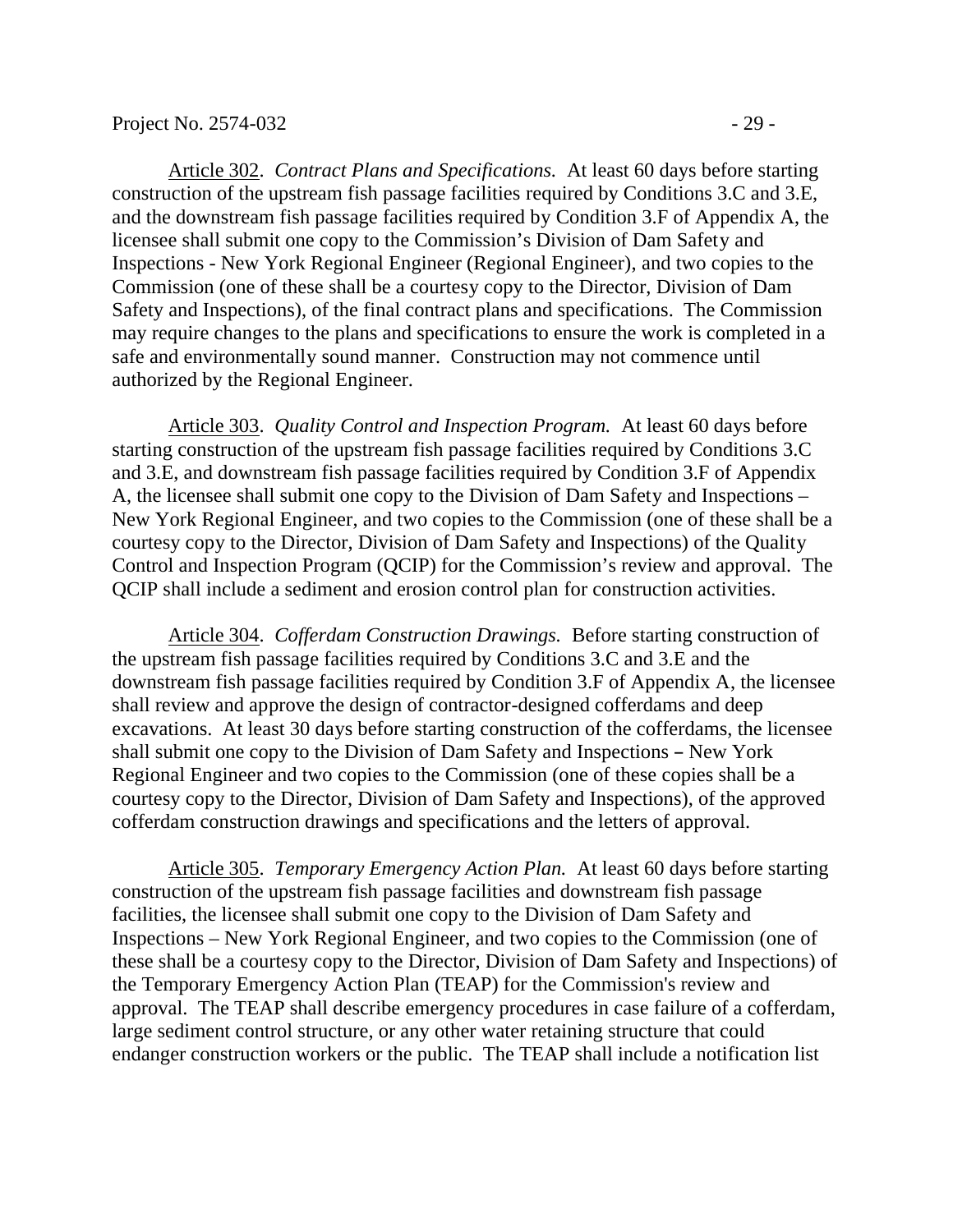of emergency response agencies, a plan drawing of the proposed cofferdam arrangement, the location of safety devices and escape routes, and a brief description of testing procedures.

Article 306. *As-Built Drawings.* Within 90 days of completion of construction of the facilities authorized by any article of this license, the licensee shall file, for Commission approval, eight copies of the revised Exhibits A, F, and G, as applicable, to describe and show the project as built. The licensee shall file six copies with the Commission, one copy to the Division of Dam Safety and Inspections – New York Regional Engineer, and one copy to the Director, Division of Hydropower Administration and Compliance, Office of Energy Projects.

Article 401. *Scheduling and Reporting Requirements and Amendment Applications*.

### (a) Schedule for Filing Plans for Commission Approval

Conditions 3.G and 3.H of Appendix A require the licensee to (i) prepare plans in consultation with various federal and state fish and wildlife agencies and (ii) file the plans with the Commission in accordance with a schedule to be established by the Commission. The plans shall be filed according to the following schedule:

| Condition No. | Plan                             | Due Date                         |
|---------------|----------------------------------|----------------------------------|
| 3.G and 3.H   | Interim Downstream Fish Passage  | Within 6 months of license       |
|               | <b>Effectiveness Evaluation</b>  | issuance                         |
| 3.G and 3.H   | Permanent Upstream and           | At least 90 days before starting |
|               | Downstream Fish Passage Design   | construction of the permanent    |
|               | and Operation, and Effectiveness | facilities                       |
|               | Evaluation                       |                                  |
| 3.H           | Interim Fish Lift Effectiveness  | February 1, 2006                 |
|               | Evaluation                       |                                  |

Each of the plans shall contain an implementation schedule. Effectiveness evaluation plans shall also include a schedule for filing the results of the evaluations with the Commission.

The licensee shall prepare each of the plans after consultation with the U.S. Fish and Wildlife Service (FWS), National Marine Fisheries Service (NOAA Fisheries), Maine Department of Inland Fisheries and Wildlife, Maine Atlantic Salmon Commission, Maine Department of Marine Resources, and Maine Department of Environmental Protection. The licensee shall include with the plans documentation of consultation,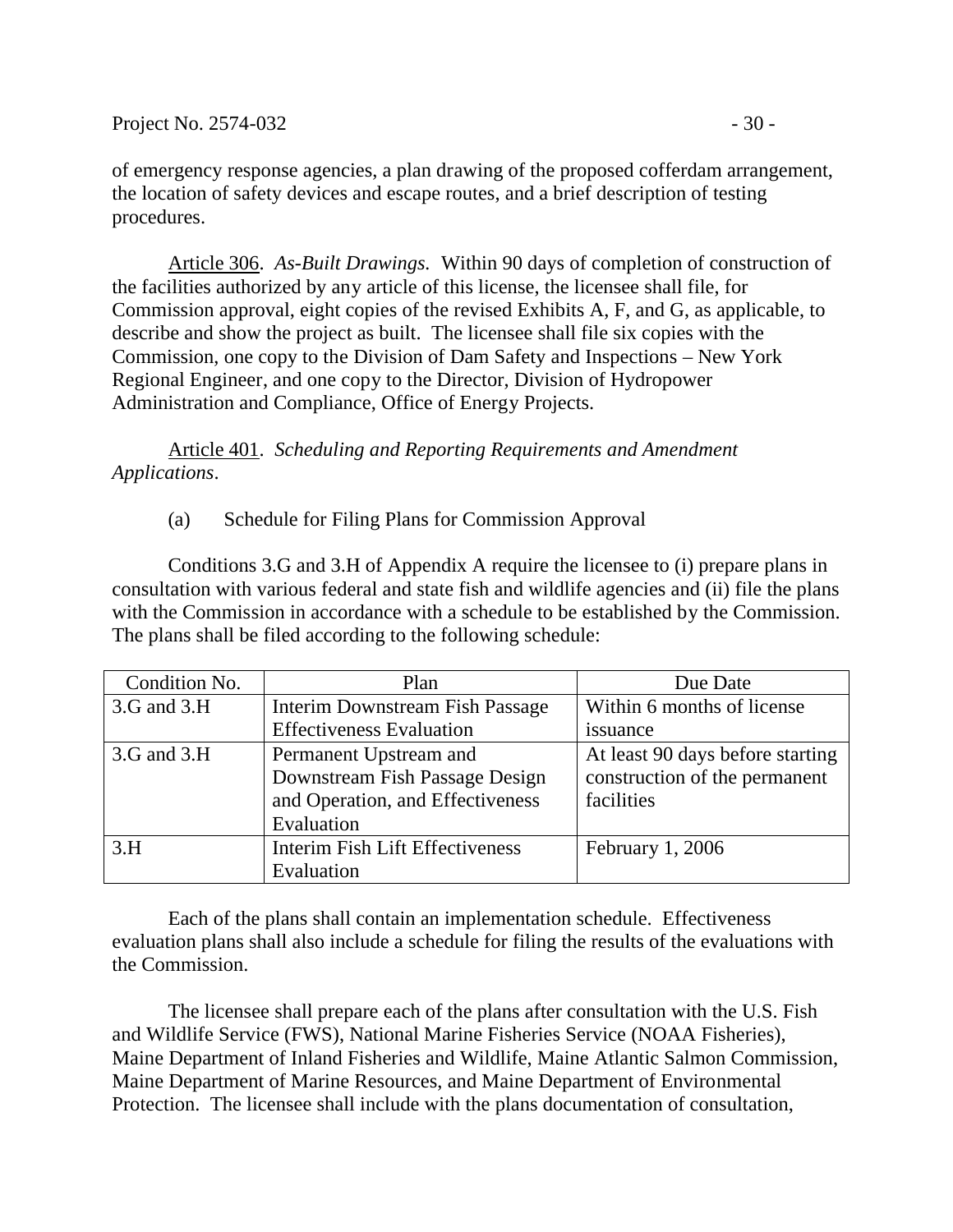copies of comments and recommendations on the completed plans after the plans have been prepared and provided to the agencies, and specific descriptions of how the agencies' comments are accommodated by the plan. The licensee shall allow a minimum of 30 days for the agencies and other entities to comment and to make recommendations before filing the plans with the Commission. If the licensee does not adopt a recommendation, the filing shall include the licensee's reasons, based on project-specific information.

The Commission reserves the right to require changes to the plans. Implementation of the plans shall not begin until the licensee is notified by the Commission that the plans are approved. Upon Commission approval, the licensee shall implement the plans, including any changes required by the Commission.

If the results of the interim or permanent fishway effectiveness evalutions indicate that changes in project structures or operations are necessary to provide safe and effective upstream or downstream fish passage, the Commission may direct the licensee to modify project structures or operations. No such changes shall be implemented without prior approval from the Commission.

(b) Requirement to File Reports or Documentation of Completion

Condition 3.A of Appendix A requires the licensee to comply with the duties and obligations as set forth in the "Agreement Between Members of the Kennebec Hydro Developers Group, the Kennebec Coalition, the National Marine Fisheries Service, the State of Maine, and the U.S. Fish and Wildlife Service," (1998 Accord) dated May 26, 1998. The licensee shall file with the Commission the following reports or documentation of completion of the following activities specified in the 1998 Accord.

| Appendix B Reference No. | <b>Activity or Report</b>     | Due Date                         |
|--------------------------|-------------------------------|----------------------------------|
| III.H                    | <b>Annual Progress Report</b> | By no later than March 31,       |
|                          |                               | $\vert$ 2005, and by March 31 of |
|                          |                               | every license year thereafter    |

(c) Requirement to File Amendment Applications

Certain conditions in Appendix A contemplate unspecified long-term changes to project operations, facilities, or the requirements of this license for the purpose of mitigating environmental effects. These changes may not be implemented without prior Commission authorization granted after the filing of an application to amend this license. The conditions are listed below.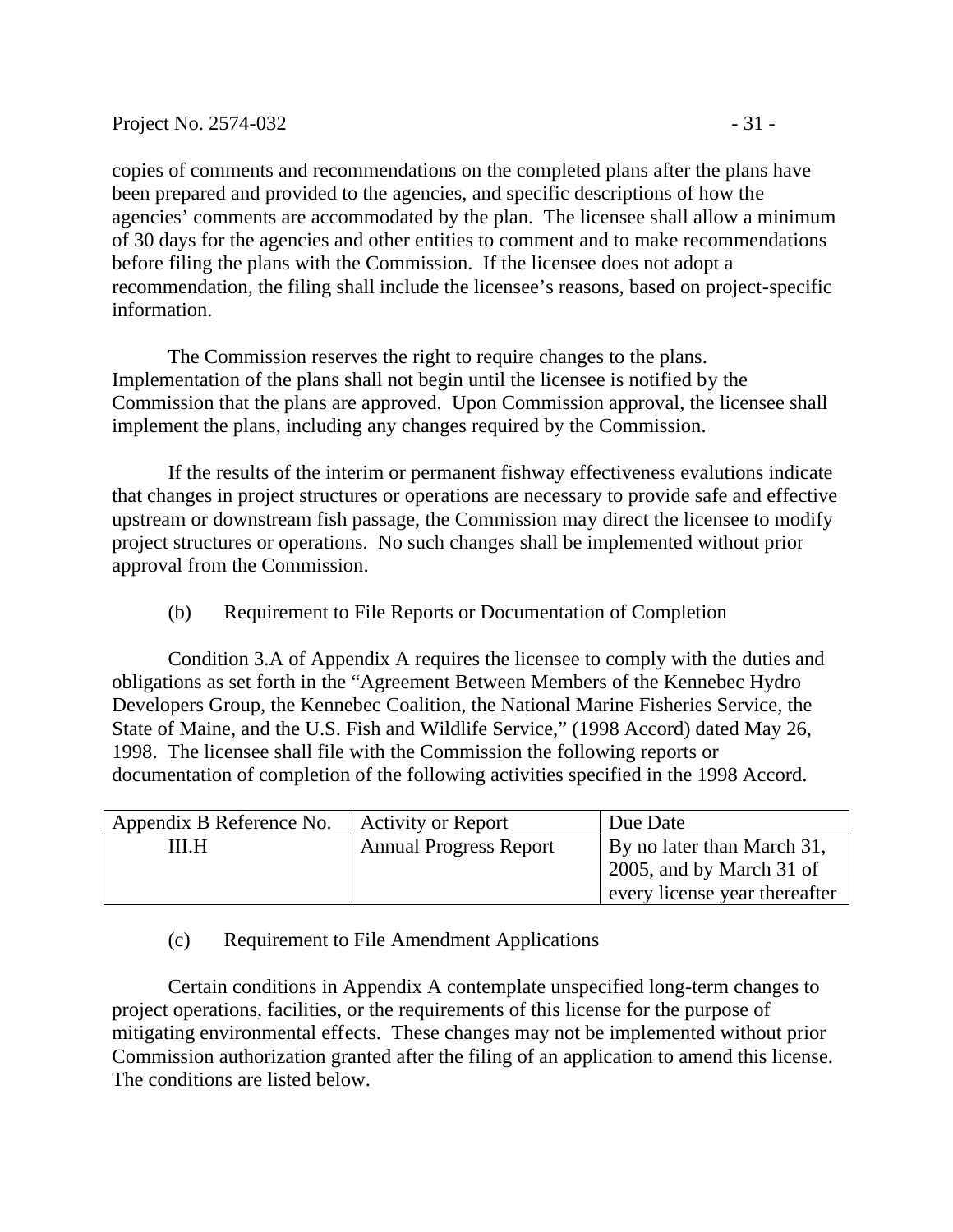Project No. 2574-032 - 32 -

| Condition No. | Modification                           |
|---------------|----------------------------------------|
| 3.B.5         | Unspecified eel passage measures       |
| 3.E           | Alternative Trigger Date for Permanent |
|               | Upstream Fish Passage                  |

Article 402. *Temporary Operational Modifications*. Condition 1.A of Appendix A specifies that temporary modification of run-or-river operation may occur upon agreement between the licensee and "appropriate" state and federal agencies. "Appropriate" agencies for this purpose shall include the National Marine Fisheries Service, Maine Department of Inland Fisheries and Wildlife, and Maine Department of Environmental Protection. Temporary modifications for this purpose shall be for short periods. If run-of-river operation is temporarily modified for any of the reasons specified in Condition 1.A of Appendix A, the licensee shall notify the Commission as soon as possible, but not later than 10 days after each such incident.

Article 403. *Minimum Bypassed Reach Flows*. Within six months of license issuance, the licensee shall file for Commission approval, a plan to release from the project dam when the flashboards are in place, a minimum flow of 50 cubic feet per second (cfs), or inflow to the project reservoir if less, into the bypassed reach of the Kennebec River as measured immediately downstream of the project dam. The purpose of the minimum flow is to protect aquatic resources, including federally listed endangered shortnose sturgeon utilizing scour pools located in the bypassed reach immediately downstream of the east and west spillways of the project dam.

The plan shall include, at a minimum:

(a) a description of how the minimum flow will be released;

(b) the proposed location(s) of the minimum flow release(s) and scour pools targeted to receive the minimum flow;

(c) if additional project structures or modifications to project facilities are proposed to release the minimum flow, then: (i) detailed design drawings of the structures and modifications; (ii) interim measures for providing the minimum flow release; and (iii) a schedule for constructing the structures or making the modifications;

(d) a provision to allow temporary modifications of the minimum flow release if required by operating emergencies beyond the control of the licensee, and for short periods upon agreement among the licensee and the National Marine Fisheries Service (NOAA Fisheries), Maine Department of Inland Fisheries and Wildlife (Maine DIFW), and Maine Department of Environmental Protection (Maine DEP);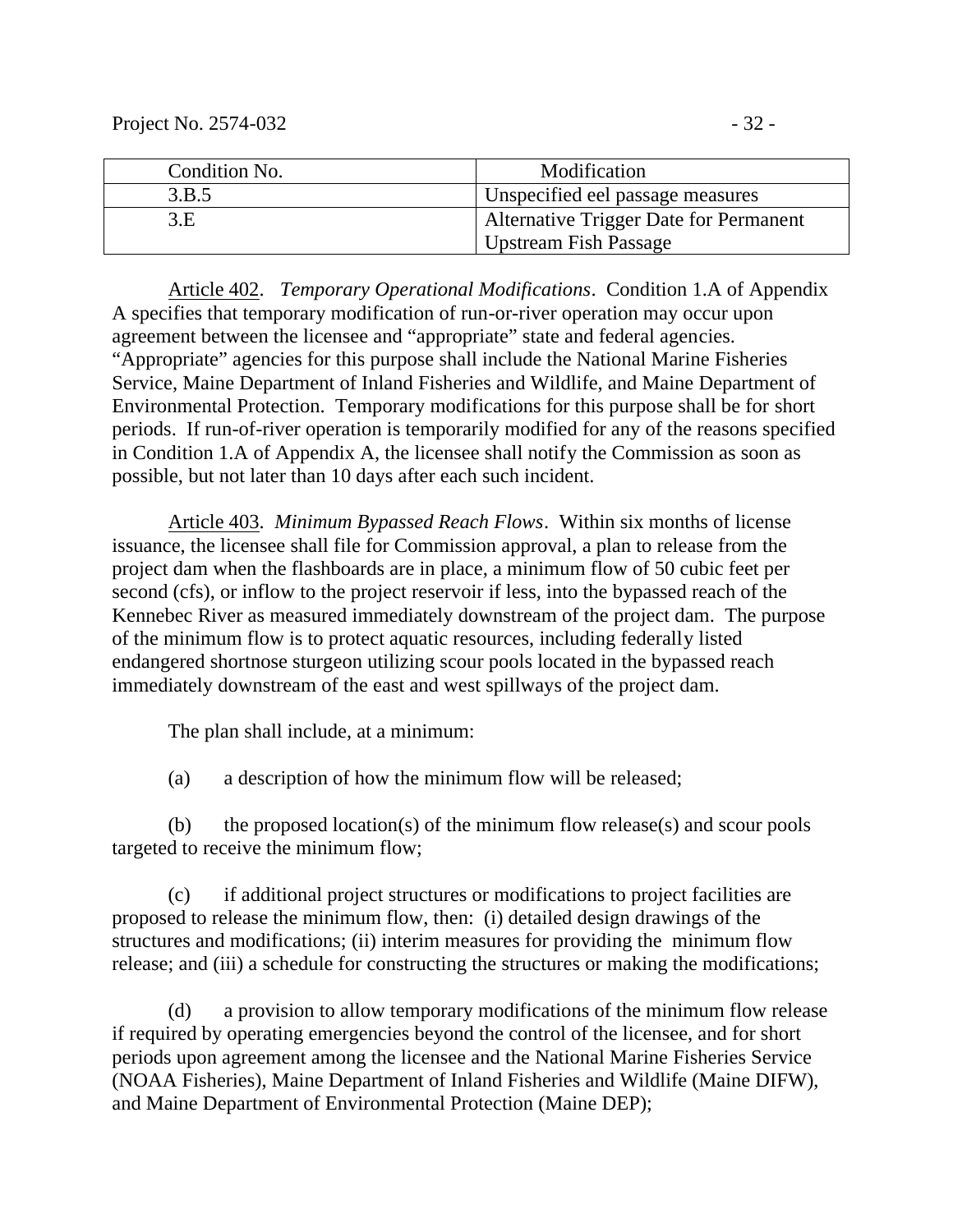(e) a provision to notify the Commission of any temporary modifications of the minimum flow release as soon as possible, but not later than 10 days after each such incident; and

(f) an implementation schedule.

The licensee may use all or part of the leakage flows specified by Condition 1.B of Appendix A as needed to meet the 50-cfs minimum flow requirement specified by this article.

The licensee shall prepare the plan after consultation with the U.S. Fish and Wildlife Service (FWS), NOAA Fisheries, Maine DIFW, Maine Atlantic Salmon Commission, Maine Department of Marine Resources, and Maine DEP. The licensee shall include with the plan documentation of consultation, copies of comments and recommendations on the completed plan after it has been prepared and provided to the agencies, and specific descriptions of how their comments are accommodated by the plan. The licensee shall allow a minimum of 30 days for the agencies and other entities to comment and to make recommendations before filing the plan with the Commission. If the licensee does not adopt a recommendation, the filing shall include the licensee's reasons, based on project-specific information.

The Commission reserves the right to require changes to the plan. Implementation of the plan shall not begin until the licensee is notified by the Commission that the plan is approved. Upon Commission approval, the licensee shall implement the plan, including any changes required by the Commission.

Article 404. *Minimum Downstream Flows*. The licensee shall, during flashboard replacement and subsequent refilling of the project reservoir, release a minimum flow of 2,114 cubic feet per second, or inflow to the project if less, into the Kennebec River as measured downstream of the project powerhouse for the protection of aquatic resources.

This flow may be temporarily modified if required by operating emergencies beyond the control of the licensee, and for short periods upon agreement among the licensee and the National Marine Fisheries Service, Maine Department of Inland Fisheries and Wildlife, Maine Department of Marine Resources, and Maine Department of Environmental Protection. If the flow is so modified, the licensee shall notify the Commission as soon as possible, but not later than 10 days after each such incident.

Article 405. *Minimum Flow and Reservoir Water Level Gaging Plans*. In addition to the provisions specified in Condition 1.E of Appendix A, the minimum flow and reservoir water level gaging plans shall include, at a minimum: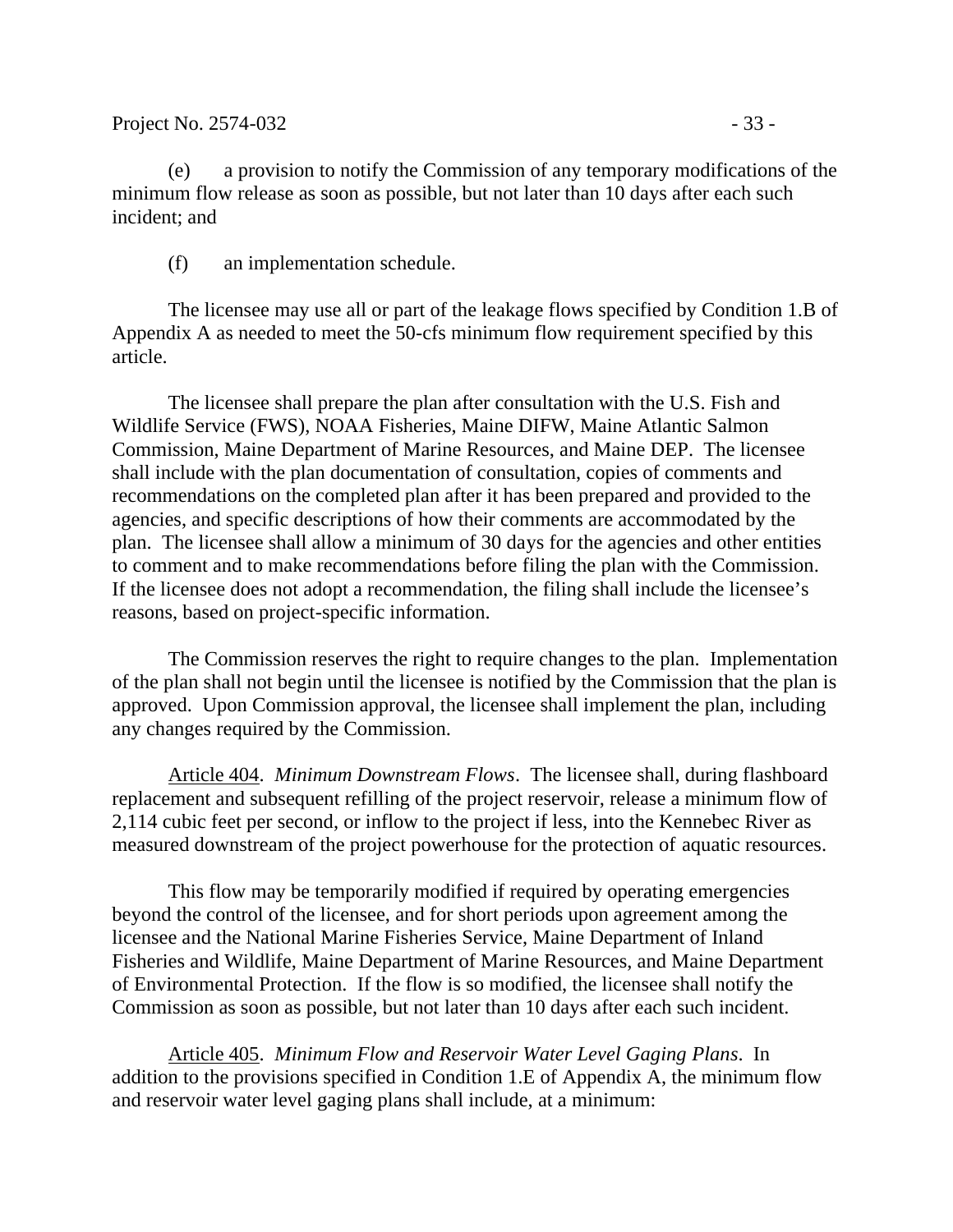#### Project No. 2574-032 - 34 -

(a) a description of the exact location of each gaging device, the method of calibration for each gaging device, the frequency of recording for each gaging device, and a monitoring schedule;

(b) a provision for maintaining a log of project operation and generation;

(c) a provision for filing the annual independent inspection/flow gaging report as specified in Condition 1.B of Appendix B with the Commission by July 15 of each license year; and

(d) an implementation schedule.

The licensee shall prepare the plans after consultation with the U.S. Geological Survey, U.S. Fish and Wildlife Service, National Marine Fisheries Service, Maine Department of Inland Fisheries and Wildlife, Maine Atlantic Salmon Commission, Maine Department of Marine Resources, and Maine Department of Environmental Protection. The licensee shall include with the plans documentation of consultation, copies of comments and recommendations on the completed plans after the plans have been prepared and provided to the agencies, and specific descriptions of how the agencies' comments are accommodated by the plan. The licensee shall allow a minimum of 30 days for the agencies and other entities to comment and to make recommendations before filing the plans with the Commission. If the licensee does not adopt a recommendation, the filing shall include the licensee's reasons, based on project-specific information.

The Commission reserves the right to require changes to the plans. Implementation of the plans shall not begin until the licensee is notified by the Commission that the plans are approved. Upon Commission approval, the licensee shall implement the plans, including any changes required by the Commission.

Article 406. *Shortnose Sturgeon Handling Plan*. Pursuant to the terms and conditions of the incidental take statement filed by the National Marine Fisheries Service (NOAA Fisheries) on January 14, 2005, the licensee shall implement the "Shortnose Sturgeon Handling Plan for Lockwood Project" (handling plan) contained in Appendix C of this license. Within 24 hours of any interactions with shortnose sturgeon (lethal and non-lethal), the licensee shall notify NOAA Fisheries by email or phone, complete the *Shortnose Sturgeon Reporting Sheet for the Lockwood Project*, and mail and fax the completed form to the attention of the NOAA Fisheries Endangered Species Coordinator.

By January 1 of each license year, the licensee shall discuss with NOAA Fisheries whether updates to the handling plan are necessary, file the updated handling plan with the Commission, and implement any needed updates by no later than April 1 of each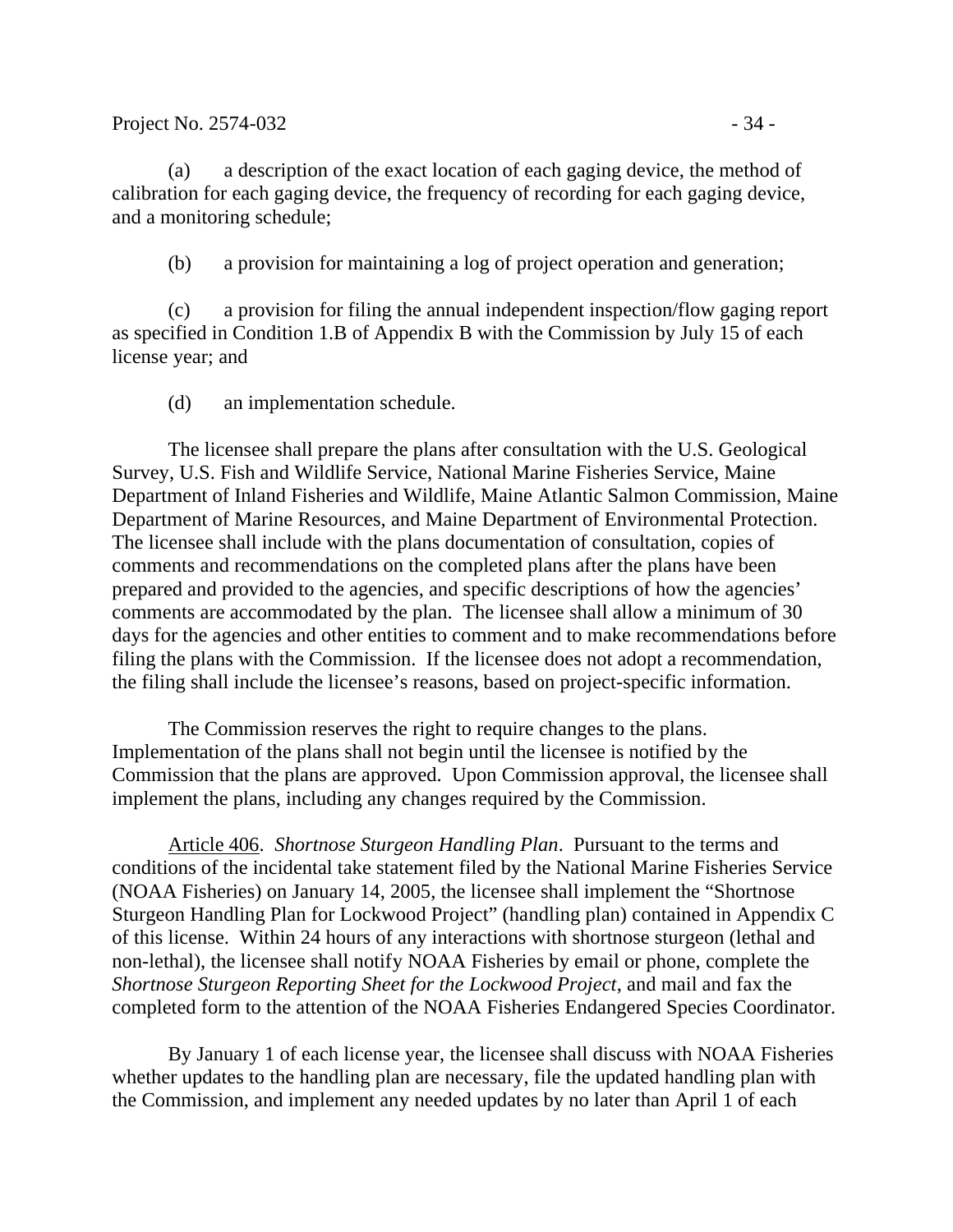license year. The Commission reserves the right to require changes to the handling plan. Any updates to the sturgeon handling plan that would result in long-term changes to project operations or facilities may not be implemented without prior Commission authorization granted after the filing of an application to amend this license.

Article 407. *Fish Rescue Plan*. Within six months of license issuance, the licensee shall file for Commission approval, a fish rescue plan. In addition to the provisions specified in Condition 2 of Appendix A, the Fish Rescue Plan shall include, at a minimum:

(a) a provision to notify the U.S. Fish and Wildlife Service (FWS), National Marine Fisheries Service (NOAA Fisheries), Maine Department of Inland Fisheries and Wildlife (Maine DIFW), Maine Atlantic Salmon Commission (Maine ASC), Maine Department of Marine Resources (Maine DMR), and Maine Department of Environmental Protection (Maine DEP) at least 24 hours before drawdown of the impoundment to 1 foot below the dam crest for flashboard repair or replacement commences and within 24 hours of the completion of the repair or replacement activity;

(b) a provision to implement the shortnose sturgeon handling procedures and reporting requirements specified in Article 406 during fish rescue efforts;

(c) a provision to educate all handlers of shortnose sturgeon in the handling procedures specified in Article 406 and in sturgeon biology for the purpose of recognizing any injuries to rescued shortnose sturgeon; and

(d) an implementation schedule.

The licensee shall prepare the plan after consultation with the FWS, NOAA Fisheries, Maine DIFW, Maine ASC, Maine DMR, and Maine DEP. The licensee shall include with the plan documentation of consultation, copies of comments and recommendations on the completed plan after the plan has been prepared and provided to the agencies, and specific descriptions of how the agencies' comments are accommodated by the plan. The licensee shall allow a minimum of 30 days for the agencies and other entities to comment and to make recommendations before filing the plan with the Commission. If the licensee does not adopt a recommendation, the filing shall include the licensee's reasons, based on project-specific information.

The Commission reserves the right to require changes to the plan. Implementation of the plan shall not begin until the licensee is notified by the Commission that the plan is approved. Upon Commission approval, the licensee shall implement the plan, including any changes required by the Commission.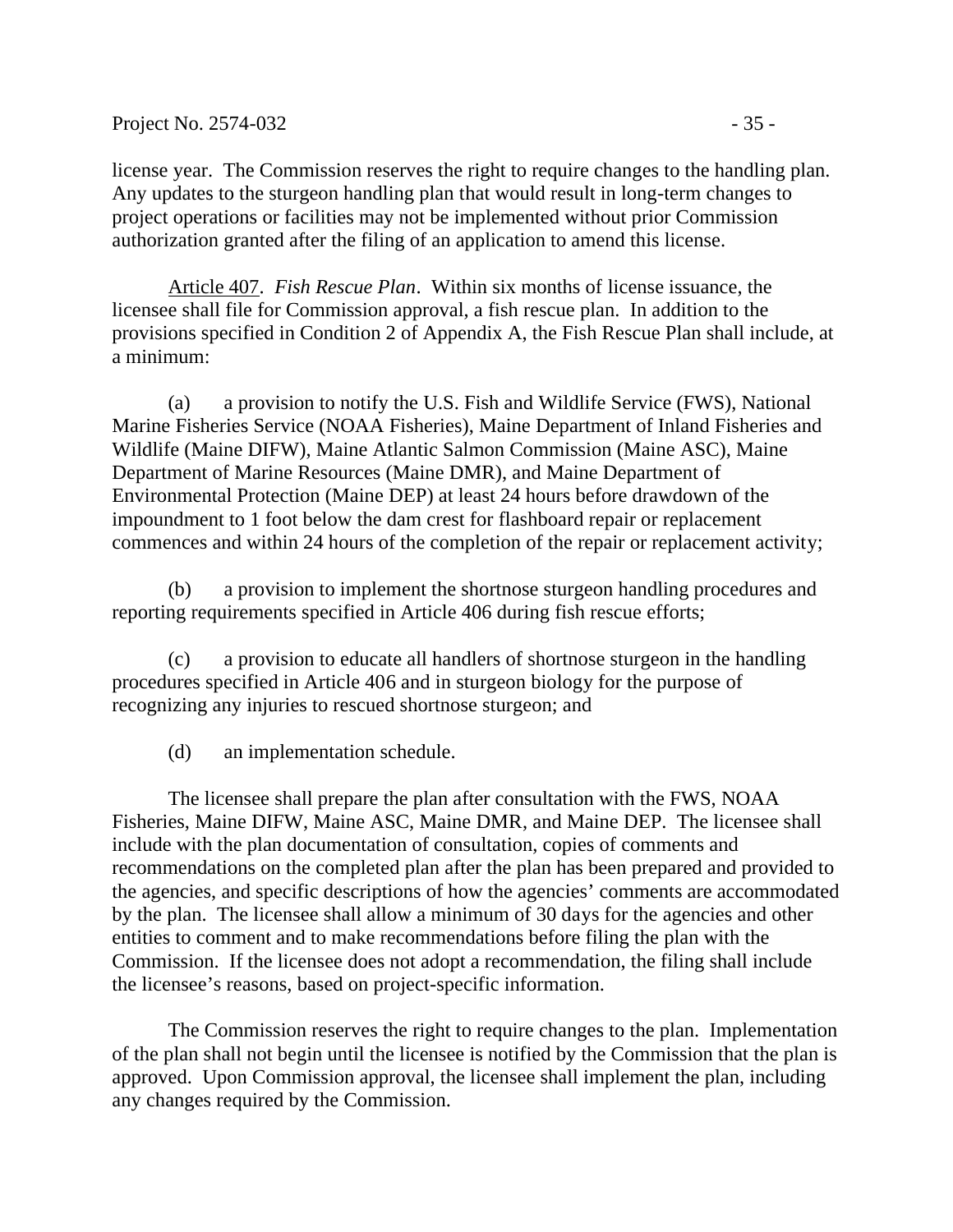Article 408. *Fish Lift Operation Plan*. By no later than February 1, 2006, the licensee shall file for Commission approval an Interim Fish Lift Operation Plan for the purposes of protecting shortnose sturgeon and sorting exotic species caught in the fish lift.

The plan shall include, at a minimum:

(a) a description of how and when the fish lift would be operated, including daily lift cycles; routine maintenance procedures, sorting protocols for exotic species, and periods of operation;

(b) a provision to educate all fish lift personnel in the handling procedures specified in Article 406 and in sturgeon biology for the purpose of recognizing any injuries to captured shortnose sturgeon; and

(c) an implementation schedule.

The licensee shall prepare the plan after consultation with the U.S. Fish and Wildlife Service, National Marine Fisheries Service, Maine Department of Inland Fisheries and Wildlife, Maine Atlantic Salmon Commission, Maine Department of Marine Resources, and Maine Department of Environmental Protection. The licensee shall include with the plan documentation of consultation, copies of comments and recommendations on the completed plan after the plan has been prepared and provided to the agencies, and specific descriptions of how the agencies' comments are accommodated by the plan. The licensee shall allow a minimum of 30 days for the agencies and other entities to comment and to make recommendations before filing the plan with the Commission. If the licensee does not adopt a recommendation, the filing shall include the licensee's reasons, based on project-specific information.

The Commission reserves the right to require changes to the plan. Implementation of the plan shall not begin until the licensee is notified by the Commission that the plan is approved. Upon Commission approval, the licensee shall implement the plan, including any changes required by the Commission.

Article 409. *American Eel Passage Plan*. Within six months of license issuance, the licensee shall file for Commission approval a plan for completing American eel upstream and downstream passage studies specified by Conditions 3.A and 3.B of Appendix A.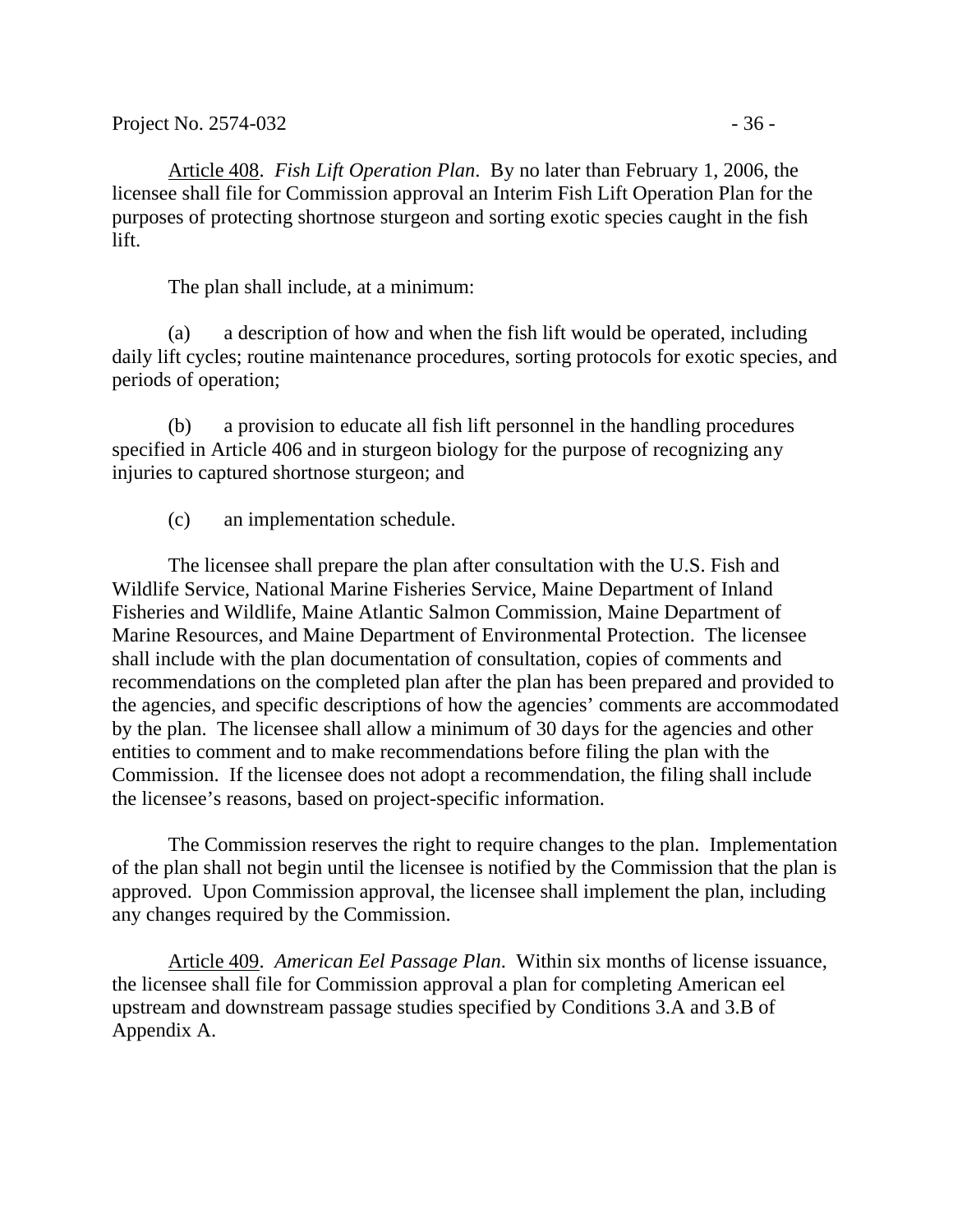(a) documentation of already completed American eel upstream and downstream passage studies that fulfill the requirements of Conditions 3.A and 3.B of Appendix A;

(b) copies of any results of studies identified in item (a) that have not been previously filed with the Commission;

(c) a description of the study methodology for collecting all outstanding study data, including, but not necessarily limited to, study dates, study locations, sampling gears, and data recordation procedures;

(d) if there are any outstanding studies, a provision and schedule for filing for Commission approval a report that includes: (i) results of all outstanding studies, (ii) any proposals for the placement of upstream fish passage for American eel at the project dam, and downstream fish passage measures for American eel at the project; (iii) comments or recommendations on the report from the U.S. Fish and Wildlife Service (FWS), National Marine Fisheries Service (NOAA Fisheries), Maine Department of Inland Fisheries and Wildlife (Maine DIFW), Maine Atlantic Salmon Commission (Maine ASC), Maine Department of Marine Resources (Maine DMR), and Maine Department of Environmental Protection (Maine DEP) after the agencies have been allowed a minimum of 30 days to provide comments or recommendations (include documentation of consultation); (iv) specific descriptions of how the agencies' comments are accommodated by the report; and (v) if the licensee does not adopt a recommendation, the licensee's reasons based on project-specific information; and

(e) if there are no outstanding studies, then a description of any proposals for the placement of upstream fish passage for American eel at the project dam and downstream fish passage measures for American eel at the project; and

(f) an implementation schedule.

The licensee shall prepare the plan after consultation with the FWS, NOAA Fisheries, Maine DIFW, Maine ASC, Maine DMR, and Maine DEP. The licensee shall include with the plan documentation of consultation, copies of comments and recommendations on the completed plan after the plan has been prepared and provided to the agencies, and specific descriptions of how the agencies' comments are accommodated by the plan. The licensee shall allow a minimum of 30 days for the agencies to comment and to make recommendations before filing the plan with the Commission. If the licensee does not adopt a recommendation, the filing shall include the licensee's reasons, based on project-specific information.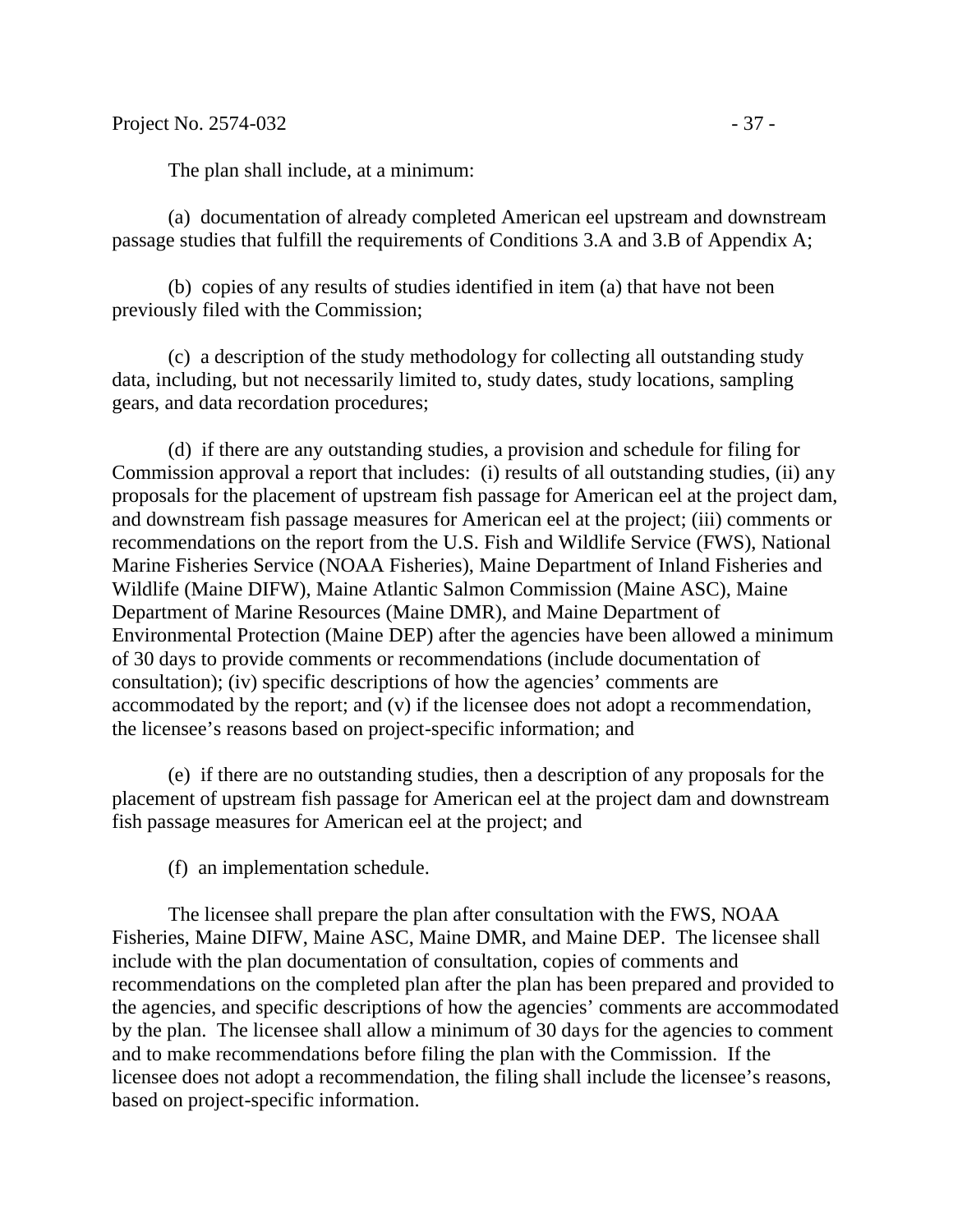The Commission reserves the right to require changes to the plan. Implementation of the plan shall not begin until the licensee is notified by the Commission that the plan is approved. Upon Commission approval, the licensee shall implement the plan, including any changes required by the Commission.

If the results of the American eel passage studies indicate that changes in project structures or operations are necessary to protect American eel, the Commission may direct the licensee to modify project structures or operations.

Article 410. *American Eel Passage.* Consistent with the 1998 Lower Kennebec River Comprehensive Settlement Accord, Exhibit B, section III.G.3, the licensee shall provide an upstream eel passage facility and downstream eel passage measures as may be ordered by the Commission upon its own motion or upon recommendations by Kennebec Hydro Developers Group, the Kennebec Coalition, the National Marine Fisheries Service, the State of Maine, or U.S. Fish and Wildlife Service for a specific location to provide an upstream eel passage facility or specific downstream eel passage measures, after notice and opportunity for hearing.

Article 411. *Bald Eagle Management Plan*. Within one year of license issuance, the licensee shall file for Commission approval a bald eagle management plan consistent with the conditions specified in the U.S. Fish and Wildlife Service's concurrence letter filed on June 3, 2004:

The plan shall be developed in consultation with U.S. Fish and Wildlife Service, Maine Department of Inland Fisheries and Wildlife, and abutting land owners (the City of Waterville, the State of Maine Department of Transportation, and Maine Central Railroad/Guild for Transportation) to the extent they wish to be involved.

The licensee shall include, with the plan, documentation of consultation, copies of comments and recommendations on the completed plan after it was prepared and provided to the consulted parties, and specific descriptions of how the consulted parties' comments are accommodated by the plan. The licensee shall allow a minimum of 30 days for the consulted parties to comment and to make recommendations before filing the plan with the Commission. If the licensee does not adopt a recommendation, the filing shall include the licensee's reasons, based on site-specific conditions.

The Commission reserves the right to require changes to the bald eagle management plan. Upon Commission approval, the licensee shall implement the plan, including any changes required by the Commission.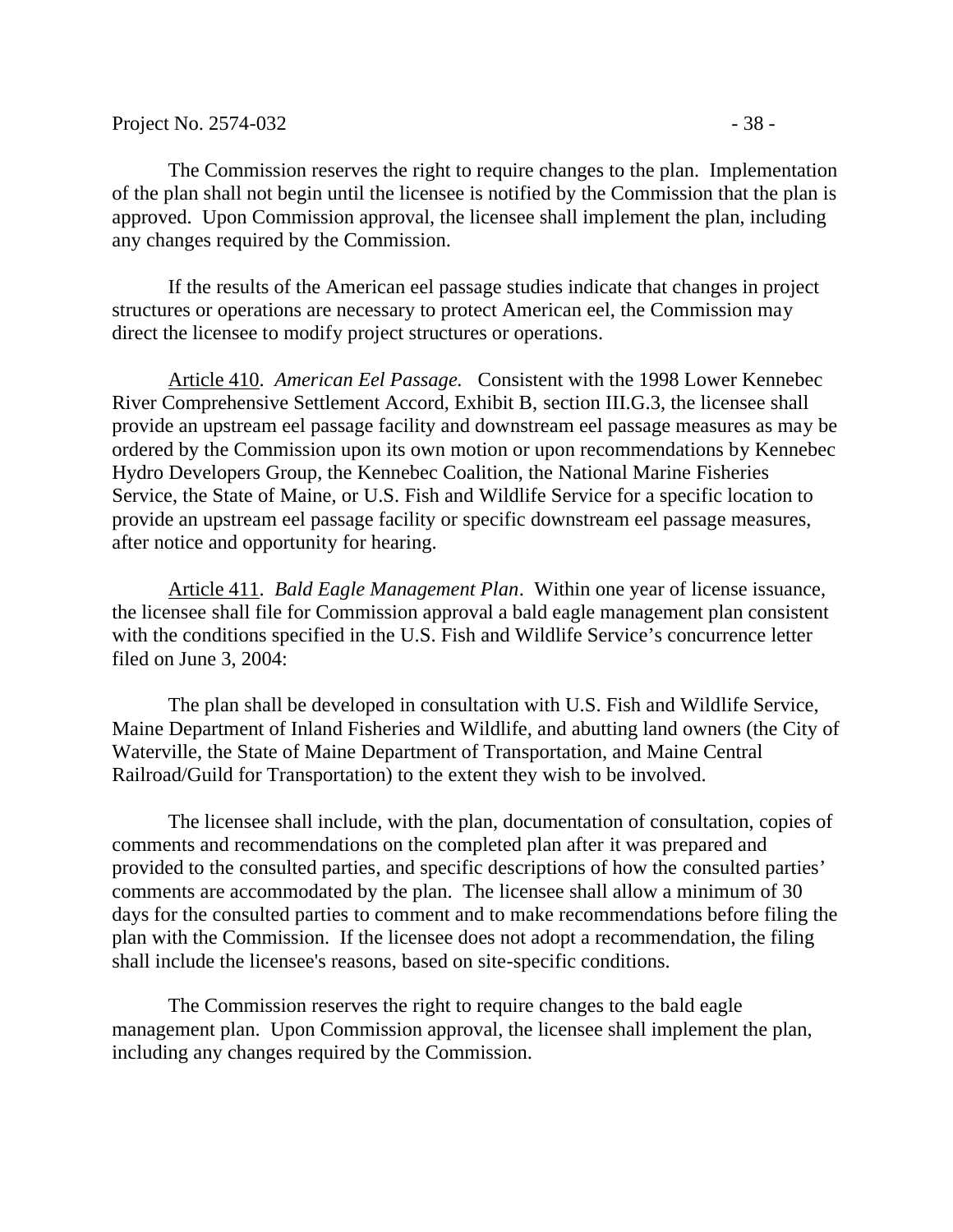Article 412. *Cultural Resources Management Plan.* The licensee, before starting any land-clearing or land-disturbing activities within the project boundaries, , including recreation developments at the project, shall consult with the State Historic Preservation Officer (SHPO). Construction of the interim fishways is excluded from this requirement because they have been considered in this license.

If the licensee discovers previously unidentified archeological or historic properties during the course of constructing or developing project works or other facilities at the project, the licensee shall stop all land-clearing and land-disturbing activities in the vicinity of the properties and consult with the SHPO.

In either instance, the licensee shall file for Commission approval a cultural resource management plan (plan) prepared by a qualified cultural resource specialist after having consulted with the SHPO. The plan shall include the following items: (1) a description of each discovered property indicating whether it is listed on or eligible to be listed on the National Register of Historic Places; (2) a description of the potential effect on each discovered property; (3) proposed measures for avoiding or mitigating effects; (4) documentation of the nature and extent of consultation; and (5) a schedule for mitigating effects and conducting additional studies. The Commission may require changes to the plan.

The licensee shall not begin land-clearing or land-disturbing activities, other than those specifically authorized in this license, or resume such activities in the vicinity of a property, discovered during construction, until informed that the requirements of this article have been fulfilled.

Article 413. *Use and Occupancy of Project Lands and Waters*. (a) In accordance with the provisions of this article, the licensee shall have the authority to grant permission for certain types of use and occupancy of project lands and waters and to convey certain interests in project lands and waters for certain types of use and occupancy, without prior Commission approval. The licensee may exercise the authority only if the proposed use and occupancy is consistent with the purposes of protecting and enhancing the scenic, recreational, and other environmental values of the project. For those purposes, the licensee shall also have continuing responsibility to supervise and control the use and occupancies, for which it grants permission, and to monitor the use of, and ensure compliance with the covenants of the instrument of conveyance for, any interests that it has conveyed, under this article. If a permitted use and occupancy violates any condition of this article or any other condition imposed by the licensee for protection and enhancement of the project's scenic, recreational, or other environmental values, or if a covenant of a conveyance made under the authority of this article is violated, the licensee shall take any lawful action necessary to correct the violation. For a permitted use or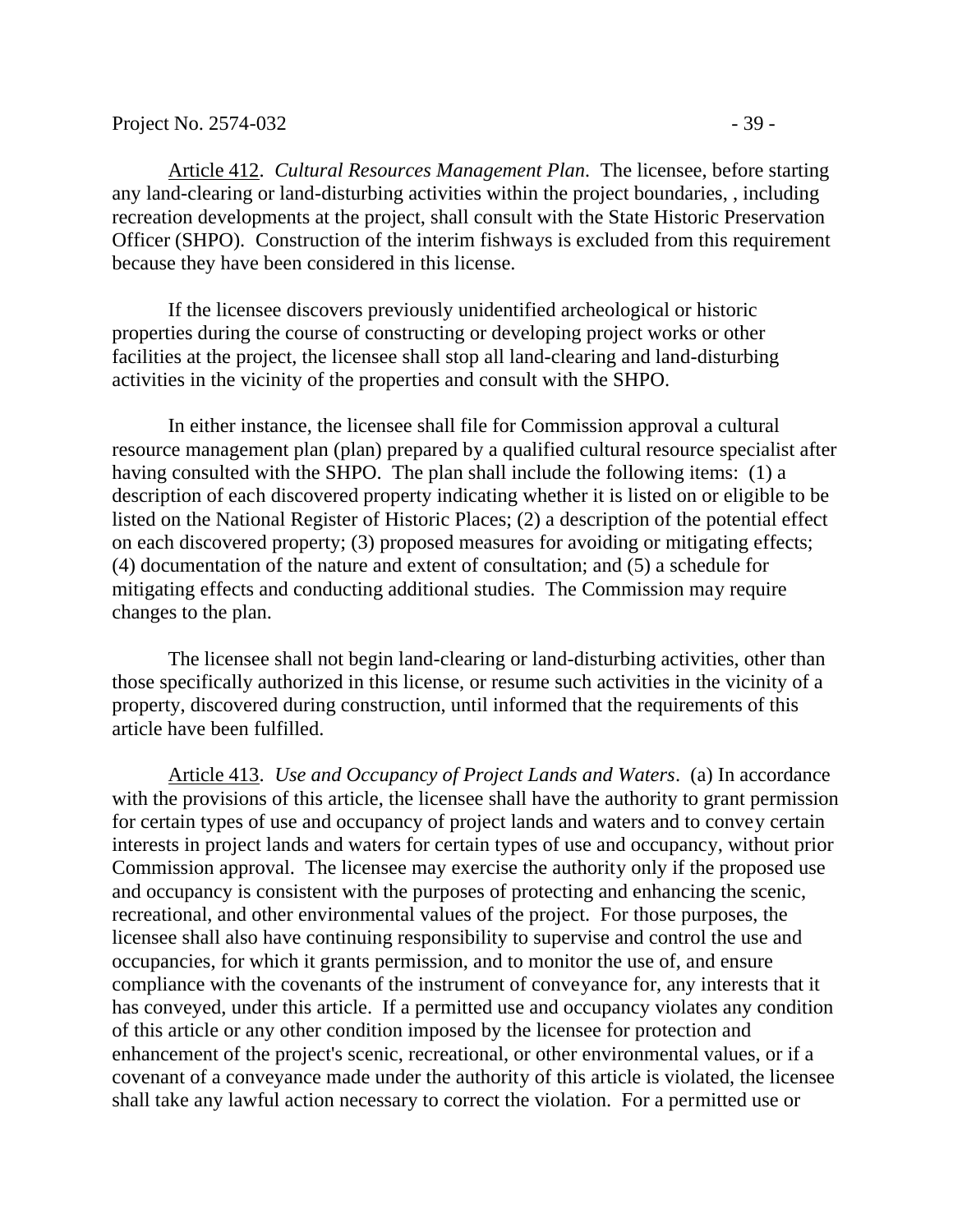occupancy, that action includes, if necessary, canceling the permission to use and occupy the project lands and waters and requiring the removal of any non-complying structures and facilities.

(b) The type of use and occupancy of project lands and waters for which the licensee may grant permission without prior Commission approval are: (1) landscape plantings; (2) non-commercial piers, landings, boat docks, or similar structures and facilities that can accommodate no more than 10 water craft at a time and where said facility is intended to serve single-family type dwellings; (3) embankments, bulkheads, retaining walls, or similar structures for erosion control to protect the existing shoreline; and (4) food plots and other wildlife enhancement. To the extent feasible and desirable to protect and enhance the project's scenic, recreational, and other environmental values, the licensee shall require multiple use and occupancy of facilities for access to project lands or waters. The licensee shall also ensure, to the satisfaction of the Commission's authorized representative, that the use and occupancies for which it grants permission are maintained in good repair and comply with applicable state and local health and safety requirements. Before granting permission for construction of bulkheads or retaining walls, the licensee shall: (1) inspect the site of the proposed construction, (2) consider whether the planting of vegetation or the use of riprap would be adequate to control erosion at the site, and (3) determine that the proposed construction is needed and would not change the basic contour of the reservoir shoreline. To implement this paragraph (b), the licensee may, among other things, establish a program for issuing permits for the specified types of use and occupancy of project lands and waters, which may be subject to the payment of a reasonable fee to cover the licensee's costs of administering the permit program. The Commission reserves the right to require the licensee to file a description of its standards, guidelines, and procedures for implementing this paragraph (b) and to require modification of those standards, guidelines, or procedures.

(c) The licensee may convey easements or rights-of-way across, or leases of project lands for: (1) replacement, expansion, realignment, or maintenance of bridges or roads where all necessary state and federal approvals have been obtained; (2) storm drains and water mains; (3) sewers that do not discharge into project waters; (4) minor access roads; (5) telephone, gas, and electric utility distribution lines; (6) non-project overhead electric transmission lines that do not require erection of support structures within the project boundary; (7) submarine, overhead, or underground major telephone distribution cables or major electric distribution lines (69-kV or less); and (8) water intake or pumping facilities that do not extract more than one million gallons per day from a project reservoir. No later than January 31 of each year, the licensee shall file three copies of a report briefly describing for each conveyance made under this paragraph (c) during the prior calendar year, the type of interest conveyed, the location of the lands subject to the conveyance, and the nature of the use for which the interest was conveyed.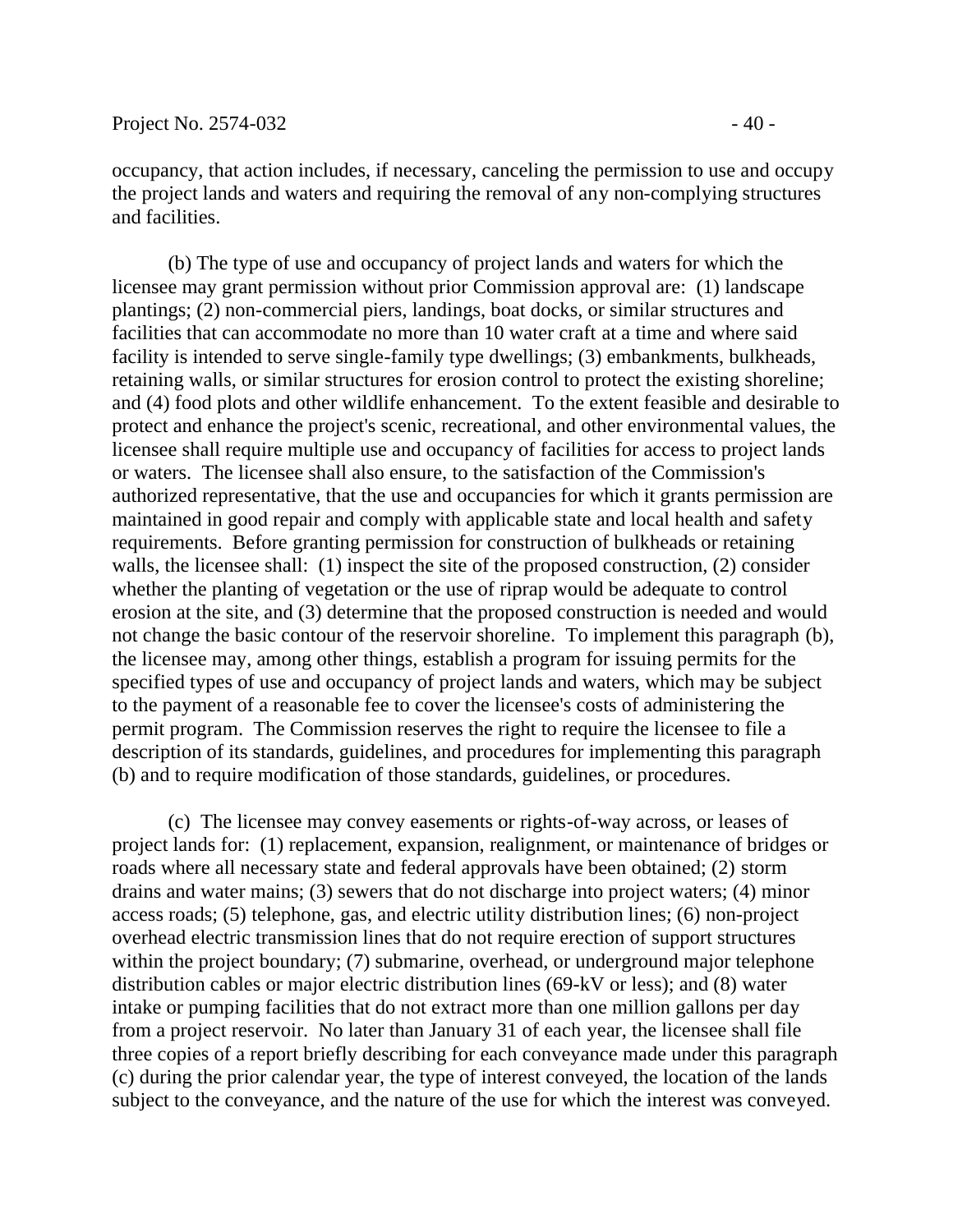(d) The licensee may convey fee title to, easements or rights-of-way across, or leases of project lands for: (1) construction of new bridges or roads for which all necessary state and federal approvals have been obtained; (2) sewer or effluent lines that discharge into project waters, for which all necessary federal and state water quality certification or permits have been obtained; (3) other pipelines that cross project lands or waters but do not discharge into project waters; (4) non-project overhead electric transmission lines that require erection of support structures within the project boundary, for which all necessary federal and state approvals have been obtained; (5) private or public marinas that can accommodate no more than 10 water craft at a time and are located at least one-half mile (measured over project waters) from any other private or public marina; (6) recreational development consistent with an approved Exhibit R or approved report on recreational resources of an Exhibit E; and (7) other uses, if: (i) the amount of land conveyed for a particular use is five acres or less; (ii) all of the land conveyed is located at least 75 feet, measured horizontally, from project waters at normal surface elevation; and (iii) no more than 50 total acres of project lands for each project development are conveyed under this clause (d)(7) in any calendar year. At least 60 days before conveying any interest in project lands under this paragraph (d), the licensee must submit a letter to the Director, Office of Energy Projects, stating its intent to convey the interest and briefly describing the type of interest and location of the lands to be conveyed (a marked Exhibit G map may be used), the nature of the proposed use, the identity of any federal or state agency official consulted, and any federal or state approvals required for the proposed use. Unless the Director, within 45 days from the filing date, requires the licensee to file an application for prior approval, the licensee may convey the intended interest at the end of that period.

(e) The following additional conditions apply to any intended conveyance under paragraph (c) or (d) of this article:

- (1) Before conveying the interest, the licensee shall consult with federal and state fish and wildlife or recreation agencies, as appropriate, and the State Historic Preservation Officer.
- (2) Before conveying the interest, the licensee shall determine that the proposed use of the lands to be conveyed is not inconsistent with any approved Exhibit R or approved report on recreational resources of an Exhibit E; or, if the project does not have an approved Exhibit R or approved report on recreational resources, that the lands to be conveyed do not have recreational value.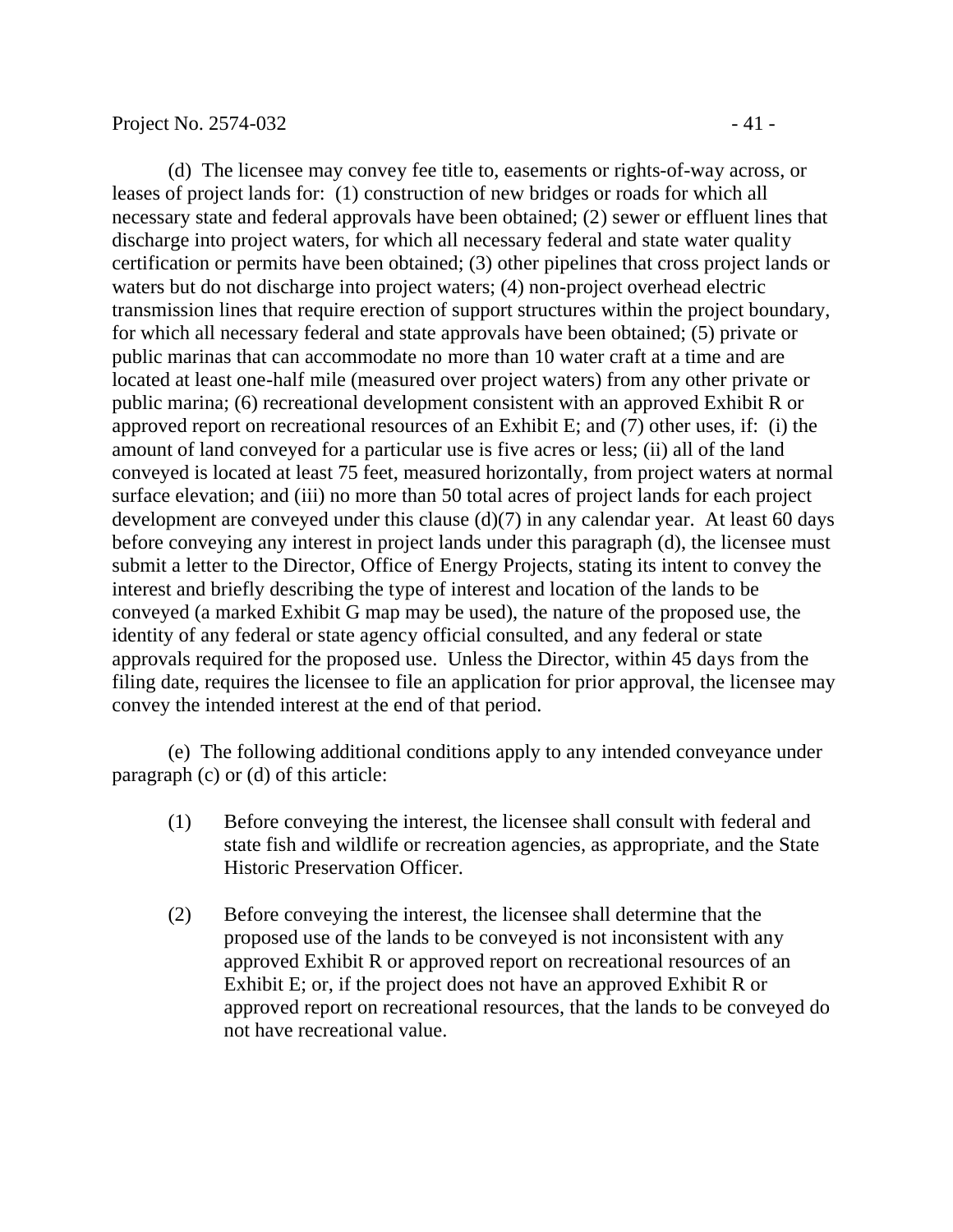- (3) The instrument of conveyance must include the following covenants running with the land: (i) the use of the lands conveyed shall not endanger health, create a nuisance, or otherwise be incompatible with overall project recreational use; (ii) the grantee shall take all reasonable precautions to ensure that the construction, operation, and maintenance of structures or facilities on the conveyed lands will occur in a manner that will protect the scenic, recreational, and environmental values of the project; and (iii) the grantee shall not unduly restrict public access to project waters.
- (4) The Commission reserves the right to require the licensee to take reasonable remedial action to correct any violation of the terms and conditions of this article, for the protection and enhancement of the project's scenic, recreational, and other environmental values.

(f) The conveyance of an interest in project lands under this article does not in itself change the project boundaries. The project boundaries may be changed to exclude land conveyed under this article only upon approval of revised Exhibit G drawings (project boundary maps) reflecting exclusion of that land. Lands conveyed under this article will be excluded from the project only upon a determination that the lands are not necessary for project purposes, such as operation and maintenance, flowage, recreation, public access, protection of environmental resources, and shoreline control, including shoreline aesthetic values. Absent extraordinary circumstances, proposals to exclude lands conveyed under this article from the project shall be consolidated for consideration when revised Exhibit G drawings would be filed for approval for other purposes.

(g) The authority granted to the licensee under this article shall not apply to any part of the public lands and reservations of the United States included within the project boundary.

(G) The licensee shall serve copies of any Commission filing required by this order on any entity specified in this order to be consulted on matters related to that filing. Proof of service on these entities must accompany the filing with the Commission.

(H) The motion to intervene filed by Friends of the Kennebec Salmon in this proceeding is granted.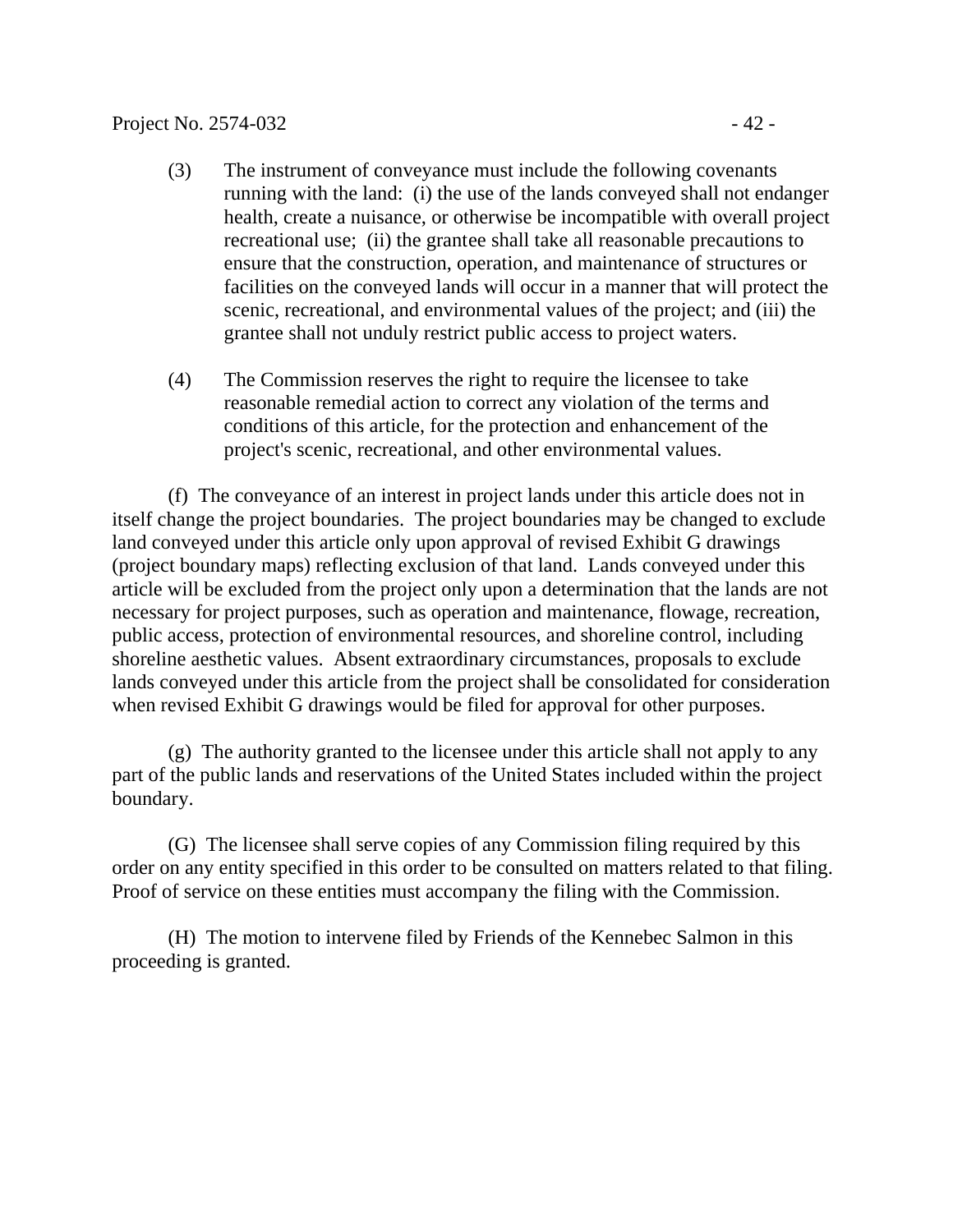Project No. 2574-032 - 43 -

(I) This order is final unless a request for rehearing is filed within 30 days of the date of its issuance, as provided in section 313 of the FPA. The filing of a request for rehearing does not operate as a stay of the effective date of this license or of any other date specified in this order, except as specifically ordered by the Commission. The licensee's failure to file a request for rehearing shall constitute acceptance of this order.

By the Commission.

 $(S E A L)$ 

Linda Mitry, Deputy Secretary.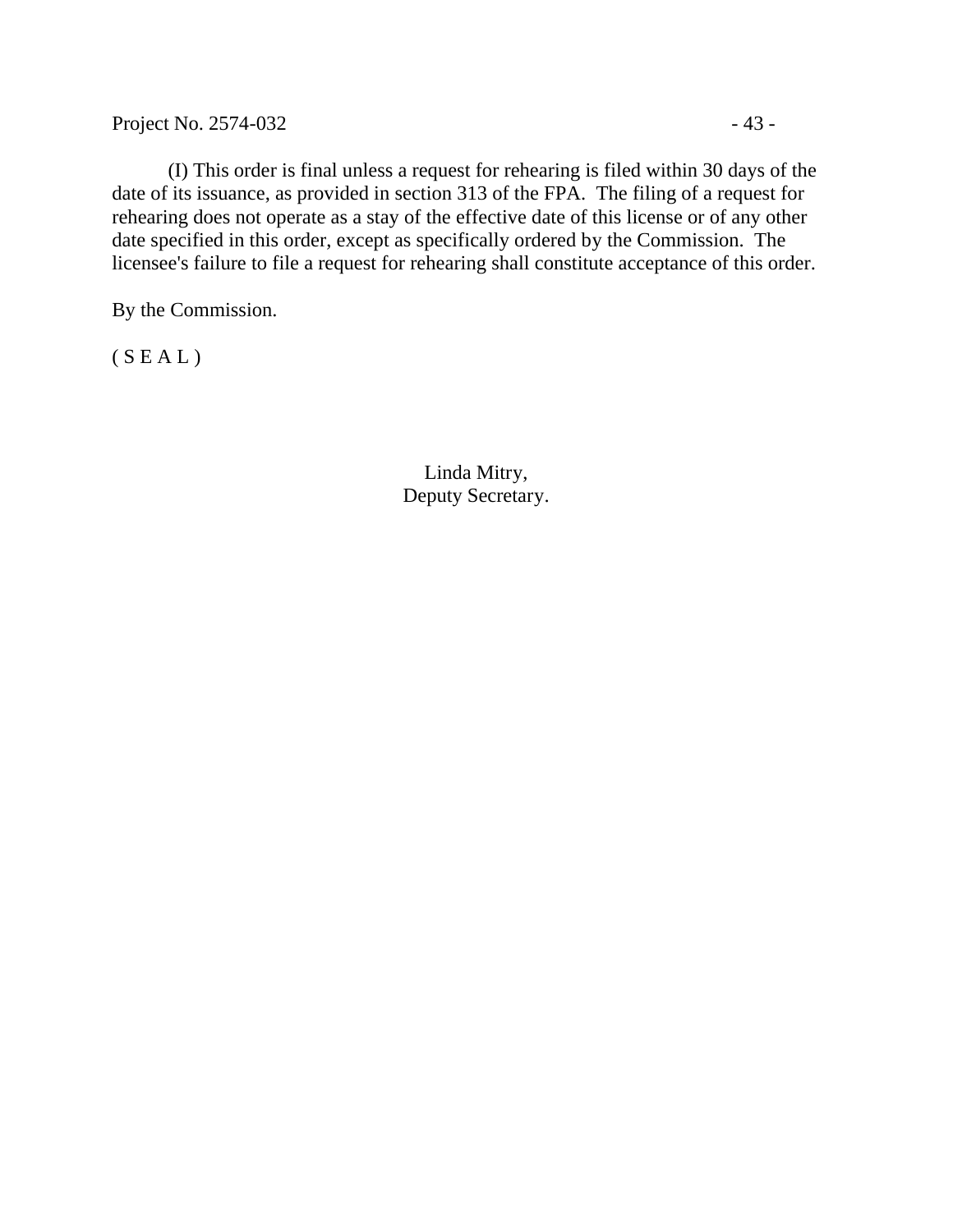### APPENDIX A MAINE DEPARTMENT OF ENVIRONMENTAL PROTECTION WATER QUALITY CERTIFICATION CONDITIONS FOR THE LOCKWOOD PROJECT

THEREFORE, the Department APPROVES the application of MERIMIL LIMITED PARTNERSHIP and GRANTS CERTIFICATION that there is a reasonable assurance that the continued operation of the LOCKWOOD PROJECT, as described above, will not violate applicable water quality standards, SUBJECT TO THE FOLLOWING CONDITIONS:

## 1. WATER LEVELS AND FLOWS

A. Except as temporarily modified by (1) approved maintenance activities, (2) extreme hydrologic conditions, as defined below, or (3) emergency electrical system conditions, as defined below, or (4) agreement between the applicant and appropriate State and/or federal agencies, beginning within 60 days of FERC approval of the flow and water level monitoring plan described in Condition 1.E. below, or upon such other schedule as established by FERC, the Lockwood Project shall be operated in a run-ofriver mode, with outflow approximately equal to inflow on an instantaneous basis except for flashboard failure or replacement, and impoundment level fluctuations minimized. During normal run-of-river operation when all flashboards are in place, the headpond level will be maintained within six inches of full pond elevation 52.16 feet msl (top of flashboards). During times of flashboard failure applicant will maintain water levels above the spillway crest. During those times when flashboards are being replaced, the applicant will maintain water levels within one foot of the spillway crest.

B. Except as temporarily modified by (1) approved maintenance activities, (2) extreme hydrologic conditions, as defined below, or (3) emergency electrical system conditions, as defined below, or (4) agreement between the applicant and appropriate State and/or federal agencies, full pond minimum leakage flows of 30 to 50 cfs to the bypass reach shall be maintained. The applicant shall conduct an annual independent engineering inspection/flow gaging to ensure a minimum leakage flow of 30 to 50 cfs, for both six inches below the top of the flashboards and at full pond, and submit a report to DEP by July 15, on the results of the inspection. If flows are calculated to be less than 50 cfs at full pond, applicant shall state the actions that have been taken to restore 50 cfs at full pond and the results achieved.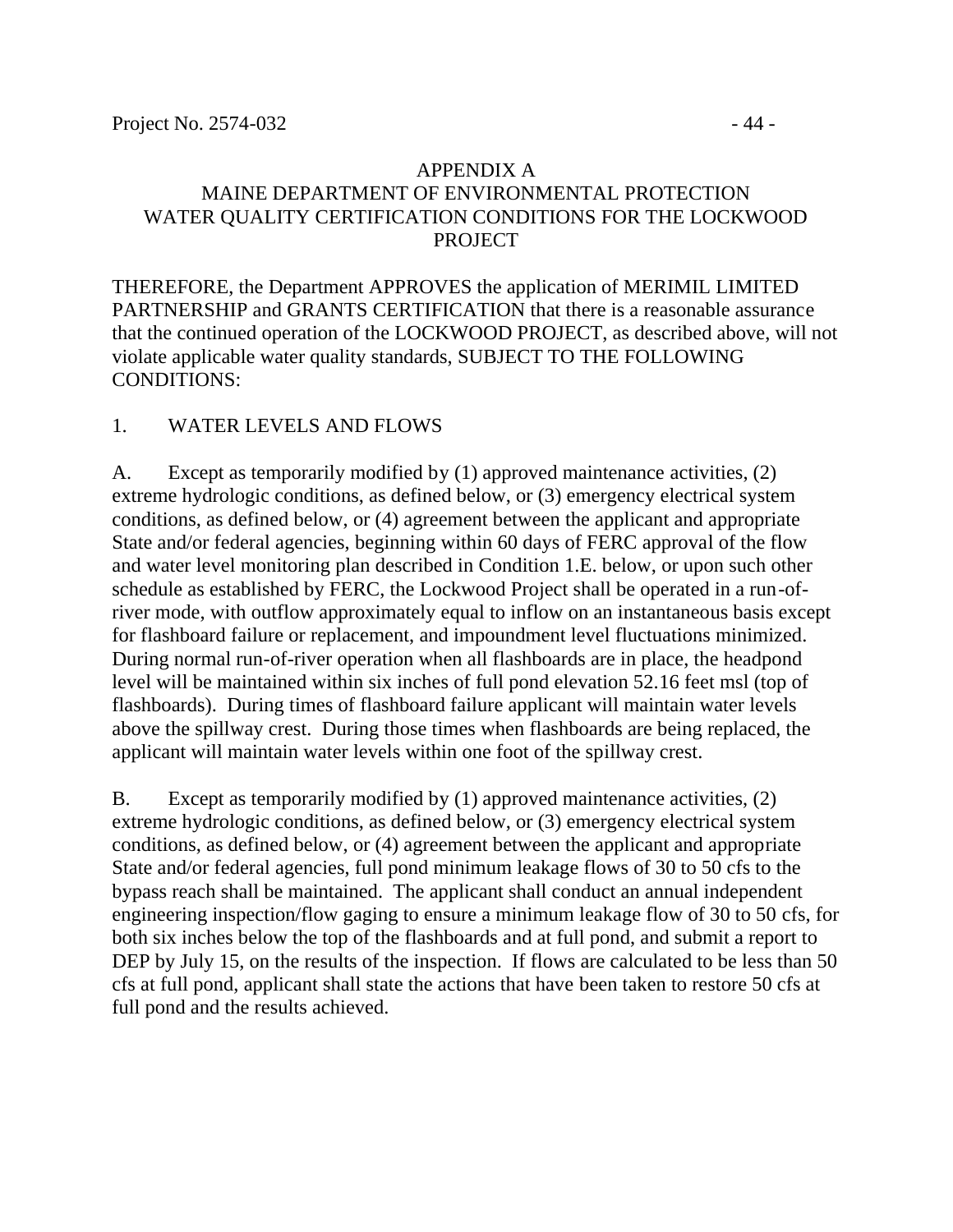inconsistent with the safe operation of the project.

D. "Emergency Electrical System Conditions" means operating emergencies beyond Licensee's control which require changes in flow regimes to eliminate such emergencies which may in some circumstances include but are not limited to equipment failure or other abnormal temporary operating condition, generating unit operation or third-party mandated interruptions under power supply emergencies; and orders from local, state or federal law enforcement or public safety authorities.

E. The applicant shall, within 6 months of issuance of a New License for the project by FERC or upon such other schedule as established by FERC, submit plans for providing and monitoring the water levels and flows required by this condition. These plans shall be developed in consultation with U.S. Fish and Wildlife Service (USFWS), Maine Department of Inland Fisheries and Wildlife (MDIFW), Maine Atlantic Salmon Commission (MASC), Maine Department of Marine Resources (MDMR) and DEP. These plans shall be reviewed by and must receive the approval of the DEP Bureau of Land and Water Quality.

## 2. FISH RESCUE PLAN

A. The applicant shall continue fish rescue efforts in the spillway during flashboard replacement and impoundment drawdown, with identification, enumeration, and return of all fish to pools at the base of Ticonic Falls. The applicant shall notify fisheries agencies prior to drawdown of the impoundment to 1 foot below the dam crest for flashboard replacement.

B. Prior to the initiation of impoundment drawdowns for flashboard maintenance, the applicant shall, in consultation with the U.S. Fish and Wildlife Service (USFWS), Maine Department of Inland Fisheries and Wildlife (MDIFW), Maine Atlantic Salmon Commission (MASC), Maine Department of Marine Resources (MDMR) and DEP develop a plan to continue fish rescue operations in accordance with Part A of this condition. This plan shall be reviewed by and must receive approval of the DEP Bureau of Land and Water Quality prior to impoundment drawdown.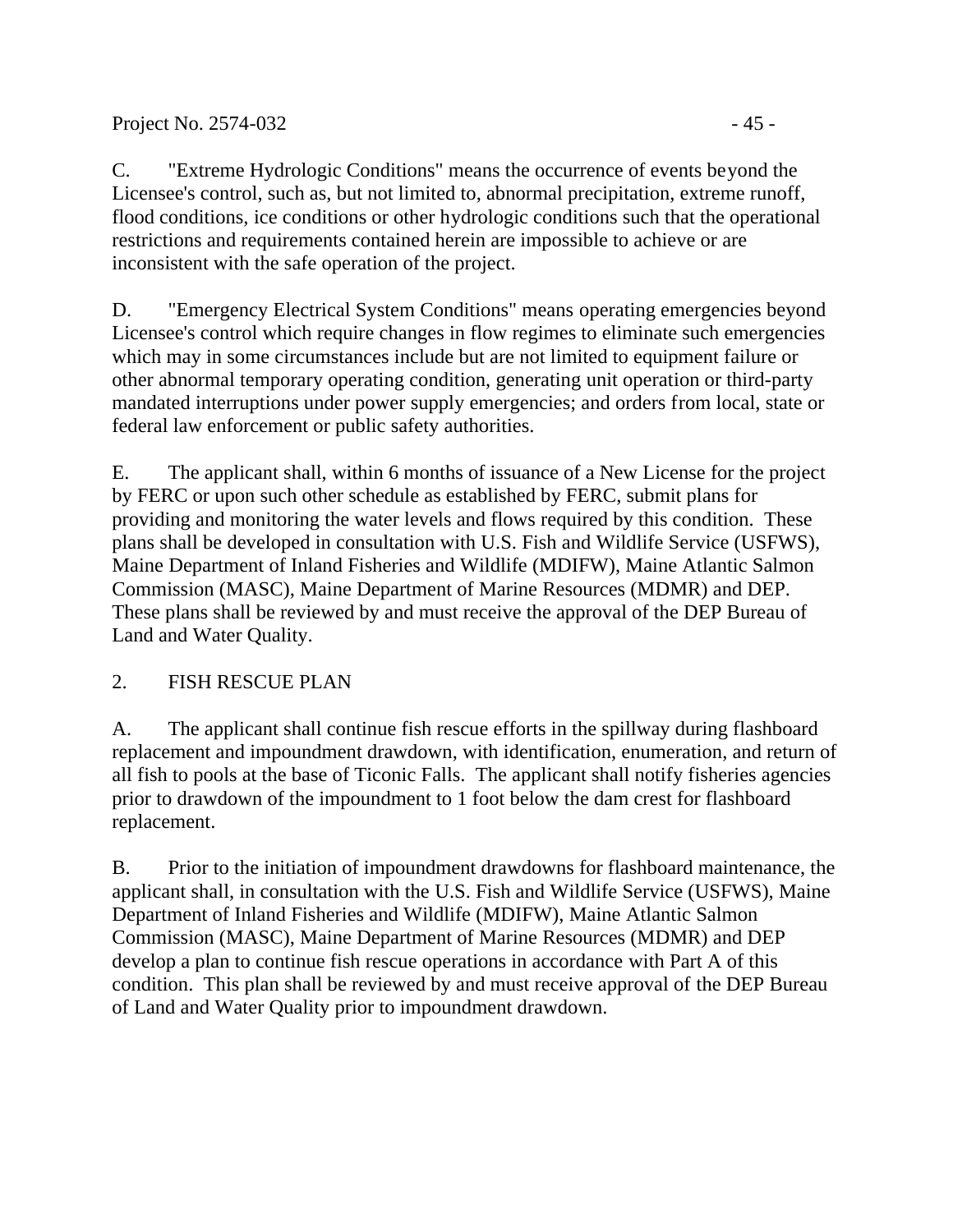#### Project No. 2574-032 - 46

### 3. FISH PASSAGE

## A. FISHERIES RESTORATION SUPPORT

The applicant shall provide funding, conduct studies, engage in consultation, install fish passage facilities, report on annual restoration activities, and comply with all additional duties and obligations as set forth in the Agreement Between Members of the Kennebec Hydro Developers Group, the Kennebec Coalition, the National Marine Fisheries Service, the State of Maine, and the US Fish and Wildlife Service ("KHDG Settlement Agreement"), dated May 26, 1998.

### B. EEL PASSAGE

(1) Study. The applicant shall, in consultation with the National Marine Fisheries Service and the US Fish and Wildlife Service, join other KHDG members and the Department of Marine Resources in undertaking a three-year research project to determine (a) the appropriate placement of upstream fish passage for American eel at each of the seven KHDG member-owned dams, and (b) appropriate downstream fish passage measures for American eel at each KHDG member-owned project.

(2) Consultation. Based on the results of the eel passage study and beginning no later than January 1, 2002 and ending no later than June 30, 2002, the applicant shall join other KHDG members in consulting with NMFS, USFWS, and DMR to attempt to reach agreement on the appropriate location of upstream-eel-passage at each KHDG memberowned dam, and the appropriate downstream eel passage measures to apply to each KHDG member-owned project.

(3) Upstream Passage. If agreement is reached by all consulting parties on the location of upstream eel passage at each project, the applicant shall install such passage facilities at the Lockwood Project during 2002.

(4) Downstream Passage. If agreement is reached by all consulting parties on appropriate downstream eel passage measures, the applicant shall join the other parties in requesting that FERC approve the agreed-to passage measures.

(5) Lack of Consensus. If no consensus is reached on eel passage issues by June 30, 2002, the applicant or any of the consulting parties shall be free to petition DEP or FERC to approve appropriate conditions relating to eel passage at the project.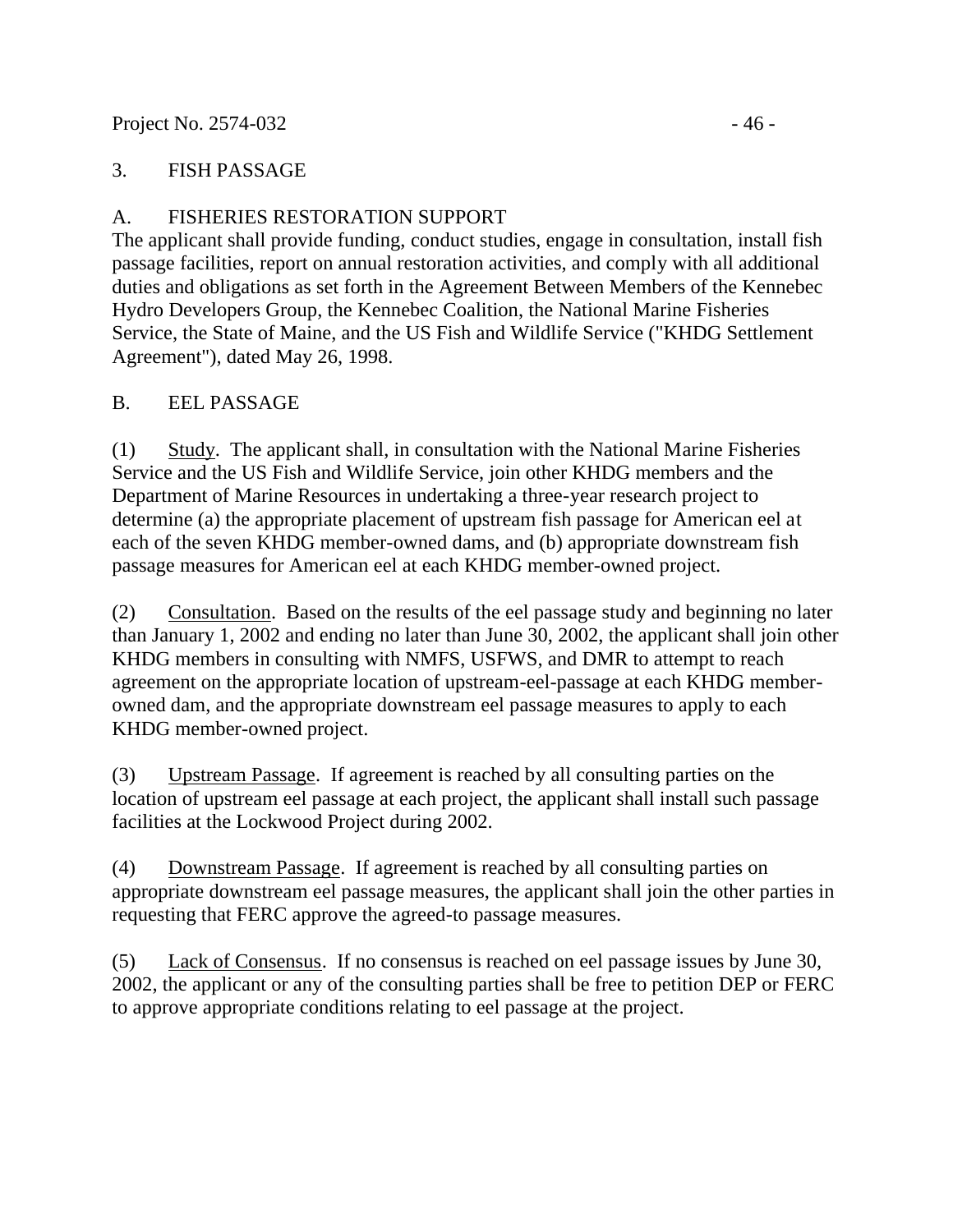Project No. 2574-032 - 47 -

(6) Lack of Funding. In the event that DMR does not receive the necessary appropriation or legislative spending authorization required to fund the eel passage study discussed above, all provisions of this condition regarding eel passage shall be null and void.

# C. INTERIM UPSTREAM FISH PASSAGE

The applicant shall install an interim trap, lift, and transfer facility for American shad, river herring (alewife and blueback herring), and Atlantic salmon at the Lockwood Project powerhouse, to be operational by May 1, 2006. This interim passage facility shall include video monitoring or other mechanisms to allow assessment of the effectiveness of the facility in trapping all species that seek passage, and shall be designed to empty into a trap and truck collection facility with adequate holding capacity.

# D. INTERIM DOWNSTREAM FISH PASSAGE

The applicant shall continue and where needed improve existing interim operational measures to diminish entrainment, allow downstream passage, and eliminate significant injury or mortality to out-migrating anadromous fish, in accordance with the terms of the KHDG Settlement Agreement.

## E. PERMANENT UPSTREAM FISH PASSAGE

(1) Installation and operation. Permanent upstream fish passage facilities shall be installed and operational at the project no later than 2 years following (a) the passage of at least 8,000 American shad in a single season through the interim trap, lift, and transfer facility at the Lockwood powerhouse or (b) development of an alternate trigger for fishway installation based on the biological assessment process for Atlantic salmon, alewife and blueback herring described below, whichever comes first, provided, however, that in no event shall permanent upstream fish passage facilities be required to be operational at the project before May 1, 2010.

(2) Biological assessment process. State and federal fisheries agencies will continue to assess the status and growth of the populations of shad and other anadromous fish in the Kennebec River drainage. Should the growth of Atlantic salmon, alewife or blueback herring spawning runs make it necessary to adopt an alternative approach for triggering fishway installation to the shad trigger used above, the agencies will meet with the applicant to attempt to reach consensus on the need for and timing and design of permanent upstream fish passage facilities at the project. Any disputes on the need for an alternate trigger for fishway installation will be handled through the FERC process.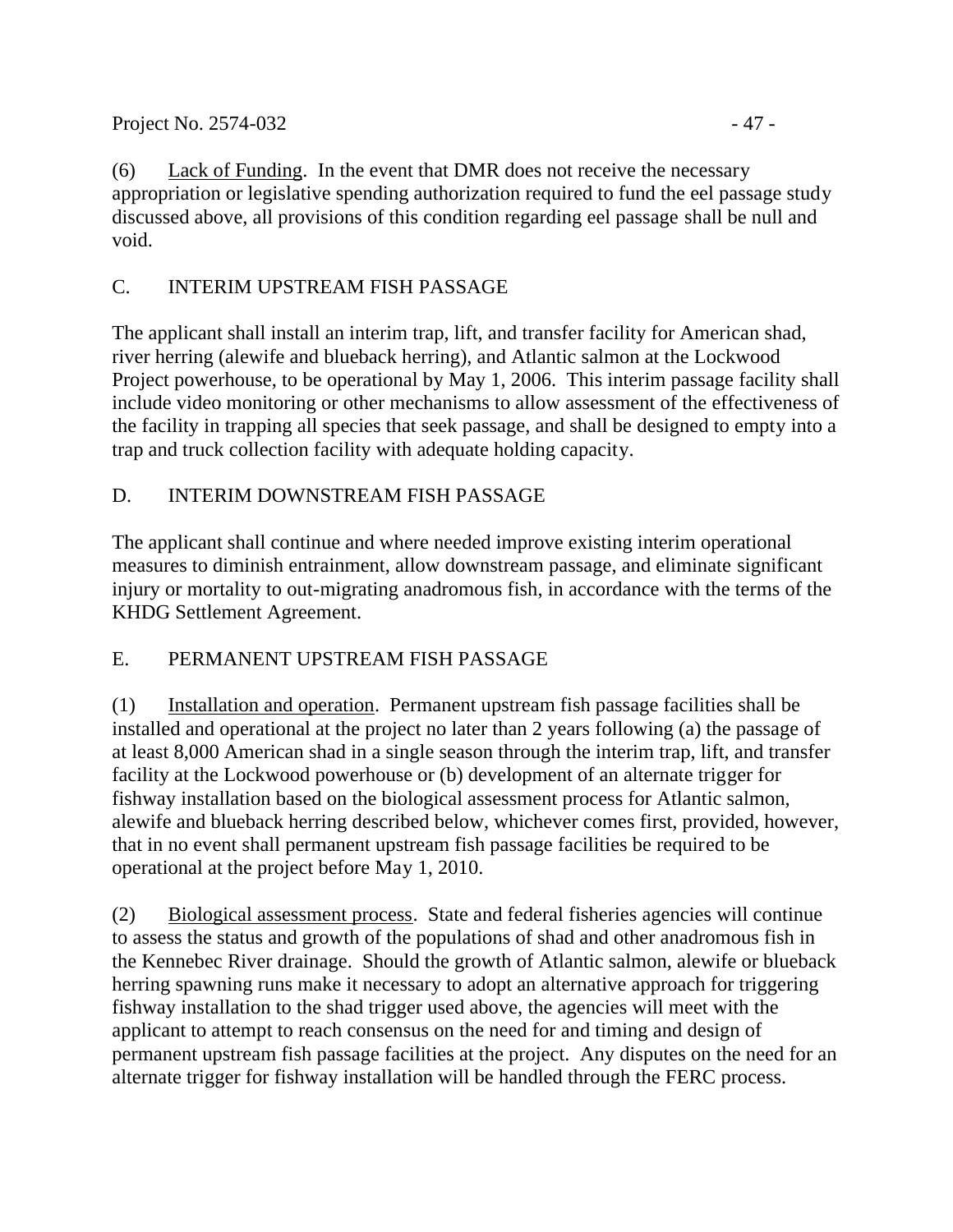Project No. 2574-032 - 48

## F. PERMANENT DOWNSTREAM FISH PASSAGE

Permanent downstream fish passage facilities shall be installed and operational at the project no later than the date on which permanent upstream fish passage facilities are operational at the project as required by this approval.

# G. FISH PASSAGE FACILITIES PLANS

The applicant shall, in accordance with the schedule(s) established by FERC, submit final design and operational plans for all interim and permanent upstream and downstream fish passage facilities and/or operational measures required by this approval, prepared in consultation with state and federal fisheries agencies. These plans shall be reviewed by and must receive approval of the fisheries agencies, the DEP, and FERC prior to construction.

# H. FISH PASSAGE EFFECTIVENESS STUDIES AND RESULTS

(1) Studies. The applicant shall, in consultation with state and federal fisheries agencies, conduct a study or studies to determine the effectiveness of all interim and permanent upstream and downstream fish passage facilities and/or operational measures required by this approval, in accordance with the terms of the KHDG Settlement Agreement.

(2) Study plans. The applicant shall, in accordance with the schedule(s) established by FERC, submit plans for a study or studies to determine the effectiveness of all interim and permanent upstream and downstream fish passage facilities and/or operational measures required by this approval, prepared in consultation with state and federal fisheries agencies. These plans shall be reviewed by and must receive approval of the fisheries agencies, the DEP, and FERC prior to implementation.

(3) Results of studies. The applicant shall, in accordance with the schedule(s) established by FERC, submit the results of any fish passage effectiveness study or studies, along with any recommendations for changes in the design and/or operation of any interim or permanent upstream or downstream fish passage facilities constructed and/or operated pursuant to this approval. The Department reserves the right, after notice and opportunity for hearing, to require reasonable changes in the design and/or operation of these fish passage facilities as may be deemed necessary to adequately pass anadromous fish through the project site. Any such changes must be approved by FERC prior to implementation.

# 4. RECREATIONAL FACILITIES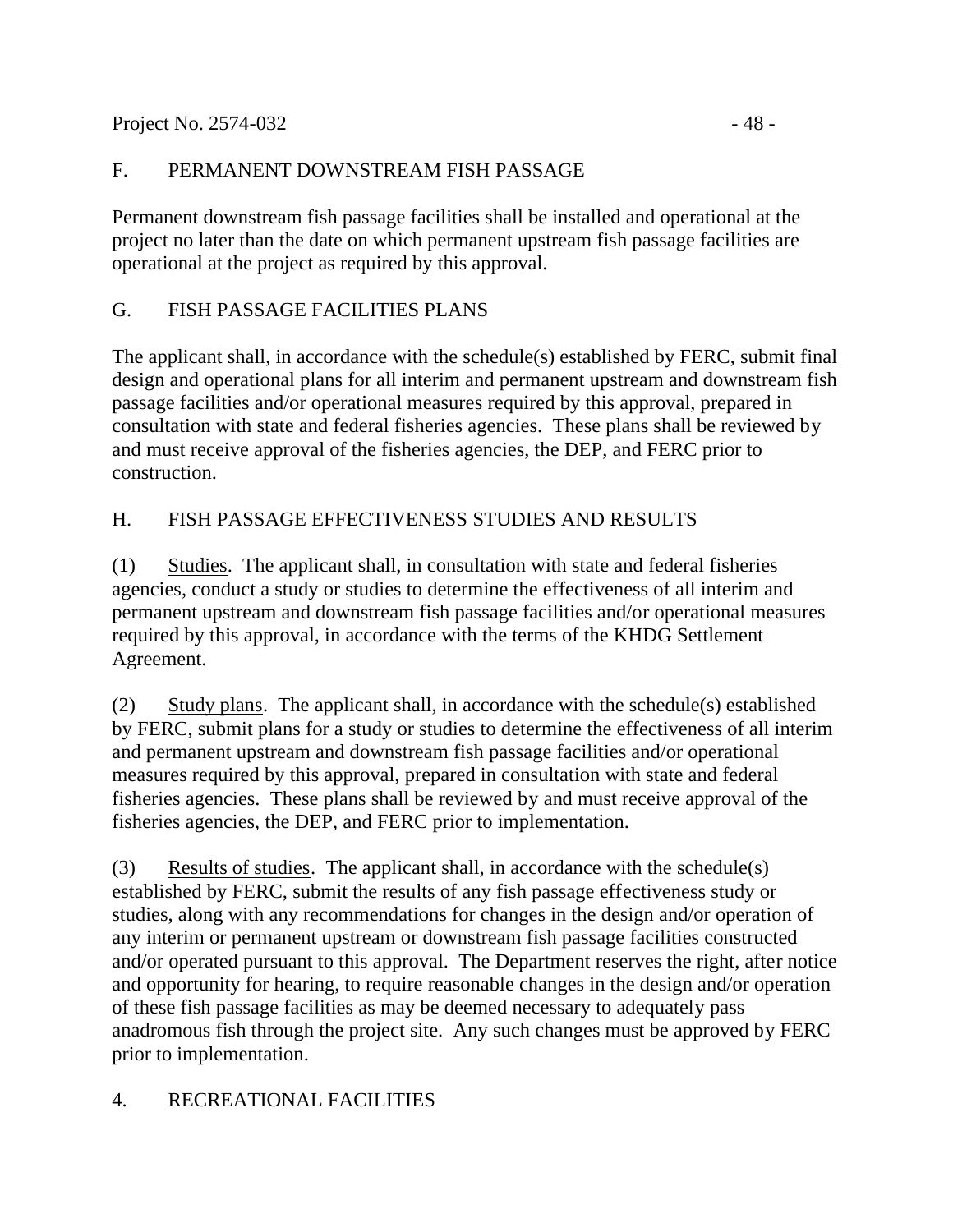Project No. 2574-032 - 49 -

The applicant shall maintain the existing shoreline angler access site in the project's lower tailwater area.

## 5. LIMITS OF APPROVAL

This approval is limited to and includes the proposals and plans contained in the application and supporting documents submitted and affirmed to by the applicant. All variances from the plans and proposals contained in said documents are subject to review and approval of the DEP prior to implementation.

## 6. COMPLIANCE WITH ALL APPLICABLE LAWS

The applicant shall secure and appropriately comply with all applicable federal, state and local licenses, permits, authorizations, conditions, agreements and orders required for the operation of the project in accordance with the terms of this certification.

### 7. EFFECTIVE DATE

This water quality certification shall be effective concurrent with the effective date of the New License issued for the project by the Federal Energy Regulatory Commission.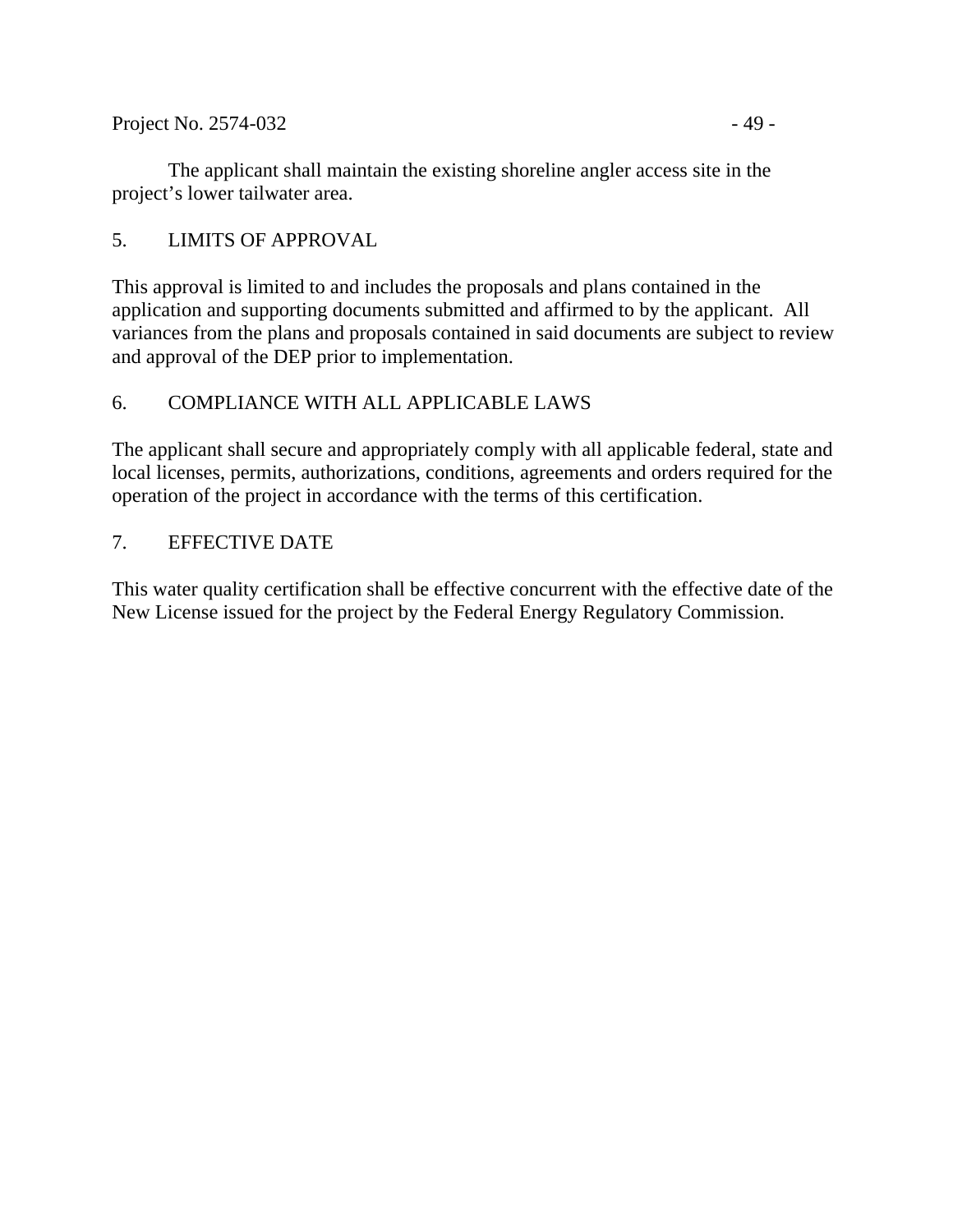#### APPENDIX B

#### EXHIBIT B

#### AGREEMENT BETWEEN MEMBERS OF THE KENNEBEC HYDRO DEVELOPMENT GROUP, THE KENNEBEC COALITION, THE NATIONAL MARINE FISHERIES SERVICE, THE STATE OF MAINE AND THE U.S. FISH AND WILDLIFE SERVICE (1998 Accord)

#### TERMS AND CONDITIONS PERTAINING TO THE LOCKWOOD PROJECT

The following terms and conditions exerpted from the 1998 Accord signed on May 26, 1998 pertain to the Lockwood Project and are included in this license for reference purposes.

II. Purposes.

This Agreement is intended to accomplish the following purposes: to achieve a comprehensive settlement governing fisheries restoration, for numerous anadromous and catandromous species, that will rapidly assist in the restoration of these species in the Kennebec River after the termination on December 31, 1998 of the existing agreement between the State of Maine and the Kennebec Hydro Developers Group; to avoid extensive litigation over fish passage methodologies, timetables and funding; to assist in achieving the removal of the Edwards dam; and to fund the next phase of a restoration program for these species on the Kennebec River.

- III. Elements that apply to all parts of this agreement:
- D. Term of Agreement

If by December 2014 the biological triggers for permanent upstream passage facilities discussed herein have not been met at one or more of the dams covered by this agreement, the parties will meet to assess the progress in restoring species covered by this agreement (alewife, American shad, blueback herring, Atlantic salmon, and American eel), and will attempt to reach consensus on future fish passage measures. Any disputes will be handled through the FERC process.

E. Consultation Process

The functional and final design of any interim or permanent upstream or downstream fish passage or collection facility discussed herein must be approved in writing by the resource agencies prior to filing that design with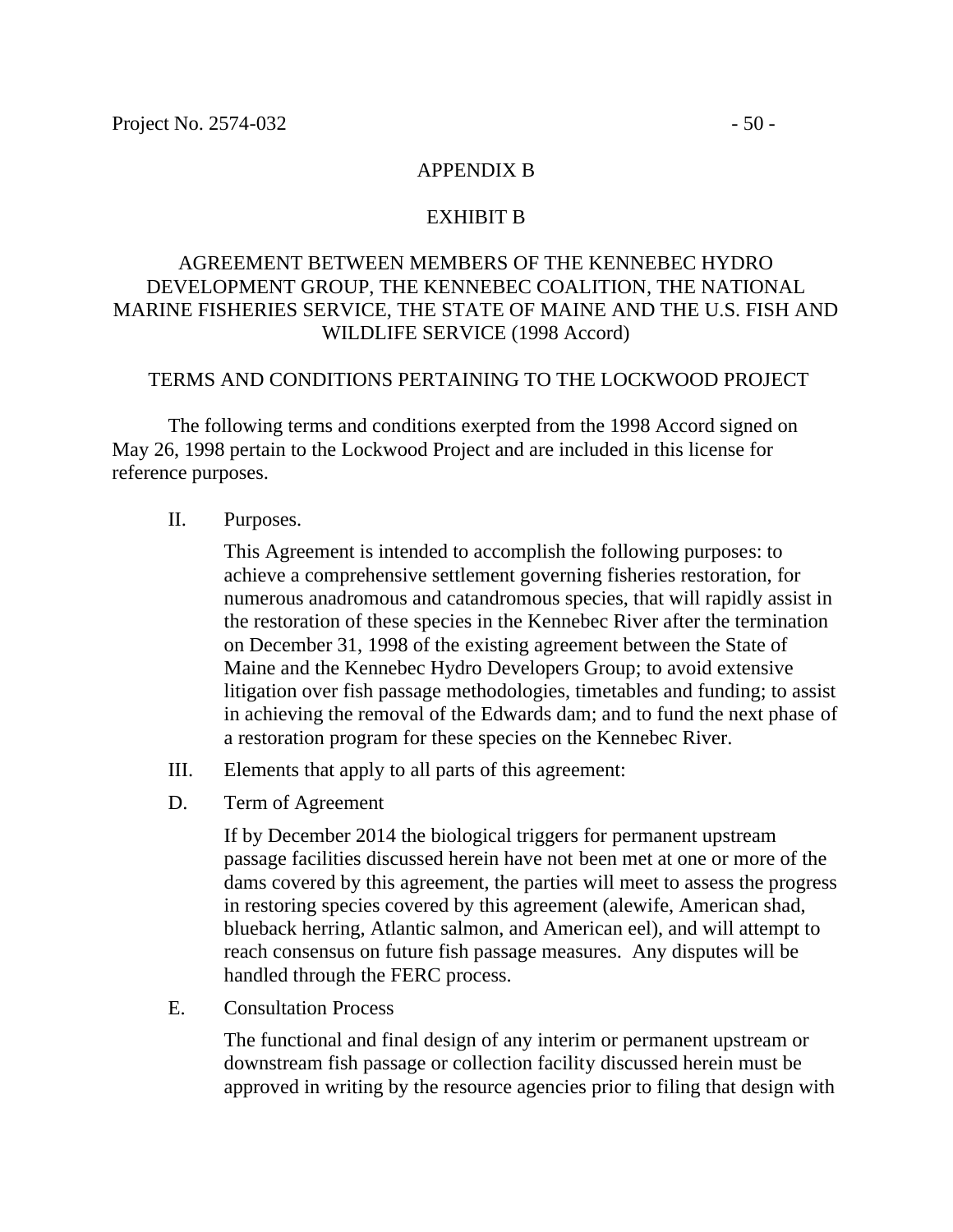the Federal Energy Regulatory Commission and Maine Department of Environmental Protection. Any disputes will be handled through the FERC process.

F. Effectiveness studies

KHDG dam owners will conduct effectiveness studies of all newly constructed interim and permanent upstream and downstream fish passage facilities at project sites. Study plans for these effectiveness studies will be filed with FERC and Maine DEP no later than the date on which passage at a particular project becomes operational, and will be subject to a consultation process with, and written approval from the resource agencies. In the event that effectiveness studies show that passage at individual projects is less than the targeted passage efficiency goals, KHDG dam owners will make a good faith effort to achieve these goals through modification of facilities and/or operations, following consultation with the resource agencies. In the event that studies show that, subsequent to said modifications, passage at individual projects continues to be less than the targeted efficiency goals, resource agencies may seek continued funding for trap and truck or other programs, or other mitigation from KHDG dam owners. Any disputes will be handled through the FERC process.

- G. For American eel at all projects:
	- 1. KHDG dam owners and DMR, in consultation with NMFS and USFWS, and subject to approval by FERC, shall undertake a three-year research project designed to determine: (a) the appropriate placement of upstream passage for American eel at each of the seven KHDG facilities based upon field observations of were eel are passing or attempting to pass upstream at each facility; and (b) appropriate permanent downstream fish passage measures, based upon radio telemetry and other tracking mechanisms, and field observation. Consultation between KHDG and the resource agencies to design and coordinate the research project shall begin no later than June 1, 1998. Performance of the studies shall begin during the 1998 migration season if possible, but in no case later than the 1999 migration season. The studies shall be in effect for three complete migration seasons, and shall be completed, including data compilation and analysis, by December 31, 2001.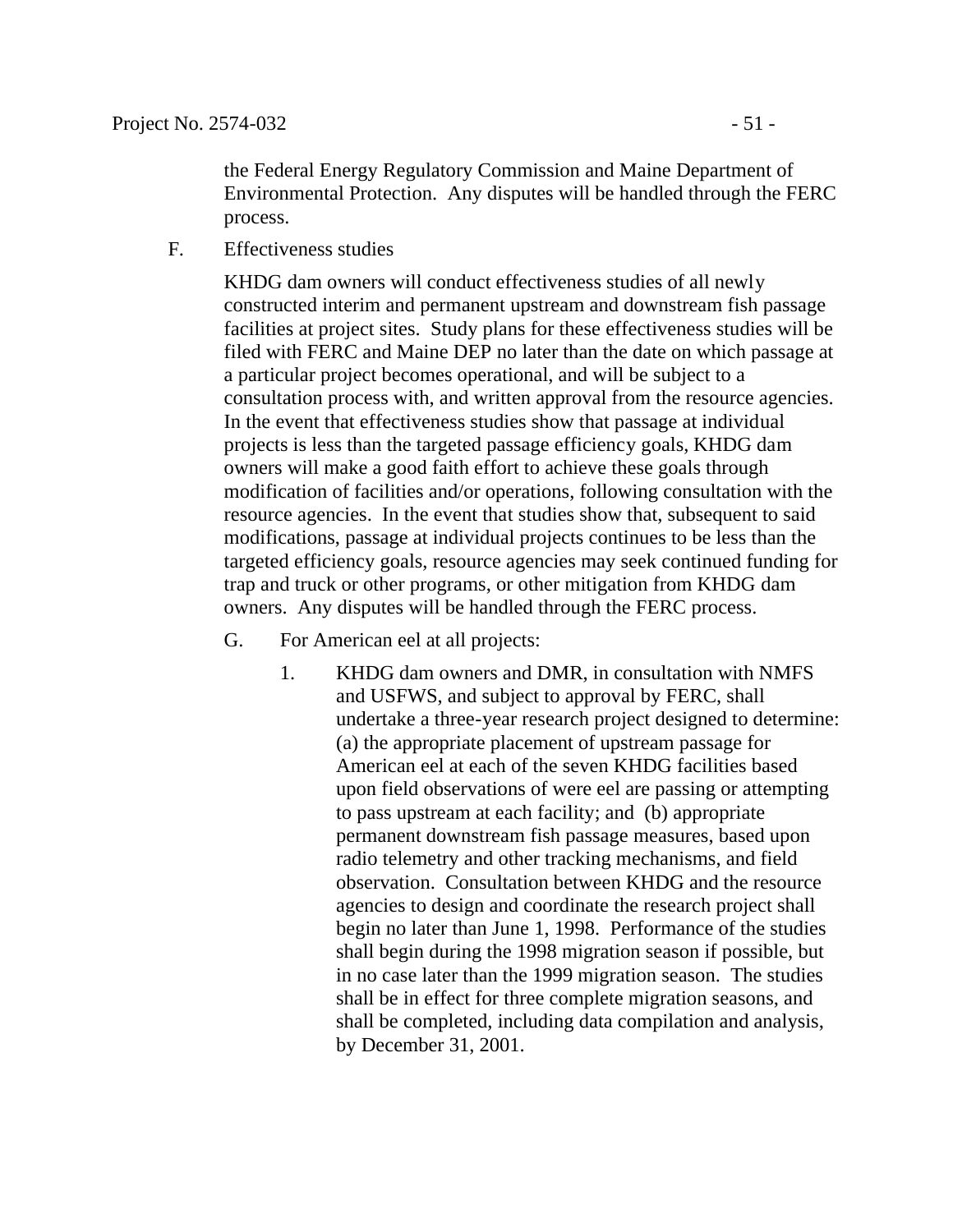- 2. The studies shall be supervised by DMR, based upon objectives and methods agreed to by KHDG and the resource agencies and subject to approval by FERC. The studies shall cost no more than \$427,000, and shall be paid for by DMR.
- 3. Based on the results of these studies and beginning no later than January 1, 2002, and ending no later than June 30, 2002, KHDG dam owners and the resource agencies shall engage in consultation to attempt to reach agreement on the appropriate location of upstream eel passage at each facility, and the appropriate permanent downstream passage measure to apply to each facility.
	- a. Upstream passage. KHDG dam owners agree that, if agreement is reached on the location of upstream eel passage at each facility, KHDG dam owners will install said passage at each facility during 2002. The cost to KHDG dam owners of materials for each upstream eel passage facility shall not exceed \$10,000 and the total cost of materials to KHDG dam owners per dam shall not exceed \$20,000, in the event that construction of more than one upstream passage facility is required per dam. The parties shall jointly request FERC to amend licenses and insert the agreedupon terms and conditions for upstream eel passage.
	- b. Downstream passage. If agreement is reached at consultation on the appropriate downstream passage measures, the parties shall jointly request FERC to amend licenses and insert the agreed-upon terms and condition for downstream eel passage.

If consensus is not reached on either upstream passage location or downstream passage measures by June 30, 2002, any party shall be free to petition FERC to amend any license to insert appropriate terms and conditions.

4. In the event that, during the course of the eel tracking studies, it is revealed that certain interim downstream measures are needed to avoid significant downstream turbine injury and/or mortality (immediate or delayed) at a particular site, KHDG dam owners will consult with the resource agencies and agree to undertake cost-effective measures designed to minimize mortality at that site.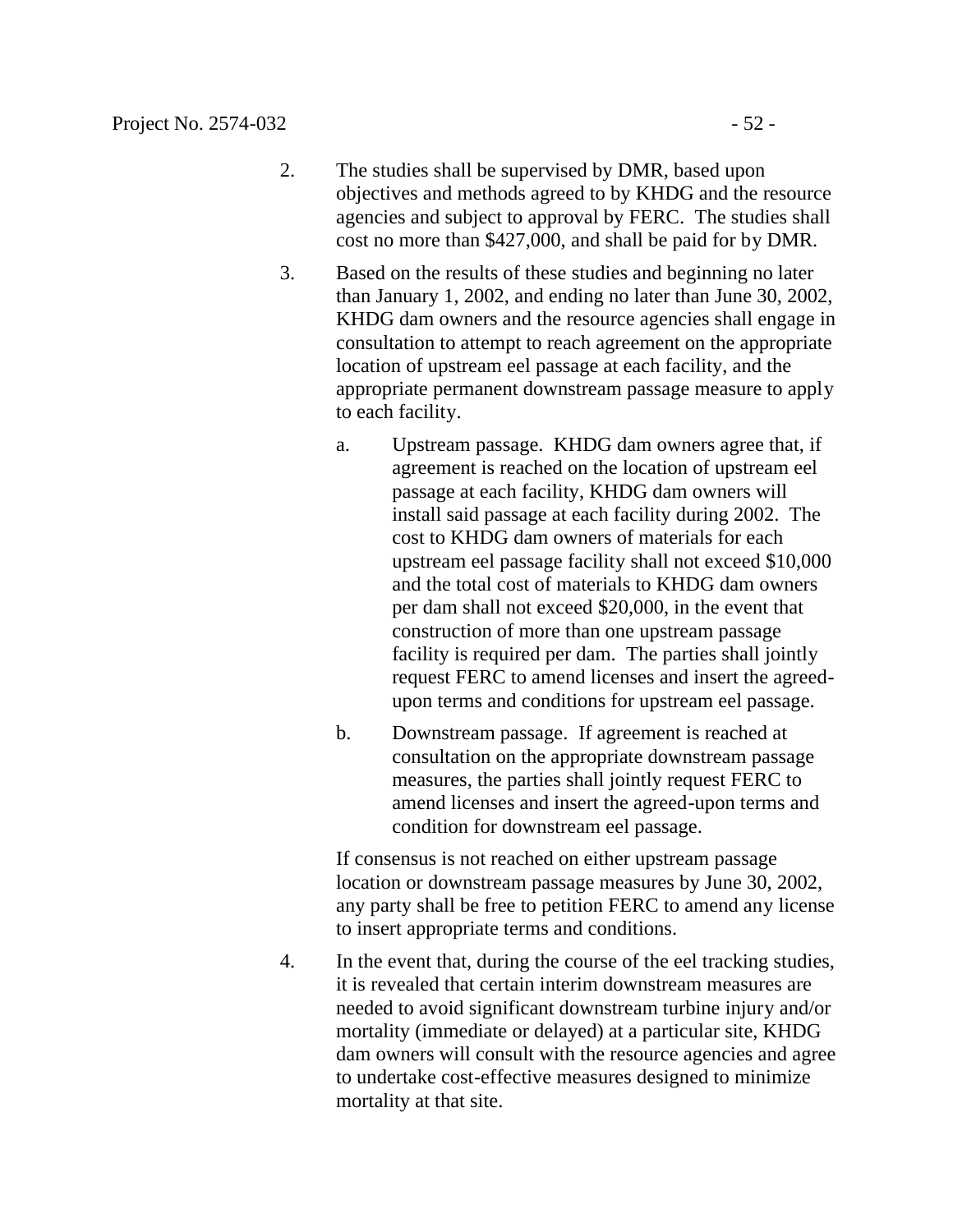- 5. In the event that DMR does not receive the necessary appropriation or legislative spending authorization required to fund the studies discussed in paragraph III.G.1. & 2. above, the provisions in this Agreement governing American eel, found in paragraphs III.G.1 through III.G.4, are null and void, but all other provisions of this Agreement remain in full force and effect. In the event that paragraphs III.G.1 through III.G.4 become null and void, any party may petition FERC to amend any license regarding upstream and downstream passage of eel.
- H. Reporting

Continuous progress assessments will be undertaken through annual reports which will be filed with FERC by KHDG dam owners, consistent with current practice by KHDG dam owners.

I. Successors, Assignees or Purchasers; notification

KHDG dam owners agree that the terms and conditions contained in this Agreement shall bind and insure to the benefit of all entities that might become successors, assignees or purchasers of any Licensee. Each KHDG dam owner agrees to provide notice of the existence of this Agreement, and a copy thereof, to any prospective buyer of its hydropower facility.

IV.Terms and conditions for specific projects:

### A. BIOLOGICAL ASSESSMENT PROCESS FOR LOCKWOOD, UAH-HYDRO KENNEBEC, SHAWMUT AND WESTON

The schedule described herein for installing permanent upstream fishways at Lockwood, UAH-Hydro Kennebec, Shawmut and Weston projects is based primarily on the anticipated growth in the population of American shad in the Kennebec River. However, the State of Maine's goal is to restore anadromous species (with the exception of lamprey) to their historic range. This means restoring other anadromous species above Lockwood, UAH-Hydro Kennebec, Shawmut and Weston including Atlantic salmon, alewife, and blueback herring. The resource agencies will continue to assess the status and growth of the population of shad and other anadromous fish populations in the Kennebec River, as is being done of the Saco River and elsewhere in Maine. Should the growth of salmon or river herring runs make it necessary to adopt an alternative approach for triggering fishway installation (i.e., one not based on the project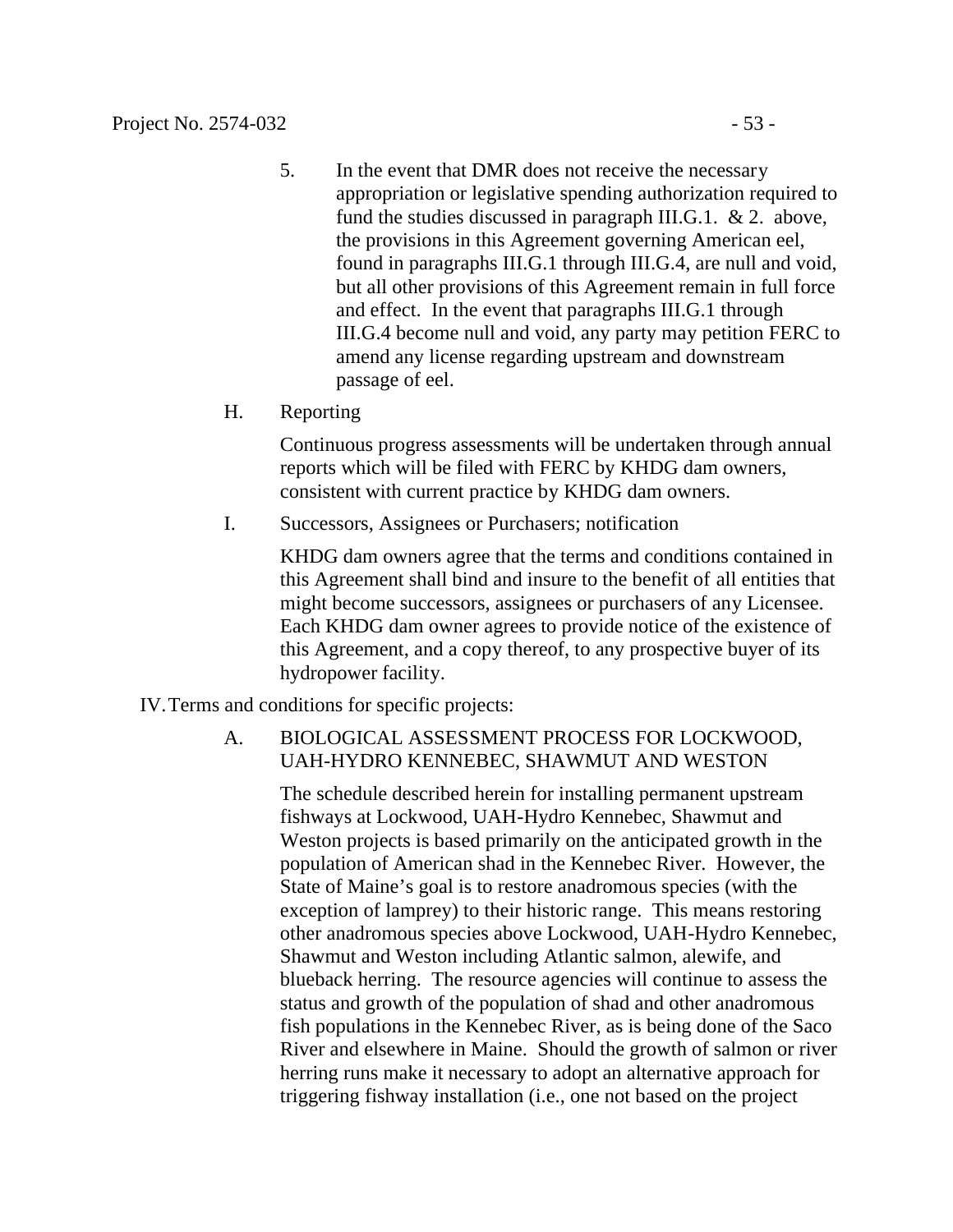specific, biologically-based trigger number for shad), the resource agencies will meet with the Licensee(s) to attempt to reach consensus on the need, timing and design of permanent upstream fish passage facilities at the Lockwood, Hydro-Kennebec, Shawmut and Weston projects. Disputes will be handled through the FERC process.

#### B. LOCKWOOD AND UAH-HYDRO KENNEBEC

1. Interim upstream fish lift.

At the Lockwood facility, Licensee shall install an interim trap, lift, and transfer facility for American shad, river herring, and Atlantic salmon at the powerhouse, to be operational by May 1, 2006. Licensee recognizes and acknowledges that the success of the resource agencies' and Kennebec coalition's efforts to restore shad, and to begin the restoration of Atlantic salmon to the Kennebec River Basin and achieve established fisheries management goals is dependent upon: (a) the State's ability to collect sufficient quantities of healthy shad brood stock from the Sebasticook River at the Fort Halifax dam, and from the Kennebec River at the Lockwood dam to use in DMR's Waldoboro hatchery and for stocking in upstream waters: and (b) the resource agencies' and other interested organizations' ability to collect available brook stock of Atlantic salmon from the Sebasticook River at the Fort Halifax dam, and from the Kennebec River at the Lockwood dam, to initiate a Kennebec River salmon hatchery operation. Licensee further recognizes and acknowledges that, assuming the prior removal of the Edwards dam, installation of an interim fish lift at the Lockwood dam in 2006 is needed, and Licensee will not seek to eliminate or defer this installation requirement before FERC or other regulatory bodies.

A part of the interim passage design and construction would include mechanisms (e.g., video monitoring) to allow operators and resource agencies to assess the effectiveness of the interim facility in trapping all species that seek passage. The interim lift shall be designed to empty into a trap and truck collection facility with adequate capacity for "holding" large quantities of fish, and not designed to discharge into the canal area.

In the event that the Edwards Dam has not been removed by May 1, 2006, any party to this Agreement retains the right to petition FERC to establish a new date for installation of an interim trap, lift, and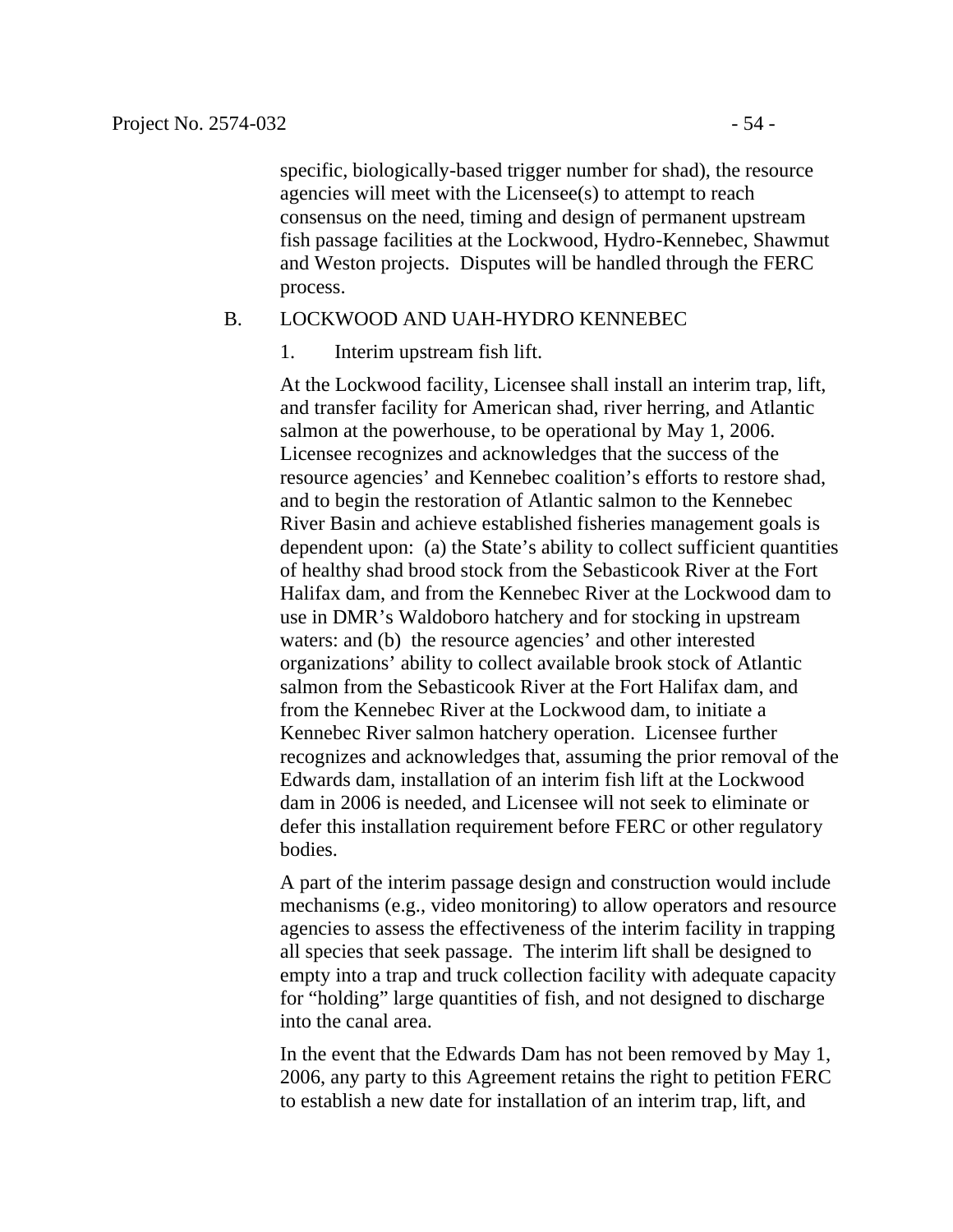transfer facility at Lockwood for American shad, Atlantic salmon and river herring. It is understood that this ability to petition for a new date in the event that Edwards has not been removed applies only to the installation of interim fish passage at Lockwood, and permanent fish passage at Fort Halifax, as specified at paragraph IV.E.1.d.2. herein.

2. Permanent upstream passage.

Permanent upstream passage at Lockwood and UAH-Hydro Kennebec shall be operational 2 years following the earlier to occur of either of the following biological triggers. In no event shall permanent upstream fish passage be required to be operational before May 1, 2010.

- a. 8000 American shad in any single season captured at the interim trap, lift, and sort facility at Lockwood; or
- b. a biological assessment trigger initiated for Atlantic salmon, alewife or blueback herring, as described in IV-A above.
- 3. Downstream passage at Lockwood.
	- a. Interim passage beginning upon the effective date of this Agreement:
		- (1) Generally. Licensee will continue and where needed improve existing interim operational measures (e.g. controlled spills, temporary turbine shutdowns, sluiceways), to diminish entrainment, allow downstream passage of outmigrating alewife, Atlantic salmon, blueback herring and American shad, and eliminate significant injury or mortality (immediate or delayed) to out-migrating species. Licensee agrees to consult with state and federal agencies to develop an approved plan for interim downstream passage facilities and/or operational measures to minimize impacts on downstream migrating fish, with evaluation based on qualitative observations.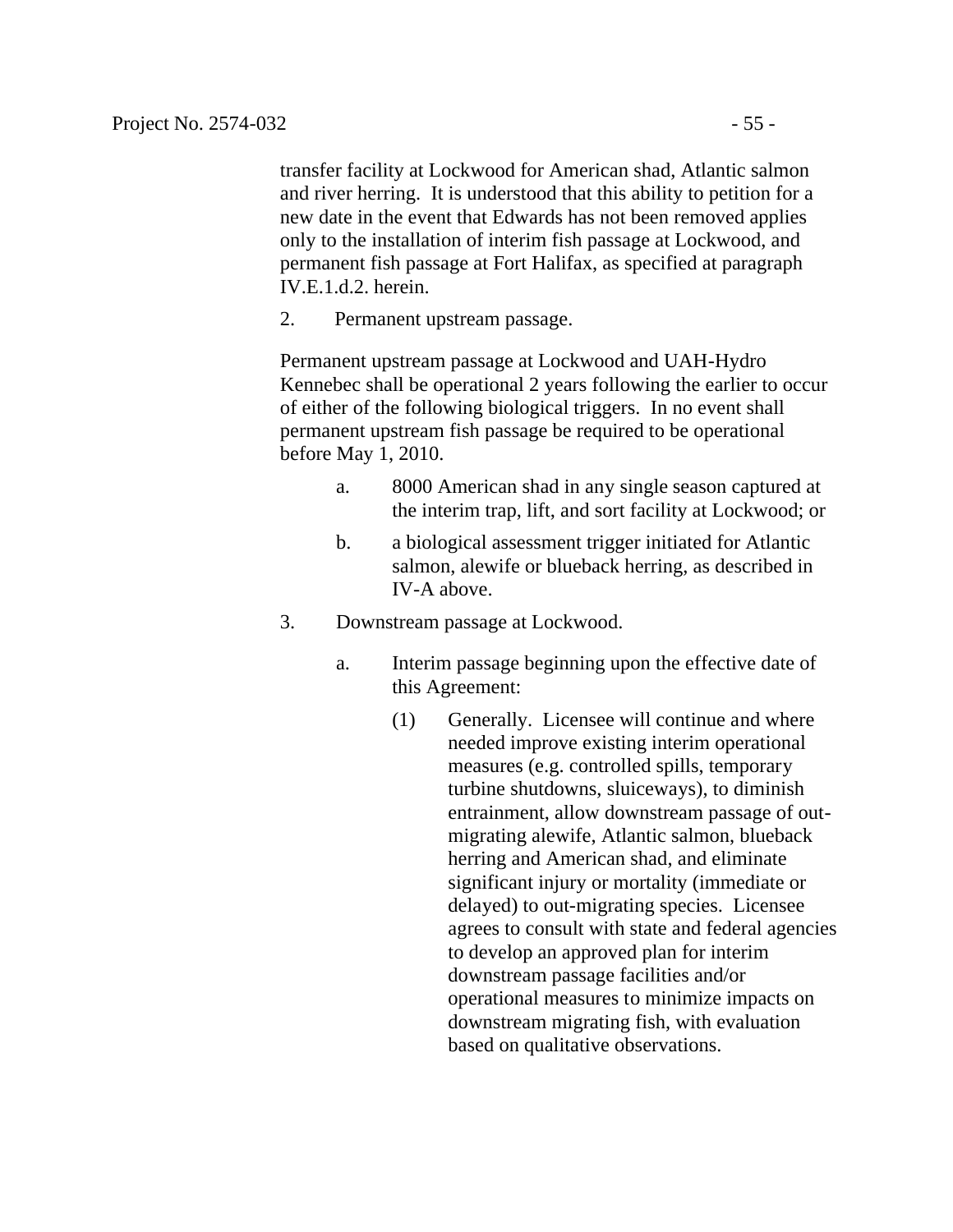$\overline{a}$ 

(2) Passage through turbines. Licensee and the resource agencies agree that fish passage by means of sluiceways and/or controlled spills are the first and preferred approach to interim downstream fish passage at Lockwood. In the event that fish passage using these methods is not successful**<sup>48</sup>**, and to the extent that Licensee desires to achieve or continue interim downstream passage of out-migrating alewife, and/or juvenile Atlantic salmon or shad by means of passage through turbine(s), Licensee must demonstrate, through site-specific qualitative studies designed and conducted in consultation with the resource agencies, that passage through turbine(s) will not result in significant injury and/or mortality (immediate or delayed). If, after three years of such studies, the resource agencies, based on good cause shown, do not believe that the qualitative studies conclusively demonstrate that turbine passage is not resulting in significant injury and/or mortality, and Licensee desires to achieve interim downstream passage of these species through turbine(s), Licensee must demonstrate through site-specific quantitative studies that turbine passage will not result in significant injury and/or mortality (immediate or delayed). The quantitative studies shall be designed and conducted in consultation with the resource agencies.

> In the event that adult shad and/or adult Atlantic salmon begin to inhabit the impoundment above the Lockwood Project, and to the extent that Licensee desires to achieve interim downstream passage of out-migrating adult Atlantic salmon

**<sup>48</sup>** Construction of new diversionary structures to achieve success is not required by this Agreement.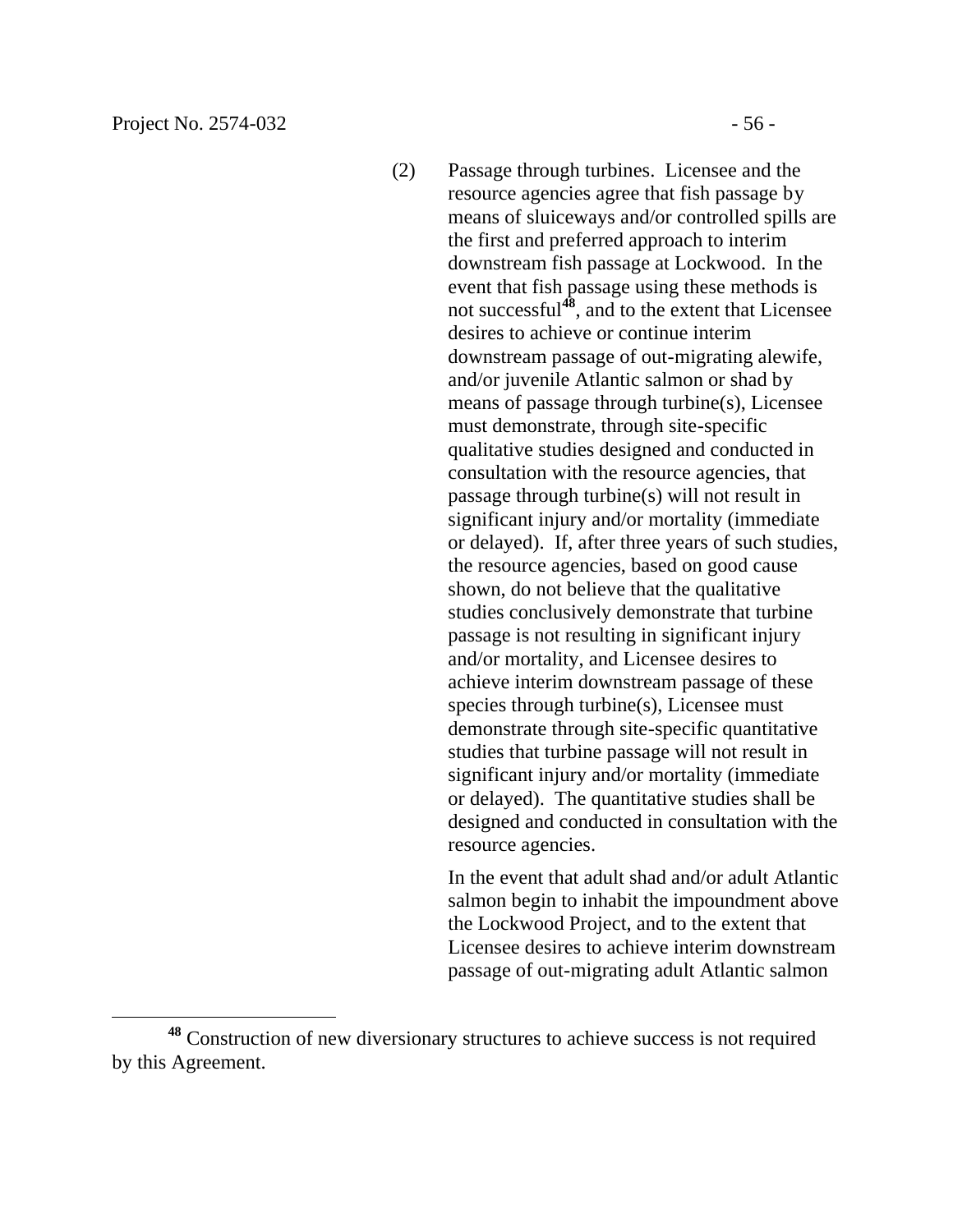and/or adult shad by means of passage through turbine(s), Licensee must first demonstrate, through site-specific quantitative studies designed and conducted in consultation with the resource agencies, that passage through turbine(s) will not result in significant injury and/or mortality (immediate or delayed). In no event shall Licensee be required to make this quantitative demonstration for adult shad and adult Atlantic salmon before May 1, 2006.

Licensee shall conduct studies (designed in consultation with the resource agencies) prior to the date by which permanent downstream passage facilities are to be operational to determine the effectiveness of various downstream passage techniques in preparation for the design and installation of permanent downstream facilities.

b. Permanent passage: Permanent downstream facilities will be operational on the date that permanent upstream passage is operational. Licensee will be permitted to install permanent downstream passage at an earlier date if it so chooses.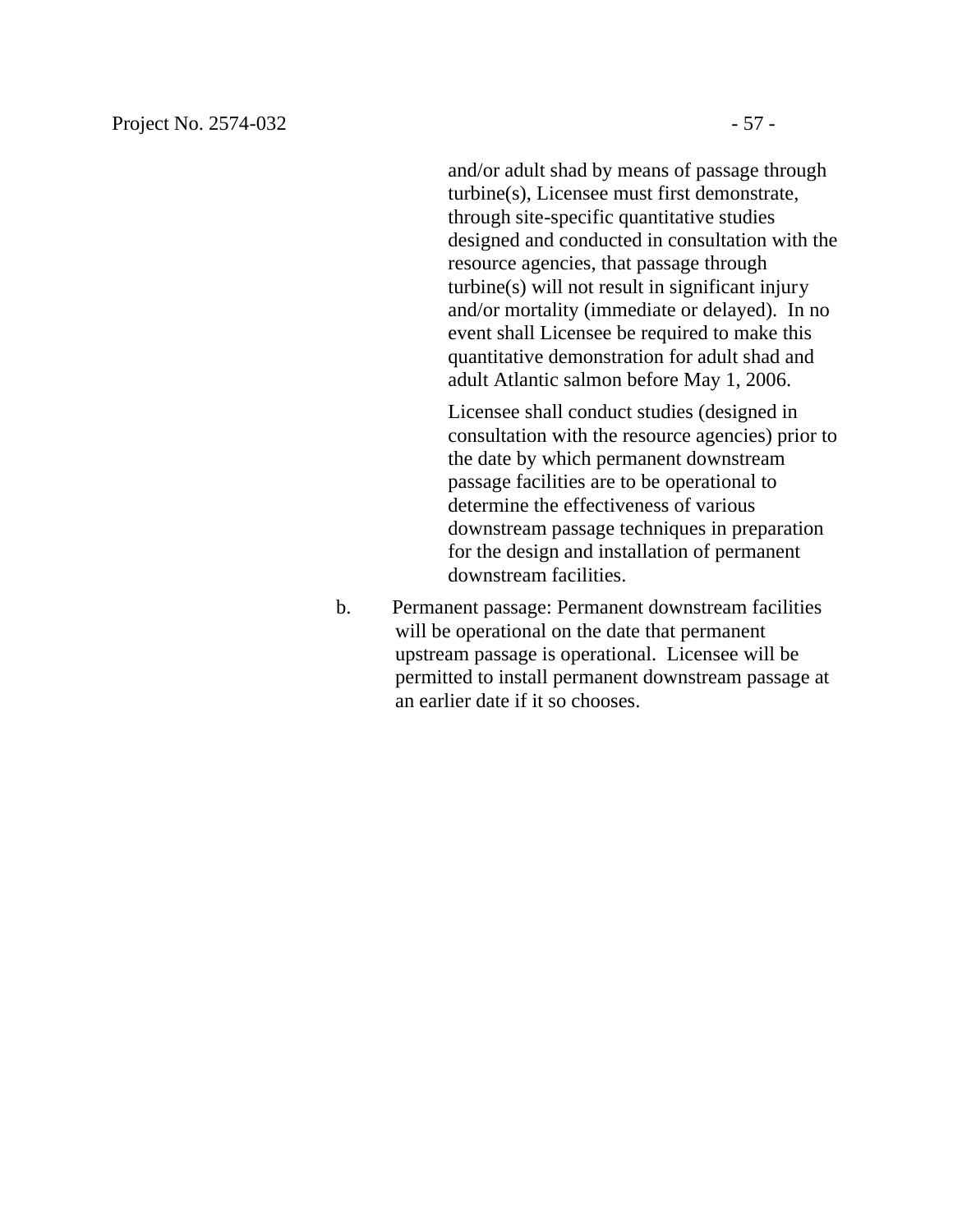#### **Appendix C Shortnose Sturgeon Handling Plan for the Lockwood Project** *This plan may be updated annually as appropriate*

The Lockwood Project (Project) is a run-of-river facility located on the Kennebec River at river mile 63 in Waterville and Winslow, Maine. The Project is licensed by the Federal Energy Regulatory Commission to Merimil Limited Partnership. FPL Energy Maine Hydro LLC (FPLE Maine) is the general partner for Merimil Limited Partnership and is responsible for operating the Project.

This plan addresses how shortnose sturgeon found at the Lockwood Project dam will be handled and how this handling will be documented. Shortnose sturgeon may be encountered by personnel during fish lift operations, and in the event of stranding during flashboard replacement or other operations causing no-spill or no-leakage conditions. Procedures for handling fish and documenting these interactions are outlined below. All contact information and the appropriate reporting form follow these procedures. All personnel counting fish at the fish lift counting windows and louver bypass fish sampler will be trained to properly handle shortnose sturgeon by NOAA Fisheries or a NOAA Fisheries designated representative.

#### **Fish Lift Operations**

Due to concerns regarding the safety of downstream passage for shortnose sturgeon and the fact that Ticonic Falls represents that historic limit of upstream migration for shortnose sturgeon, shortnose sturgeon are not to be allowed to pass above the dam. Should any shortnose sturgeon be found in the fish lift, the licensee shall implement the procedures and reporting requirements outlined below.

- 1. For each shortnose sturgeon detected, the licensee shall record the weight, length, and condition of the fish. River flow, bypass reach minimum flow, and water temperature will be recorded. All relevant information will be recorded on the reporting sheet (*shortnose sturgeon REPORTING SHEET FOR THE LOCKWOOD PROJECT*, a copy of which is attached hereto).
- 2. The licensee shall follow the contact procedure outlined below to obtain a contact with the appropriate ESA permit/approval for handling shortnose sturgeon.
- 3. If alive and uninjured, the shortnose sturgeon will be immediately returned downstream. A long-handled net will be used to place the shortnose sturgeon back into the river downstream of the dam.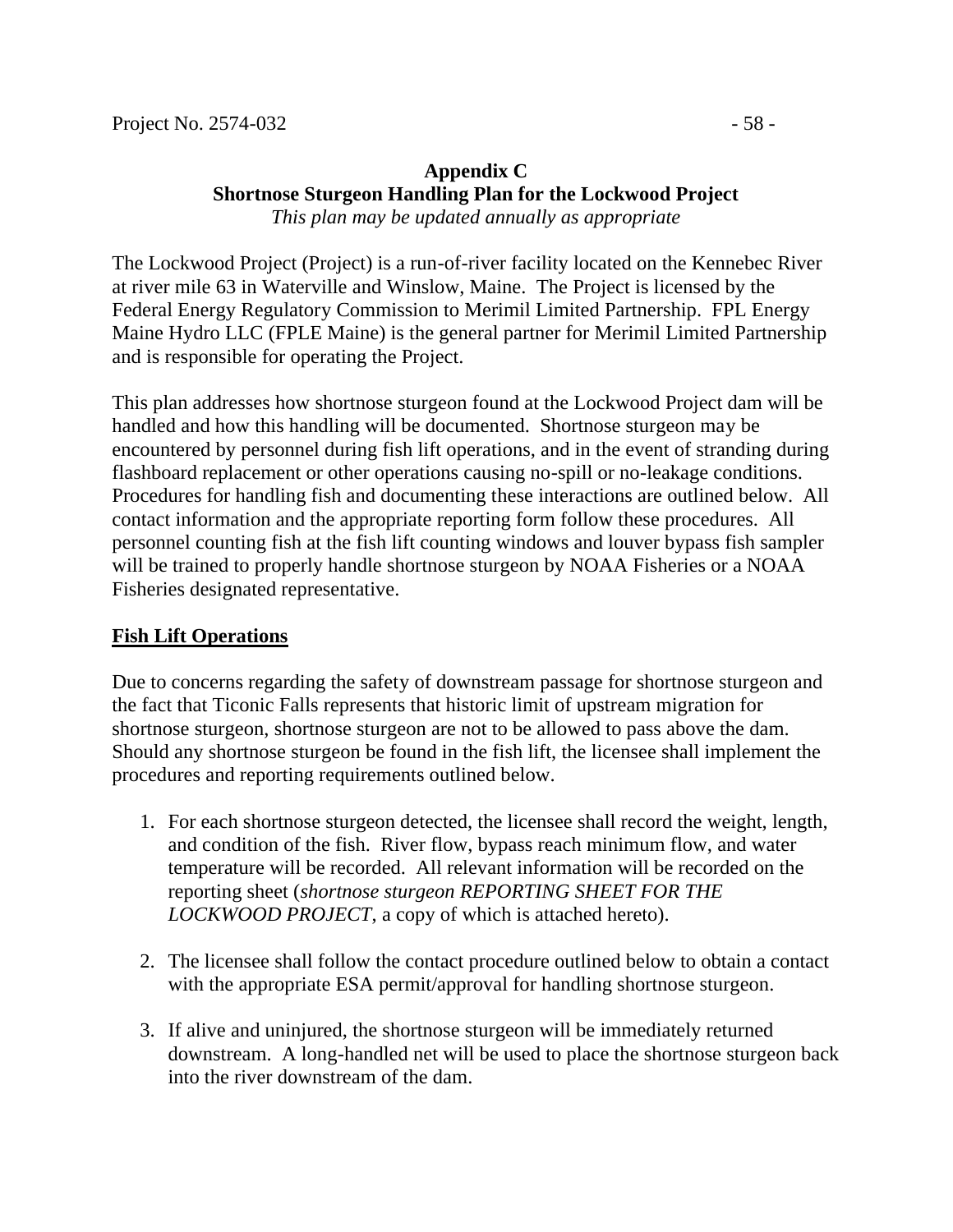- 4. If any injured shortnose sturgeon are found, the licensee shall report immediately to NOAA Fisheries (see contact information below). Injured fish must be photographed and measured and the reporting sheet must be submitted to NOAA Fisheries within 24 hours. If the fish is badly injured, the fish should be retained by the licensee, if possible, until obtained by a NOAA Fisheries recommended facility for potential rehabilitation.
- 5. If any dead shortnose sturgeon are found, the licensee must report immediately to NOAA Fisheries (see contact information below). Any dead specimens or body parts should be photographed, measured and preserved (i.e., refrigerated) by the licensee until they can be obtained by NOAA Fisheries for analysis.

#### **Shortnose Sturgeon Stranding**

The potential exists for shortnose sturgeon to be stranded in pools below the Dam whenever the flashboards are replaced or other operations cause no-spill or no-leakage conditions. If this situation occurs, these pools need to be checked as soon as possible for the presence of shortnose sturgeon and the following protocol shall be followed:

- 1. Designated FPLE Maine employees and fish lift operation staff must monitor the pools below the Dam while the flashboards are replaced.
- 2. The licensee shall follow the contact procedure outlined below to obtain a contact with the appropriate ESA permit/approval for handling shortnose sturgeon.
- 3. For each fish removed from the pool, the licensee shall record the weight, length, and condition. River flow, bypass reach minimum flow, and water temperature will be recorded. All relevant information will be recorded on the reporting sheet (*shortnose sturgeon REPORTING SHEET FOR THE LOCKWOOD PROJECT*, see attached).
- 4. If stranded but alive and uninjured, the shortnose sturgeon will be moved to the river below the Ticonic Falls that will provide egress out of the area.
- 5. If any injured shortnose sturgeon are found, the licensee shall report immediately to NOAA Fisheries (see contact information below). Injured fish must be photographed and measured, if possible, and the reporting sheet must be submitted to NOAA Fisheries within 24 hours. If the fish is badly injured, the fish should be retained by the licensee, if possible, until obtained by a NOAA Fisheries recommended facility for potential rehabilitation.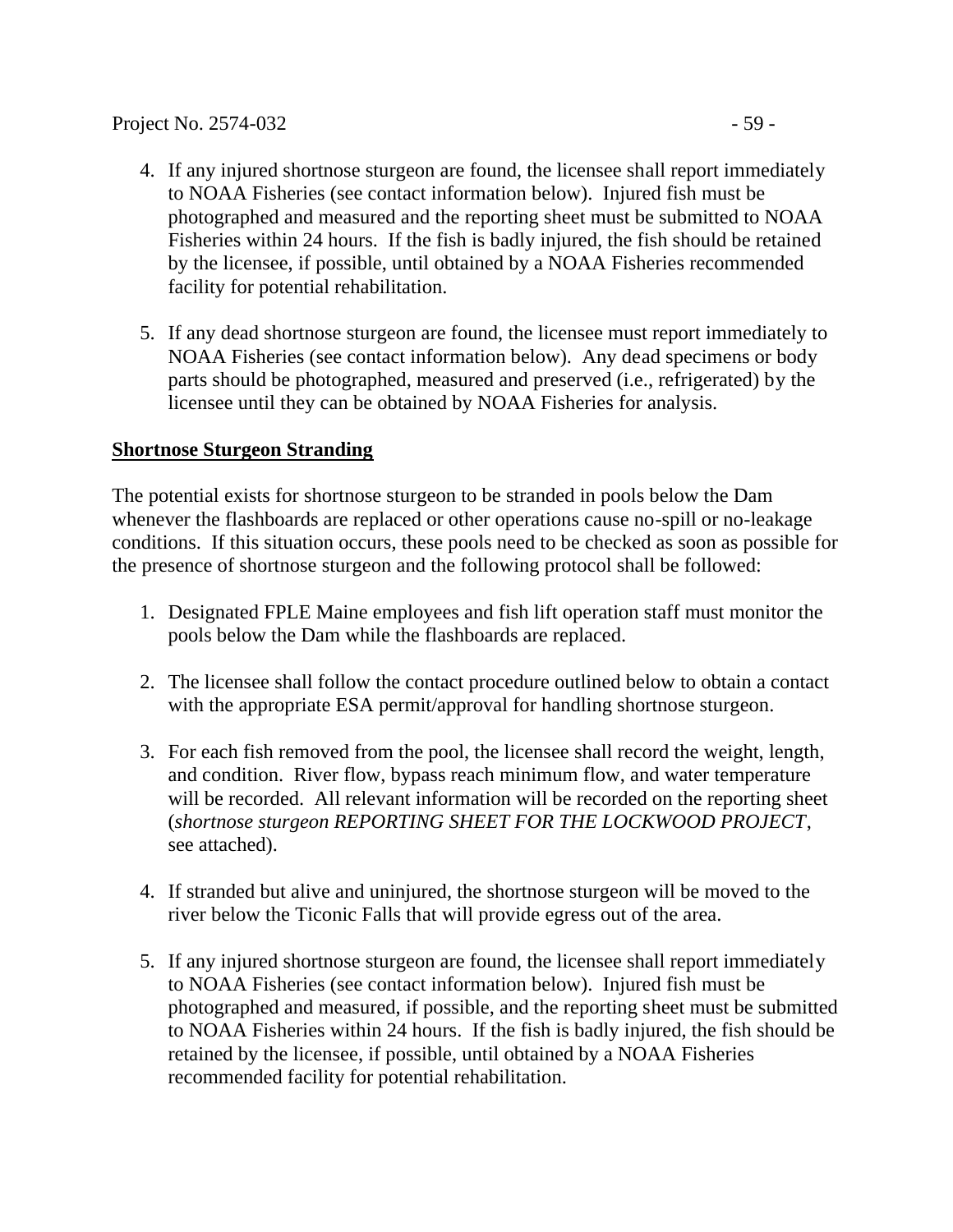- 6. The licensee shall report any dead fish immediately to NOAA Fisheries (see contact information below). Any dead specimens or body parts should be photographed, measured and preserved by the licensee until they can be obtained by NOAA Fisheries for analysis.
- 7. Contact Mike Hoover (FPLE Maine 207-623-8415 Kirk Toth (FPLE Maine 207- 474-3921 x11); Bob Richter (FPLE Maine 207-795-1342 x243).

### **Contact information:**

- If any shortnose sturgeon are detected Mike Hoover (FPLE Maine 207-623-8415); Kirk Toth (FPLE Maine 207-474-3921 x11) Bob Richter (FPLE Maine 207-795-1342 x243).
- If unavailable, contact Tom Squires (Maine Department of Marine Resources (207) 624-6348
- Within 24 hours of any stranding event, contact with an injured or dead shortnose sturgeon, or detection of a shortnose sturgeon in the fish lift: contact NOAA Fisheries Northeast Regional Office –Julie Crocker (978-281-9328 x6530) or Pat Scida, (978-281-9208) and fax any reporting sheets to 978-281- 9394. Messages should be left on voice mail or email  $(\text{Julie. Crocker@noaa.gov})$  if unable to access by phone.

#### **Reports at end of passage seasons**

• At the end of the upstream and downstream passage seasons, copies of all reporting sheets will be sent to:

Endangered Species Coordinator Bob Richter Protected Resource Division FPL Energy Maine Hydro, LLC NOAA Fisheries 150 Main Street One Blackburn Drive Lewiston, ME 04240 Gloucester, MA 01930-2298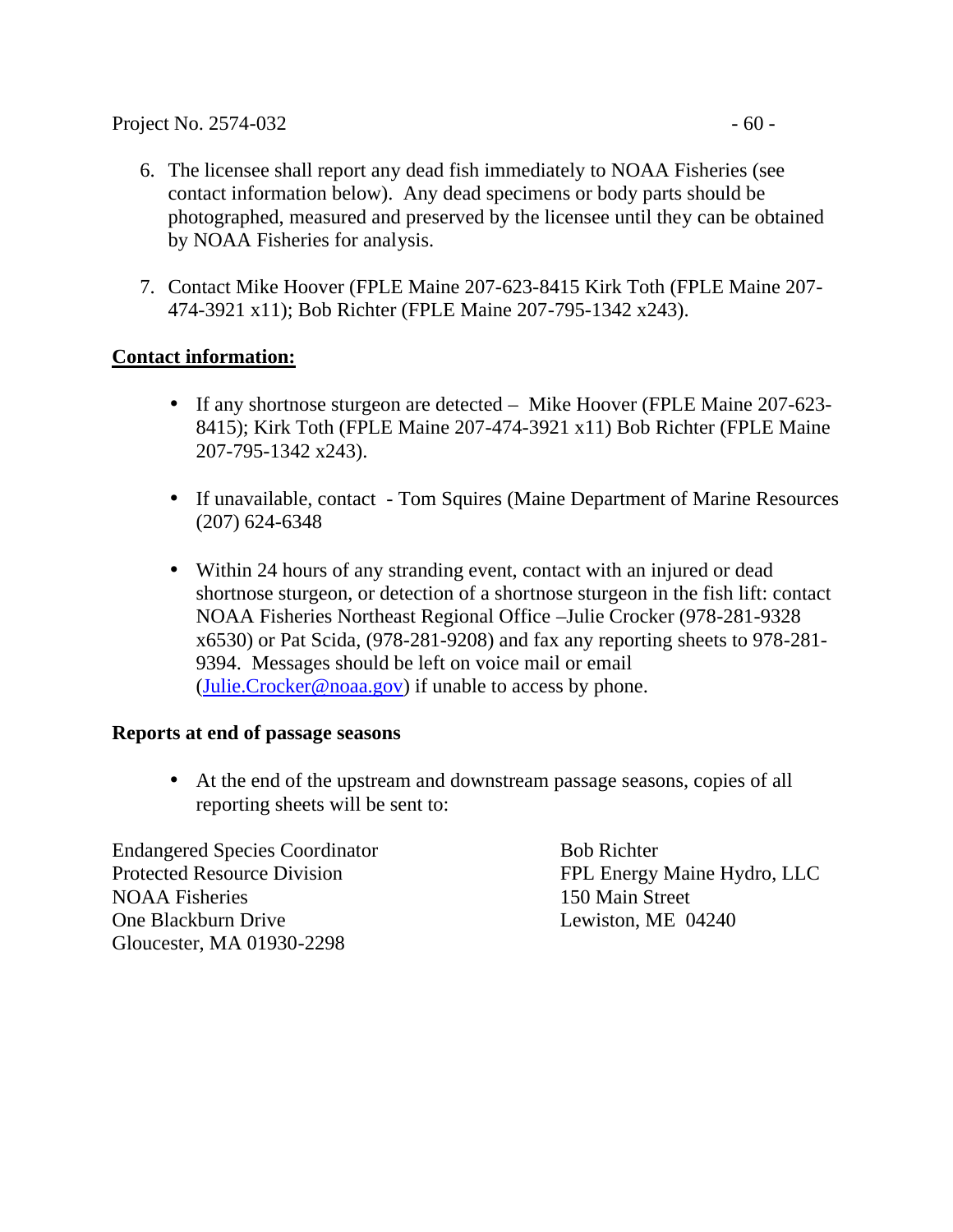| Date:                                                                                                                                                |        |                                                                                        |
|------------------------------------------------------------------------------------------------------------------------------------------------------|--------|----------------------------------------------------------------------------------------|
| Physical conditions<br>Is spill being released over the dam?                                                                                         | YES NO |                                                                                        |
| Is the fishway operating (circle) YES NO                                                                                                             |        |                                                                                        |
| Is project generating? YES NO                                                                                                                        |        |                                                                                        |
| If yes, what units are currently being operating?                                                                                                    |        |                                                                                        |
| Location from where species was recovered (circle): FISHWAY / LIFT / BYPASS POOLS<br>OTHER                                                           |        |                                                                                        |
|                                                                                                                                                      |        | If fish lift, estimate condition of lift: EMPTY / FEW FISH / MODERATE FULL / VERY FULL |
| Species information:<br>Condition of fish:                                                                                                           |        |                                                                                        |
| Does the sturgeon have visible injuries or abrasions: YES NO<br>If Yes, circle and code area of abrasions on sturgeon diagram on back side of sheet. |        |                                                                                        |
| Comments/other:                                                                                                                                      |        |                                                                                        |
|                                                                                                                                                      |        |                                                                                        |
|                                                                                                                                                      |        |                                                                                        |
|                                                                                                                                                      |        |                                                                                        |
|                                                                                                                                                      |        |                                                                                        |
|                                                                                                                                                      |        |                                                                                        |
|                                                                                                                                                      |        |                                                                                        |

\_\_\_\_\_\_\_\_\_\_\_\_\_\_\_\_\_\_\_\_\_\_\_\_\_\_\_\_\_\_\_\_\_\_\_\_\_\_\_\_\_\_\_\_\_\_\_\_\_\_\_\_\_\_\_\_\_\_\_\_\_\_\_\_\_\_\_\_\_\_\_\_\_\_\_\_\_\_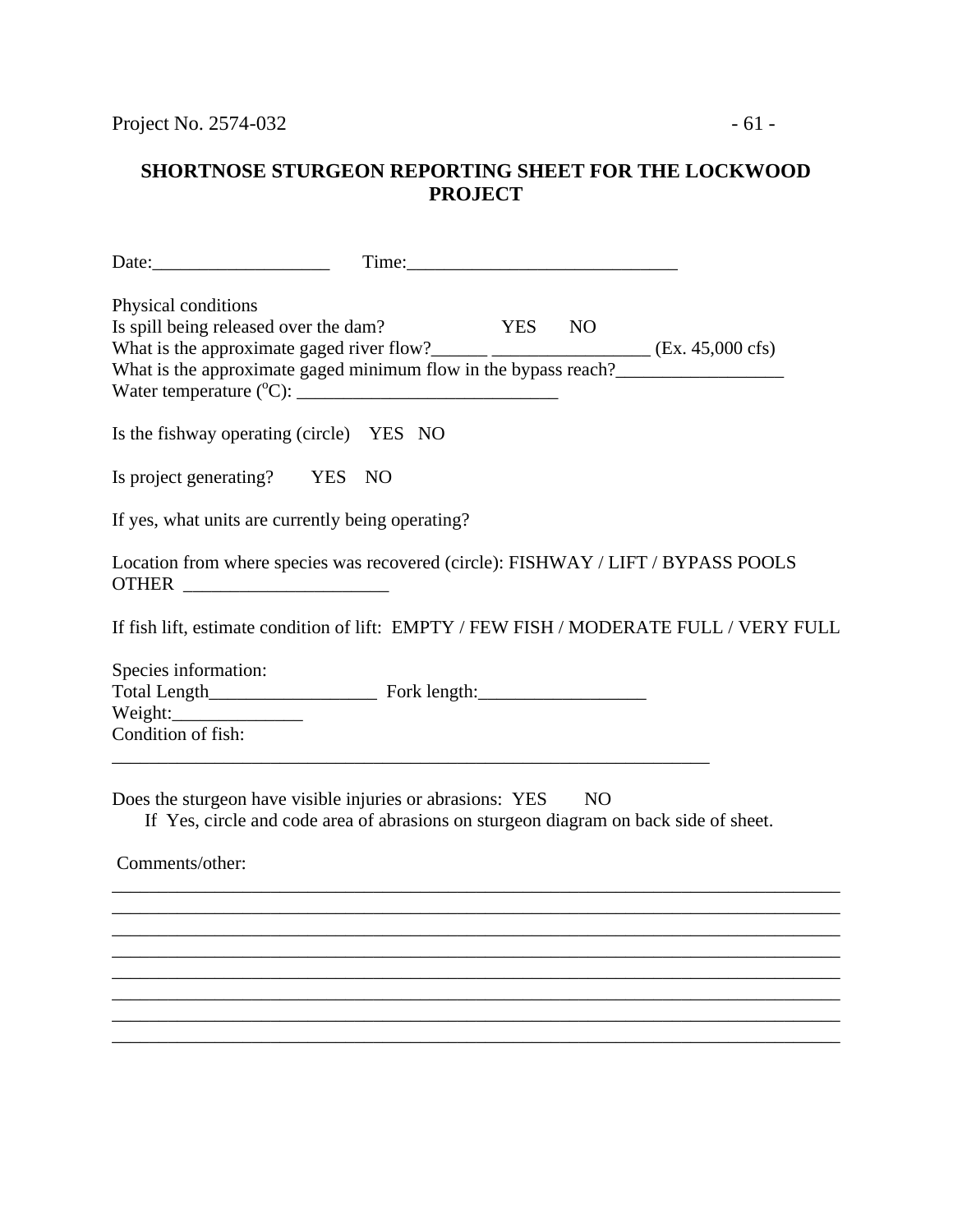Project No. 2574-032 - 62 -

Name of watch observer:

Observer's Signature:\_\_\_\_\_\_\_\_\_\_\_\_\_\_\_\_\_\_\_\_\_\_\_\_\_\_\_\_\_\_\_\_\_\_\_\_\_\_\_\_\_\_\_\_\_\_\_\_\_\_\_\_\_\_\_

#### **Abrasion Codes**

**None**

| Light | Whitening or smoothed scutes, Early sign of skin abrasion |  |  |
|-------|-----------------------------------------------------------|--|--|
|       |                                                           |  |  |

- **Moderate** Early sign of redness on skin, scutes or fins, Erosion of skin over bony structures, Loss of skin pigment
- **Heavy** Large portion of skin red; scutes excessively worn, damaged, or missing; patches of skin missing; Boney structures exposed; flaccid musculature